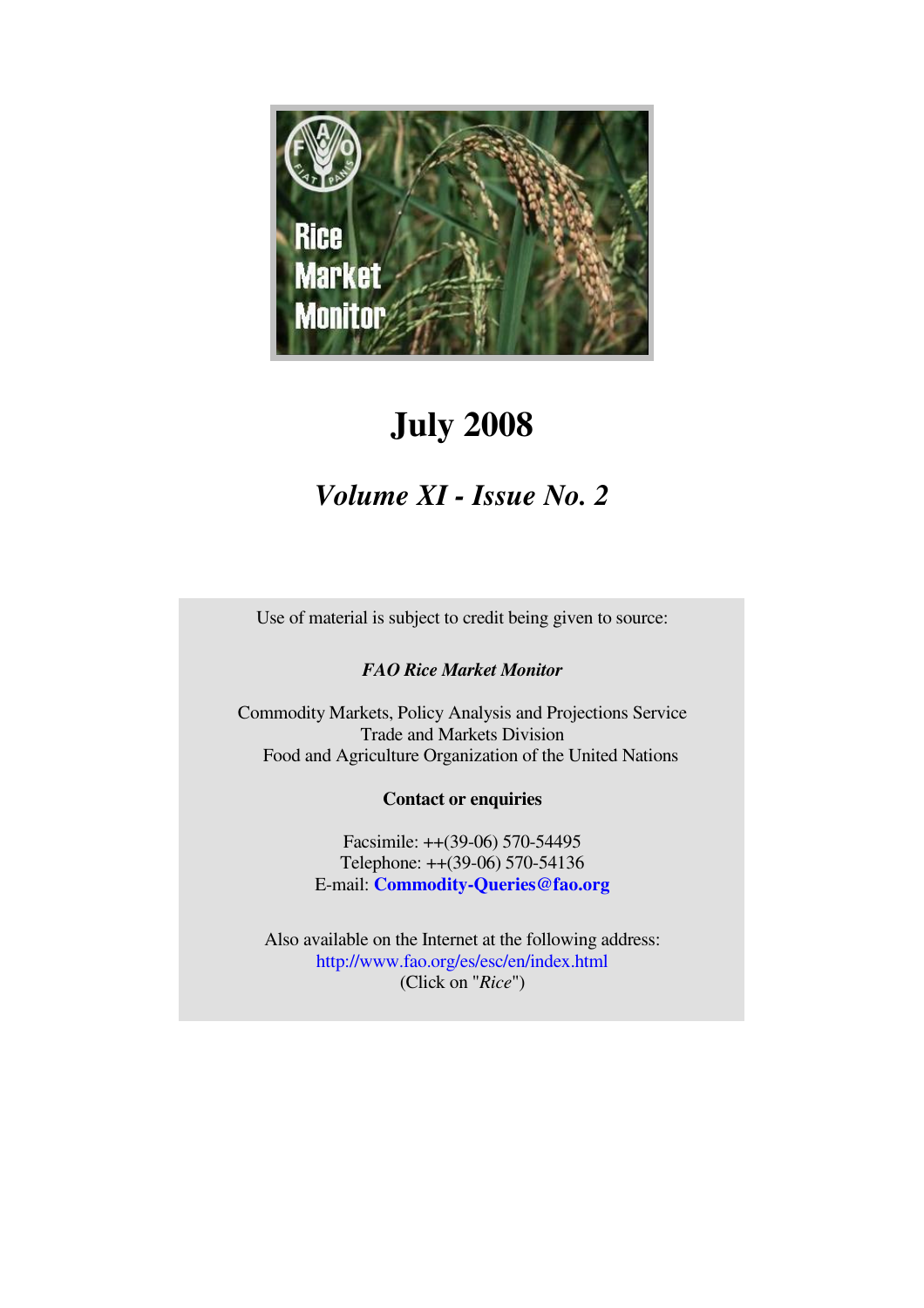• Despite a poor start, the **2007 paddy season** is estimated to have yielded a record production of 658 million tonnes, 2.5 percent above the previous year, with much of the gain accruing over the secondary crops, the planting of which coincided with the period of soaring prices.

While excellent 2008 crops have been harvested in the southern hemisphere, the 2008 main paddy crops are now at a critical stage of development in the northern hemisphere. Barring any major setback in the next few months, **global paddy production in 2008** is forecast to rise by 1.5 percent to 668 million tonnes. Much of the expansion is expected in **Asian** countries, now forecast to gather some 605 million tonnes, 1.1 percent above the excellent 2007 production results**.** Sizable gains are foreseen in Bangladesh, India, Indonesia, the Philippines and Viet Nam, while the Islamic Republic of Iran, Japan, Turkey and, especially, Myanmar may face a contraction. With favourable growing conditions prevailing so far in **Africa**, production in the region is forecast to reach 23.7 million tonnes, 5 percent more than in 2007. Various initiatives to sustain production have been launched at the national and international levels, including an *Emergency Rice Initiative for Africa,* in June 2008. Production in **Latin America and the Caribbean (LAC)** is foreseen to stage a remarkable increase of about 8 percent, much of which concentrated in Argentina, Brazil, Colombia and Uruguay. In the **rest of the world**, production prospects point to some gains in the United States, while a decline is foreseen in Australia and the European Union (EU).

• FAO's forecast of **global rice trade in 2008** now stands at 30.2 million tonnes, 1.4 million tonnes more than anticipated last April, but 4 percent below the 31.3 million tonnes traded in 2007, a reflection of the export curbs imposed by several exporting countries and of the high world prices prevailing since January, which have depressed import demand. Much of the expected drop in world rice **imports** would arise from lower purchases by Asian countries, in particular Bangladesh, Indonesia, Saudi Arabia, the United Arab Emirates and Yemen, more than compensating for larger deliveries to Iraq, the PDR of Korea, Malaysia, the Philippines and Sri Lanka. Imports to Africa are also expected to fall, while they are unlikely to change much in LAC. By contrast, Australia, the EU and the United States are all expected to purchase more. Much of the drop in world **exports** in 2008 can be attributed to the restrictive export policies implemented by several countries, in particular India, Egypt and, to a smaller extent, Viet Nam. Only part of these countries' shortfalls is likely to be offset by larger sales by Cambodia, Pakistan, Thailand and the United States.

• FAO's still very preliminary forecast of **global rice trade in 2009,** at 30.0 million tonnes, shows little change from 2008. **Imports** by Asian countries are set to decline, much on account of Bangladesh, Malaysia and the Philippines. By contrast, imports by countries in Africa and the Near East, the EU and the United States are expected to rise, driven by expanding demand and a possible drop in world prices. As for **exports**, sales by Egypt, India, Pakistan and Viet Nam are forecast to rebound, as less restraining export measures are expected to be applied. By contrast, they may fall in Thailand, where the government procurement programme is sustaining prices, as well as in Argentina, Brazil, Cambodia, China and the United States. Unlike in 2008, trade in 2009 is expected to reflect primarily importers' needs and be less constrained by exporting countries' policies.

• FAO's forecast of **world rice inventories at the close of the 2008** marketing seasons has been raised by about 4.0 million tonnes to 110 million tonnes, 1.7 percent larger than their opening level of 108 million tonnes, sustained by the good 2008 production prospects. From a trade status perspective, much of the stock-piling is forecast to be concentrated in the major exporting countries, with sizeable increases anticipated in China, India, Thailand and Viet Nam. Among major importers, Bangladesh, the Philippines and Japan could end the season with lower inventories, while Indonesia may record a strong increase, after two excellent paddy seasons.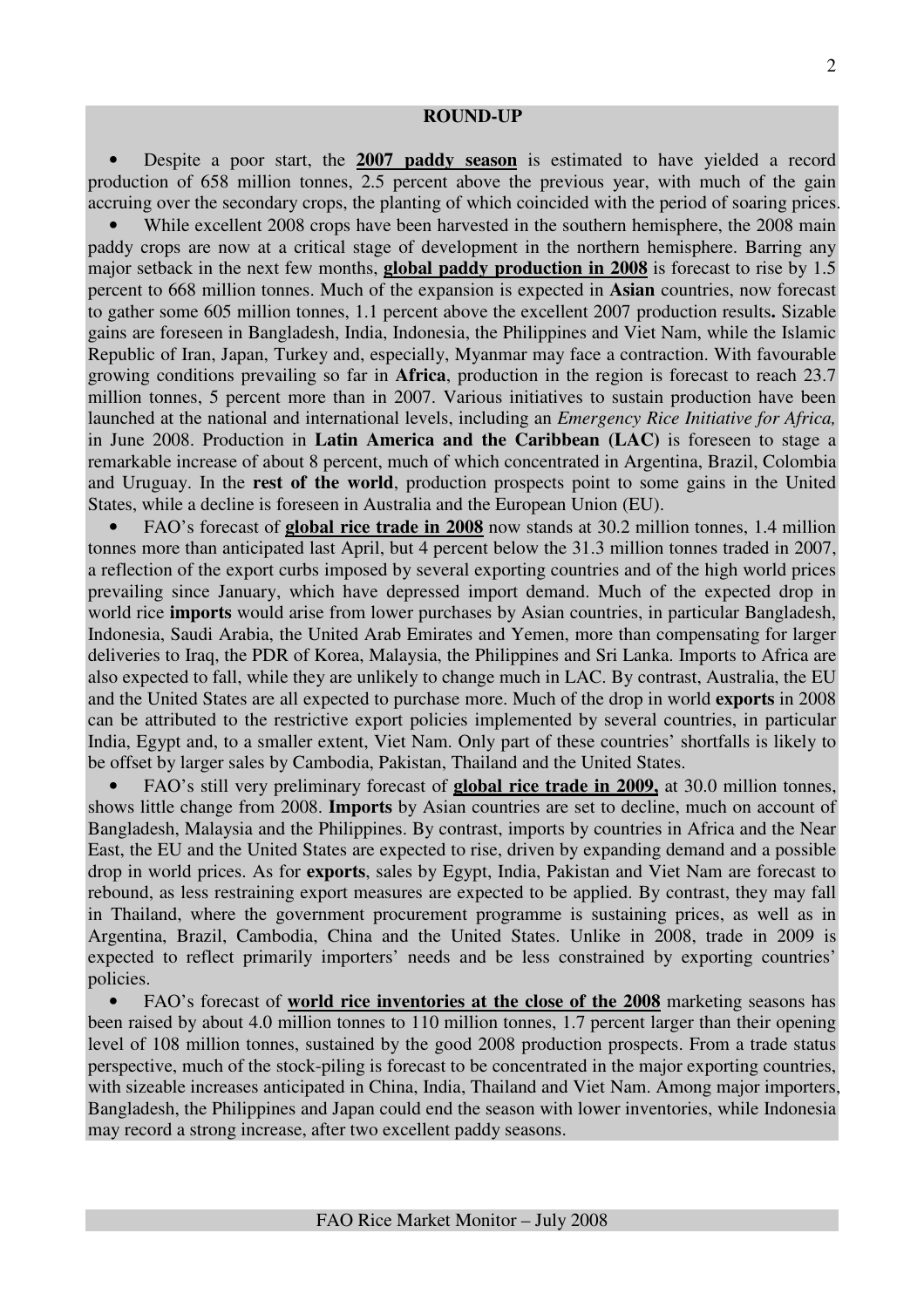• Since reaching all-time high levels in May 2008, the strength in **world rice prices** have shown signs of abating in June and July, with the arrival of new rice paddy crops. This was reflected in the FAO all rice price index, which, by July, had lost 9 percent from its May 2008 peak. Despite the drop, prices in July were still more than 80 percent above their January 2008 values. In the coming months, rice international prices are expected to remain under downward pressure, especially if wheat prices keep falling. The slide may be limited, however, by the current policies in place in Thailand and Viet Nam, which will keep them from dropping below a floor level. In addition, several importing countries, in Africa and the Near East are expected to return to the market to contract new purchases, providing additional strength to the market. The pattern of the monsoon in the Northern Hemisphere Asian countries as well as developments regarding government policies, in particular export restriction by Egypt and India, will also weight heavily on world rice prices.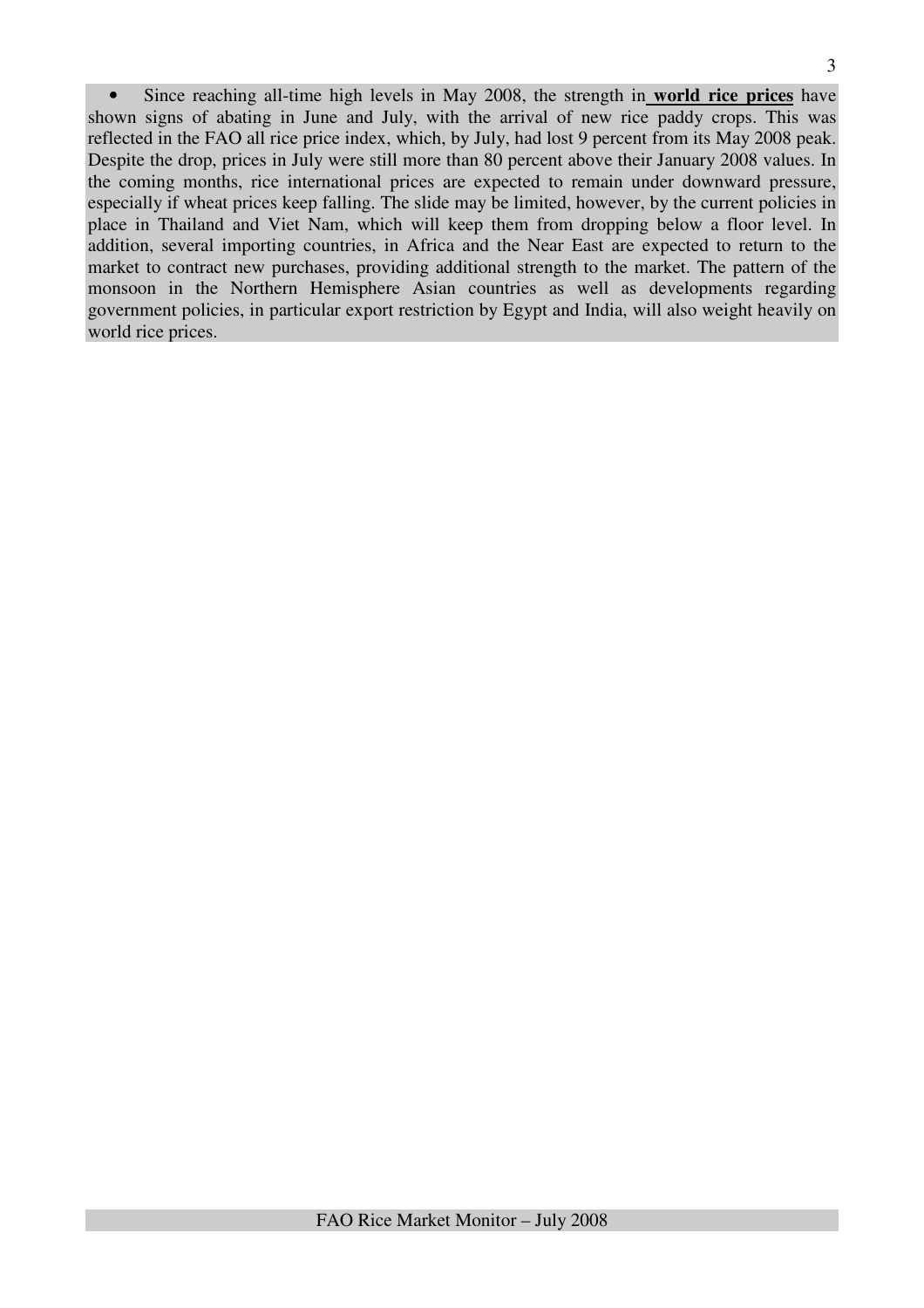#### **INFORMATION UPDATE AS OF 31 July 2008**

### **I. PRODUCTION**

### **FAO's new forecasts point to a global production record in 2007, with further, though limited. growth anticipated in 2008**

Despite a poor start, the **2007 paddy season** appears to have yielded a record production of 658 million tonnes, which represented an increase of 2.5 percent from the previous year. Much of the gain accrued over the secondary crops, the planting of which coincided with the period of soaring prices, enabling producers to respond by expanding rice cultivation. Although the season has been practically completed, governments are still revising their estimates of production, especially in those Asian countries that harvested their 2007 secondary crops in April/May 2008. Compared with the forecast presented in the April issue of the Rice Market Monitor, the 2007 production figures have been changed for a few countries, namely Bangladesh (+1.6 million tonnes to 43.0 million tonnes), Cambodia (+300.0 thousand tonnes to 6.73 million tonnes), China mainland (+1.5 million tonnes to 185.5 million tonnes), India (+1.1 million tonnes to 144.6 million tonnes), Pakistan (+105.5 thousand tonnes, to 8.33 million tonnes), Philippines (+144.0 thousand tonnes to 16.8 million tonnes), Thailand (+1.1 million tonnes to 32.1 million tonnes) and Mali (+127.1 thousand tonnes to 1.08 million tonnes). As a result, the estimate of global paddy production in 2007 has been revised upwards by 6.1 million tonnes to 658 million tonnes, a new record.



 However, much of the attention is turning to the **2008 paddy season**, now at a critical stage of its development. The monsoon rains have reached several countries in Asia, but the amount and distribution of precipitation up to October/November, when the monsoon is to retreat, will be decisive to the outcome of the season. On the other hand, most of the 2008 paddy crops have already been harvested in countries located in the southern hemisphere. Assuming a normal weather pattern in the coming few months, FAO is forecasting paddy production in 2008 at 668 million tonnes,

up 1.5 percent from 2007 and 1.4 million tonnes higher than the previous outlook released in April. Since then, some major revisions have been made to production in: China mainland (- 1.3 million tonnes to 185.7 million tonnes), India (+3.0 million tonnes to 147.0 million tonnes), Indonesia (+1.6 million tonnes to 59.9 million tonnes), Myanmar (-3.9 million tonnes to 27.7 million tonnes), Pakistan (+0.4 million tonnes to 8.7 million tonnes), Viet Nam (+0.45 million tonnes to 37.0 million tonnes); Madagascar (+0.4 million tonnes to 4.0 million tonnes) and the United States (+0.6 million tonnes to 9.3 million tonnes).

The abundant new 2007 paddy crops together with good prospects for the 2008 paddy season are easing the global rice market situation after world prices had jumped to record levels in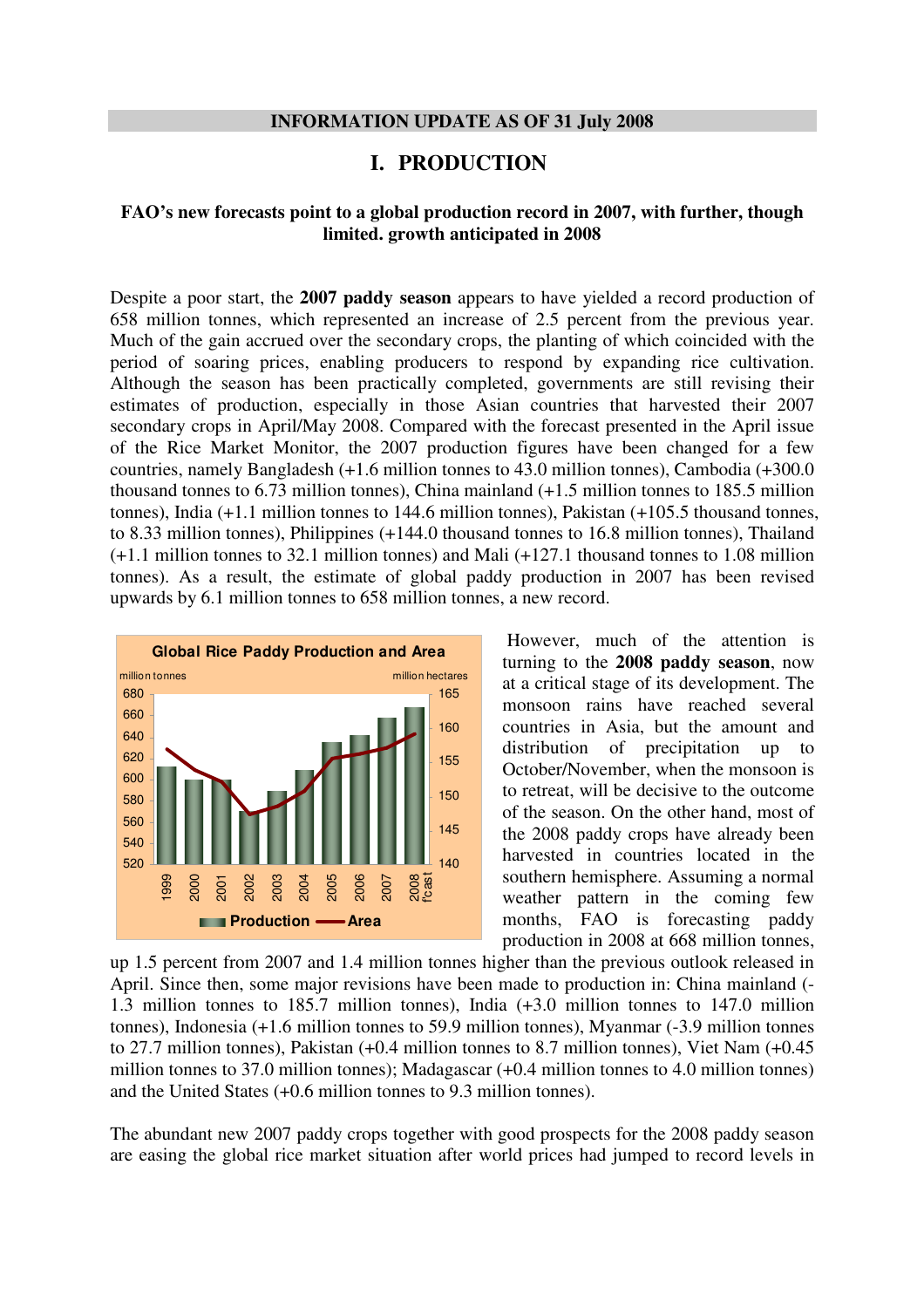5

April and May 2008. This is despite the upholding of export curbs in India and Egypt and other less important exporters. The slide in rice international prices also reflects a recent weakening of wheat prices, which in turn may encourage the two countries to relax their restrictions on rice exports.

### **A. ASIA**



#### **Good prospects for 2008 crops in Asia on expectations of a favourable monsoon**

 The arrival of the South-West monsoon rains between May and June has marked the beginning of the 2008 paddy season in several Asian countries situated in the northern hemisphere, which, by now, have already planted their main paddy crops. So far, the monsoon conditions have been favourable and, provided the season develops normally, production in the region is forecast to exceed 600 million tonnes for the first time. This is despite the prevalence of extremely dry conditions in several countries in Central Asia and the Near East, which may depress production there. The current

2008 production forecast for the whole region of almost 605 million tonnes is close to the previous forecast released in April, but 7 million tonnes ahead of the excellent 2007 production results.

**Afghanistan** has been, together with Iraq, the Islamic Republic of Iran, Syria and Turkey, among those countries most affected by abnormally dry conditions in Near East Asia. Below normal rainfall from October 2007 to May 2008, combined with unusually high temperatures, constrained the availability of water for irrigation at the time of planting. Given the lingering drought, Afghanistan production prospects in 2008 have been downgraded to 500 000 tonnes, from a previous 600 000 tonnes forecast, which would imply a 17 percent contraction from 2007.

**Bangladesh** concluded the 2007 paddy season with the harvesting, in April, of the Boro crop, the third of the three crops cultivated every season. According to the country's Food Situation Report, considerable more rice was produced under this crop, sustained by positive price expectation as well as Government assistance in the provision of seeds and fertilizers aimed at compensating for the flood losses incurred over the Aus and Aman paddy crops. Accordingly, the Boro crop in 2007 has been boosted by 17 percent compared with the previous year, reaching 26.3 million tonnes. Part of the increase reflects an expansion of the area planted with hybrid rice to about 1 million hectares, representing 20 percent of the total. Since the early 2000s, the Boro has been the most important of the three crops cultivated every season. In 2007, it represented more than 60 percent of paddy produced over the season, now assessed at 43 million tonnes. Reacting to the various setbacks suffered in recent years, from drought to floods, the Government announced it would authorize the cultivation of genetically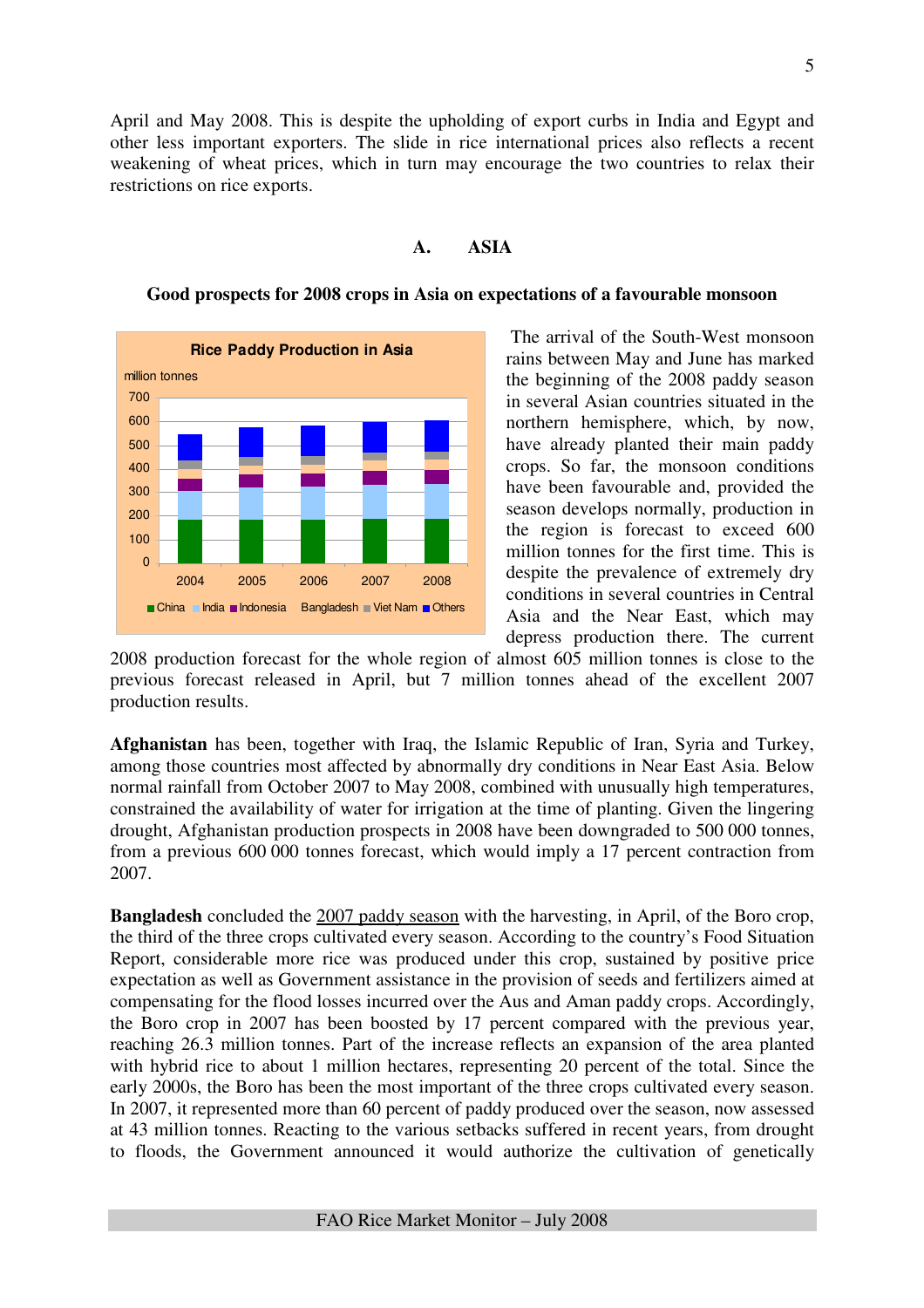modified (GMO) rice and release flood-resistant and salt tolerant GM rice seeds for commercial production in 2009. This might not yet affect the 2008 paddy season, which has already begun with the planting of the small Aus crop in March-April, now at the harvest stage. With the arrival of the monsoon rains, farmers have also started planting the main Aman crop. Though very preliminary, FAO's forecast for 2008 paddy production stands at 44 million tonnes, a 2 percent increase from the exceptionally high level harvested in 2007.

The estimate of paddy production in 2007 has also been raised in **Cambodia.** The country is reporting to have harvested 6.727 million tonnes over the season, which is 7 percent more than in 2006. Production in 2008 is officially set to reach 6.8 million tonnes. Since 2003, the country has made considerable progress in boosting rice production, largely through the enhancement of yields, which have passed from some 2 tonnes per hectare in the early 2000s to 2.6 tonnes per hectare in 2007. The Government intends to maintain this direction in the next few years, by encouraging farmers to produce multiple crops over one season, largely by strengthening irrigation systems. According to the plan, the country could step up production to 10 million tonnes over the next five years, much of which would be available for export.

Production figures for **Mainland China** have undergone a number of revisions, resulting in a level of output of 185.5 million tonnes in 2007, which compares with a previous FAO estimate of 184 million tonnes. As for 2008, China's earlier production forecast has been downgraded by 1.3 million tonnes to 185.7 million tonnes, which in part reflects the disruption caused by the earthquake that hit the country on 12 May 2008. Sichuan, the most affected province, normally produces a single paddy crop of around 15 million tonnes, or 8 percent of national output. When the earthquake struck the province, planting of the 2008 paddy crop was commencing and 100 000 hectares of rice paddies were reported to have been destroyed. A normal unfolding of the 2008 paddy season in the Province is being precluded also by the heavy losses of lives and the considerable damage to infrastructure caused by the earthquake. As it now stands, China's 2008 semi-official production forecast of 185.7 million tonnes would imply virtually no growth this season. This constitutes a rather downbeat outlook, in contrast with on-going government policies to promote grain production through various programmes, consisting mainly of subsidies on machinery, fuel, seeds and fertilizers and some direct payments. Overall, the funding of these programmes was substantially increased in 2008. In addition, in February 2008, minimum government purchase prices were raised for the first time since 2004, from Yuan 69-72 per 50 kg bag (Yuan 1380-1440 per tonne) to Yuan 70-75 per 50 kg bag (Yuan 1500-1580 per tonne).Since then, they have been raised again to Yuan 77-82 per 50 kg bag.

| <b>China: Government Floor Price for Paddy Rice - US\$/tonne)</b> |                             |      |      |      |  |  |  |  |
|-------------------------------------------------------------------|-----------------------------|------|------|------|--|--|--|--|
|                                                                   | 2005                        | 2006 | 2007 | 2008 |  |  |  |  |
| Early Indica Rice                                                 | 192                         | 192  | 192  |      |  |  |  |  |
| Japonica Rice<br>200<br>200<br>211<br>200                         |                             |      |      |      |  |  |  |  |
|                                                                   | Source: USDA Attaché Report |      |      |      |  |  |  |  |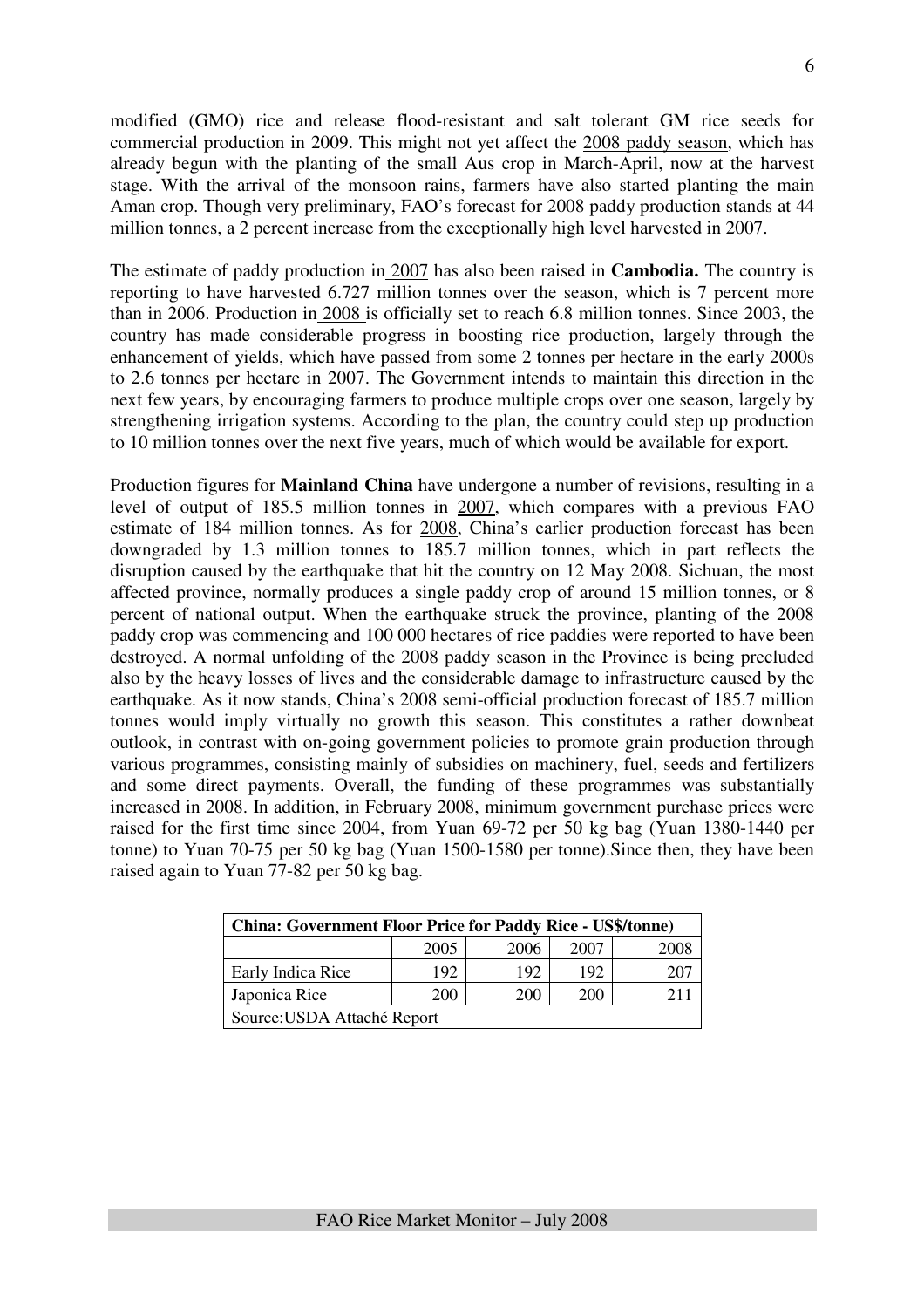| <b>China: Government Support Programs for grain farmers - in US\$</b> |                                 |                     |                                    |                                          |  |  |  |  |  |
|-----------------------------------------------------------------------|---------------------------------|---------------------|------------------------------------|------------------------------------------|--|--|--|--|--|
|                                                                       | <b>Direct</b><br><b>Payment</b> | <b>Seed Subsidy</b> | <b>Machinery</b><br><b>Subsidy</b> | <b>Fuel/fertilizer</b><br><b>Subsidy</b> |  |  |  |  |  |
| 2008                                                                  | 2.0 billion                     | <b>NA</b>           | <b>NA</b>                          | 6.4 billion                              |  |  |  |  |  |
| 2007                                                                  | 2.0 billion                     | 876 million         | 26.6 million                       | 3.68 billion                             |  |  |  |  |  |
| 2006                                                                  | 1.9 billion                     | 546 million         | 800,000                            | 1.66 billion                             |  |  |  |  |  |
| 2005                                                                  | 1.7 billion                     | 520 million         | 400,000                            | NΑ                                       |  |  |  |  |  |
|                                                                       | Source: USDA Attaché Report     |                     |                                    |                                          |  |  |  |  |  |

In July 2008, the Chinese Central Government Cabinet was also reported to have substantially increased its budgetary funding to GMOs, within the context of a development plan aimed at increasing grain production (including rice) to 500 million tonnes by 2010 and to 540 million tonnes by 2020, up from 440 million tonnes in 2007. The more lenient attitude towards GMOs may have been a reaction to the recent surge in food prices, but it more likely reflects mounting concerns over the growing pressure on the country's productive resources, in particular land and water. It culminated in the official release of two GM modified rice varieties, with bred-in pest and disease resistance and a highly nitrogen-efficient strain, which required half of the usual fertilizer applications to reach high yields.

Estimates of production in 2007 are still subject to revision in **India**, as harvesting of the secondary Rabi crop has just been concluded. Based on the fourth 2007 production advance estimate, about 144.6 million tonnes of paddy (96.43 million tonnes in milled rice equivalent) were gathered last season, with a record output gathered over the dry season Rabi crop. The increase in the Rabi crop is not surprising given the high prices that were being fetched at the time of planting of the crop, between November and February, and the relatively favourable growing conditions that have prevailed since then. At the current forecast, production in 2007 would be 3.3 percent larger than in the previous year.

In **India**, the 2008 monsoon rains, which determine much of the outcome of the paddy season, arrived early, on 31 May, and advanced to cover the full territory by 10 July, five days ahead of normal. Apart from the timing, the precipitation falling over the whole country was well above average until June but has subsided since then in Central and Southern India. As a result, the India Meteorological Department reported a 2 percent national shortfall in the cumulative rainfall between 1 June 2008 and 23 July 2008, compared with the Long Period Average (LPA). The areas most affected by the rainfall deficit were in Central India and the South Peninsula. However, it is too early to foretell whether the implied rainfall pattern will seriously affect the development of standing paddy crops.

| INDIA: Seasonal Rainfall from 1 <sup>st</sup> June 2008 to 23 <sup>rd</sup> July 2008 |                             |                                                |  |  |  |  |  |  |
|---------------------------------------------------------------------------------------|-----------------------------|------------------------------------------------|--|--|--|--|--|--|
| <b>Regions</b>                                                                        | <b>Actual Rainfall (mm)</b> | % Departure from Long<br><b>Period Average</b> |  |  |  |  |  |  |
| Country as a whole                                                                    | 370.0                       | $-2$                                           |  |  |  |  |  |  |
| <b>Northwest India</b>                                                                | 320.3                       | 43                                             |  |  |  |  |  |  |
| <b>Central India</b>                                                                  | 348.1                       | $-15$                                          |  |  |  |  |  |  |
| <b>South Peninsula</b>                                                                | 219.3                       | $-32$                                          |  |  |  |  |  |  |
| <b>North East India</b>                                                               | 697.7                       | 3                                              |  |  |  |  |  |  |
| <b>Source: India Meteorological Department</b>                                        |                             |                                                |  |  |  |  |  |  |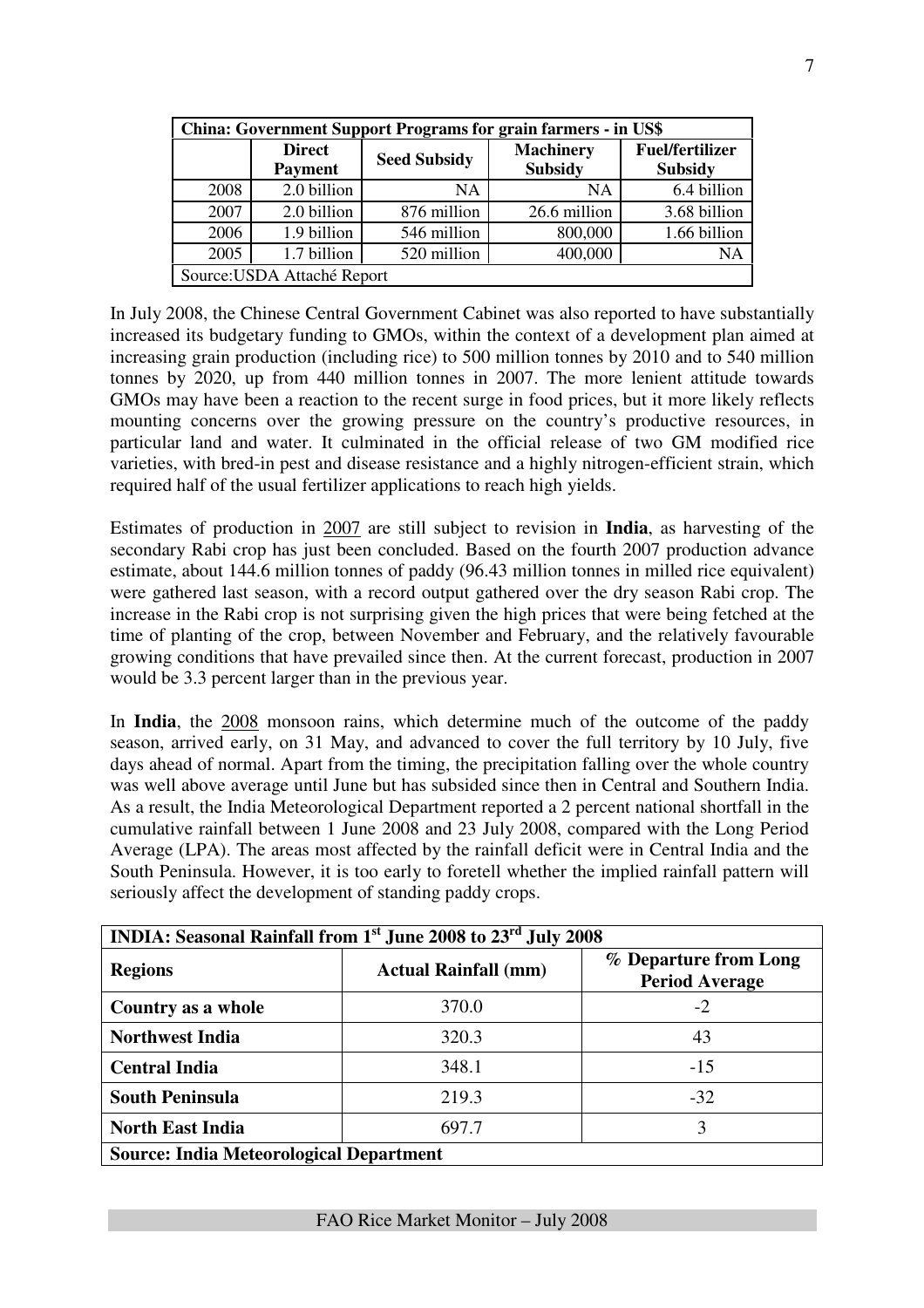Very preliminarily and assuming no major disruption in the weather pattern, the country is set to harvest 147.0 million tonnes of paddy (98.0 million tonnes of milled rice) in 2008, 1.4 percent above the excellent 2007 season outcome. In order to provide incentives to producers and compensate them for rising costs, in June 2008, the Central Government raised the minimum support price (MSP) from Rupee 7 450 per tonne in 2007 to Rupee 8 500 per tonne (USD 196.8) in 2008 for common paddy price, to come into effect on 1 October 2008. A proposal by the Commission for Agricultural Costs (CAPC) to raise the minimum price for the Grade A quality paddy from Rupee 7 750 per tonne to Rupee 10 500 per tonne (USD 243.1) appears to be still under consideration. There is some concern on the consequence of the decision on the India's inflation, as rice has a 2.45 percent weight in the wholesale price index. In addition to the proposed increase in the MSP, the Cabinet Committee for Economic Affairs changed the regime for fertilizer pricing, to base the prices of complex fertilizers on their nutrient content, a change expected to result in a Rupee 1 416 per tonne reduction of their maximum retail price level. The government is also trying to promote the planting of hybrid rice varieties to cover 3 million hectares, as a means to boost production. The area under hybrids in 2007 was in the order of 1 million hectares, a mere 2 percent of total planting.

**Indonesia** completed in June the harvesting of the main 2008 paddy crop, which accounts for about 60 percent of the season output, and is now growing the secondary crop for harvest between July and October. Based on the first crop results and buoyant secondary crop prospects, the country foresees a record production of 59.877 million tonnes in 2008, which would represent an outstanding 4.8 percent increase above the excellent performance of the sector in 2007. Some government officers have even suggested the possibility to gather 61.0 million tonnes this year, as unusually abundant rains over the dry season, associated with the recurrence of La Niña weather anomaly, have permitted farmers to extend their rice planting in recent months. In order to maintain the production momentum, the government is to launch a paddy intensification programme on 300 000 hectares, in collaboration with the private sector, and to open 40 000 hectares of new land for paddy cultivation. Reflecting renewed efforts to achieve rice self-sufficiency, Bulog, the state rice procurement agency, signed a Memorandum of Understanding with various banking institutions. Under the agreement, the agency will have access to Rupiah 15 trillion (USD 1 641 million) to launch rice production enhancing measures, including the purchase of more than 1 million hectares of land, half of which will be used for training farmers in advanced production techniques.

Particularly dry conditions and extremely high temperatures have prevailed in 2008 in **the Islamic Republic of Iran**, especially since February. The non-irrigated wheat sector has been particularly affected by these conditions, but the irrigated rice fields situated along the Caspian Sea, in Gilan, Golestan and Mazandaran, in the northern part of the country, also suffered. Indeed, lower water availability has likely fostered a cut in planting, which takes place between May and June, while the extreme heat may have depressed yields. As a result, the country's rice crop, which will be harvested between September and October, is now expected to be in the order of 2.6 million tonnes, below previous expectation of 2.9 million tonnes and 7 percent smaller than in 2007. In response to the drought, the nation's parliament allocated 20 trillion rials (USD 2.2 million) to compensate farmers for the associated losses and to promote water-saving measures.

Severe drought conditions have also prevailed in **Iraq** in the past few months, with a 30 percent shortfall in precipitation from normal levels. Availability of water in reservoirs was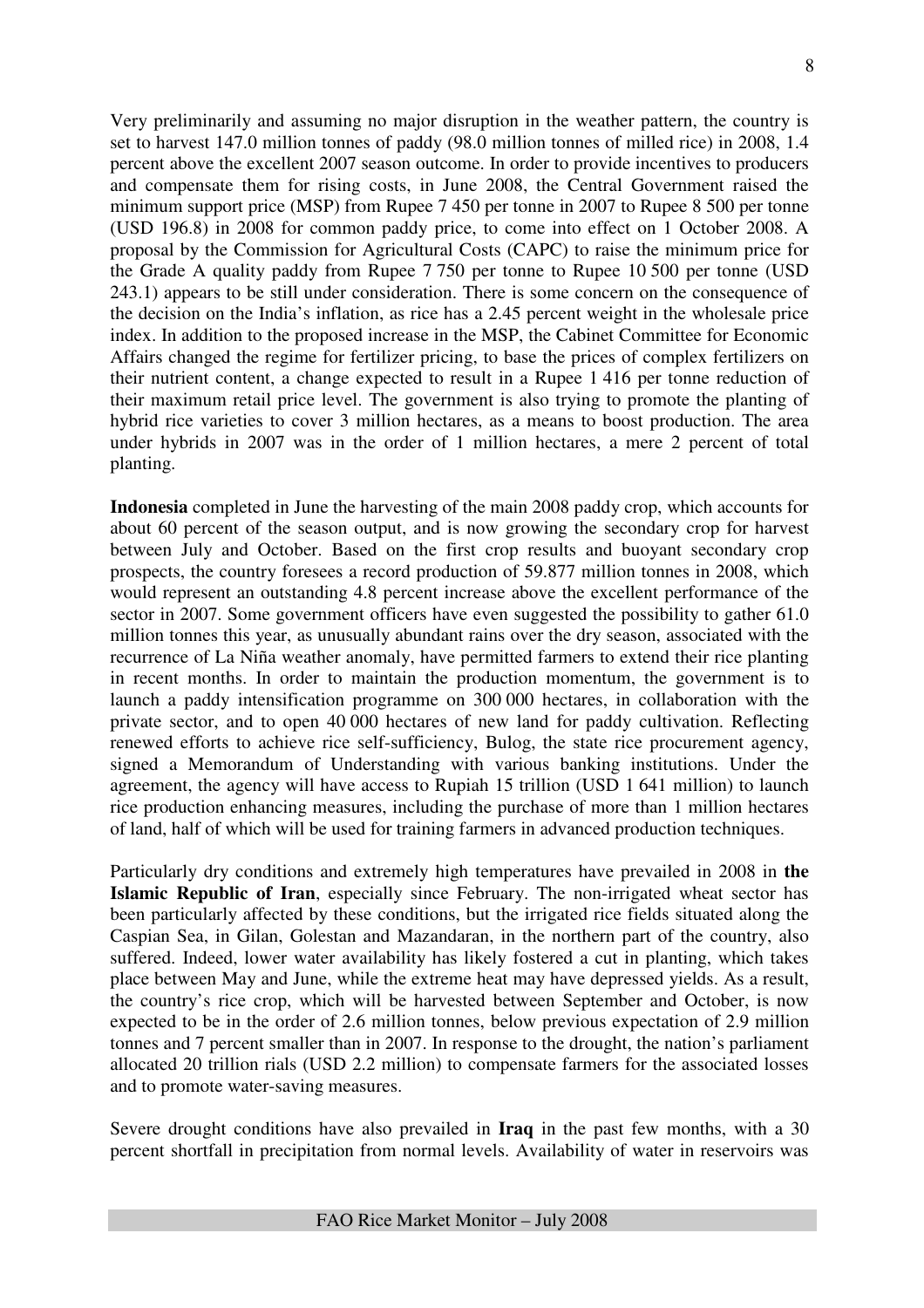also reported to have fallen substantially from last year, with much of the reduction attributed to the construction of dams in the Islamic Republic of Iran, Syria and Turkey, which are reducing the water flows from those countries. The scarcity has induced the authorities to ration irrigation water among strategic crops, including rice, the production of which is now set to decline by 19 percent to 250 000 tonnes in 2008.

The paddy crop in **Japan** is currently at an early stage of development and will not be ready for harvest until September. According to a June rice planting survey conducted by the Ministry of Agriculture, Fisheries and Forestry, farmers may cut the area under rice by about 4 percent in 2008 to 1.61 million hectares. As a result, production is set to decline to some 10.5 million tonnes of paddy (8.4 million tonnes in husked rice eq.), down from an official 2007 estimate of 10.893 million tonnes (8.7 million tonnes in husked rice eq.). Under the production reduction programme aimed at containing rice production surpluses and amidst surging feed grain prices, the country has devoted 80 percent more land to grow rice for feed use, which is now set to cover 11 300 hectares.

The 2008 rice crop will not be harvested in the **People Democratic Republic of Korea (PDR Korea)** until September. Meanwhile, the country is reported to be facing severe rice shortages, following the heavy flood-incurred losses which reduced production in 2007 by almost a quarter. Prospects for the 2008 paddy season point again to a poor harvest, largely a reflection of extensive shortages of fertilizers and seeds and despite efforts by the Government to mobilize the population to grow rice. Much of the fertilizer scarcity reflects the deterioration of the relationship with the Republic of Korea, which used to supply them to the neighbouring country as emergency assistance, along with rice food aid. Based on a very preliminary forecast, the Democratic Republic of Korea may harvest 2.15 million tonnes in 2008, up 15 percent from the dismal 2007 performance, but still less than the output of 2.5 million tonnes harvested in 2005 and 2006.

Following the damage caused by cyclones to the 2007 paddy crop, the sector in the **Republic of Korea** is expected to undergo a recovery in 2008, barring a major shock recurrence. This season, the country may harvest 6.2 million tonnes, up from 5.9 million tonnes in 2007. Faced with much increased wheat international prices, the government has launched in May some initiatives to foster a substitution of rice for wheat, including the release of 4 000 tonne of imported rice for the processing into noodles at a preferential price of 355 won (USD 0.34) per kilo, which is 46 percent below the normal price level.

Against the backdrop of soaring international rice prices, in May 2008 **Malaysia** implemented a national food security plan, which aims to (i) increase paddy production, (ii) set up a 550 000 tonne buffer stock reserve to cover two to three months of rice consumption, and (iii) subsidize retail rice prices. On the production front, the government re-emphasized its policy drive towards national rice self-sufficiency, with the objective to raise it to at least 86 percent by 2010, up from around 65 percent today. The country continues to rely on a two-pronged strategy to expand production: (i) the development of large-scale, commercial production in selected "granaries" areas by the private sector, with public support to develop drainage and irrigation infrastructure, combined with (ii) the enhancement of productivity in smallholder production areas. Among the various incentives granted to farmers, the government raised the minimum paddy producer price from Ringgit 650 to Ringgit 750 (USD 230) per tonne, and made a transfer of Ringgit 140 (USD 43) per hectare, to mitigate the impact of rising fuel costs. Overall, the government was reported to have doubled its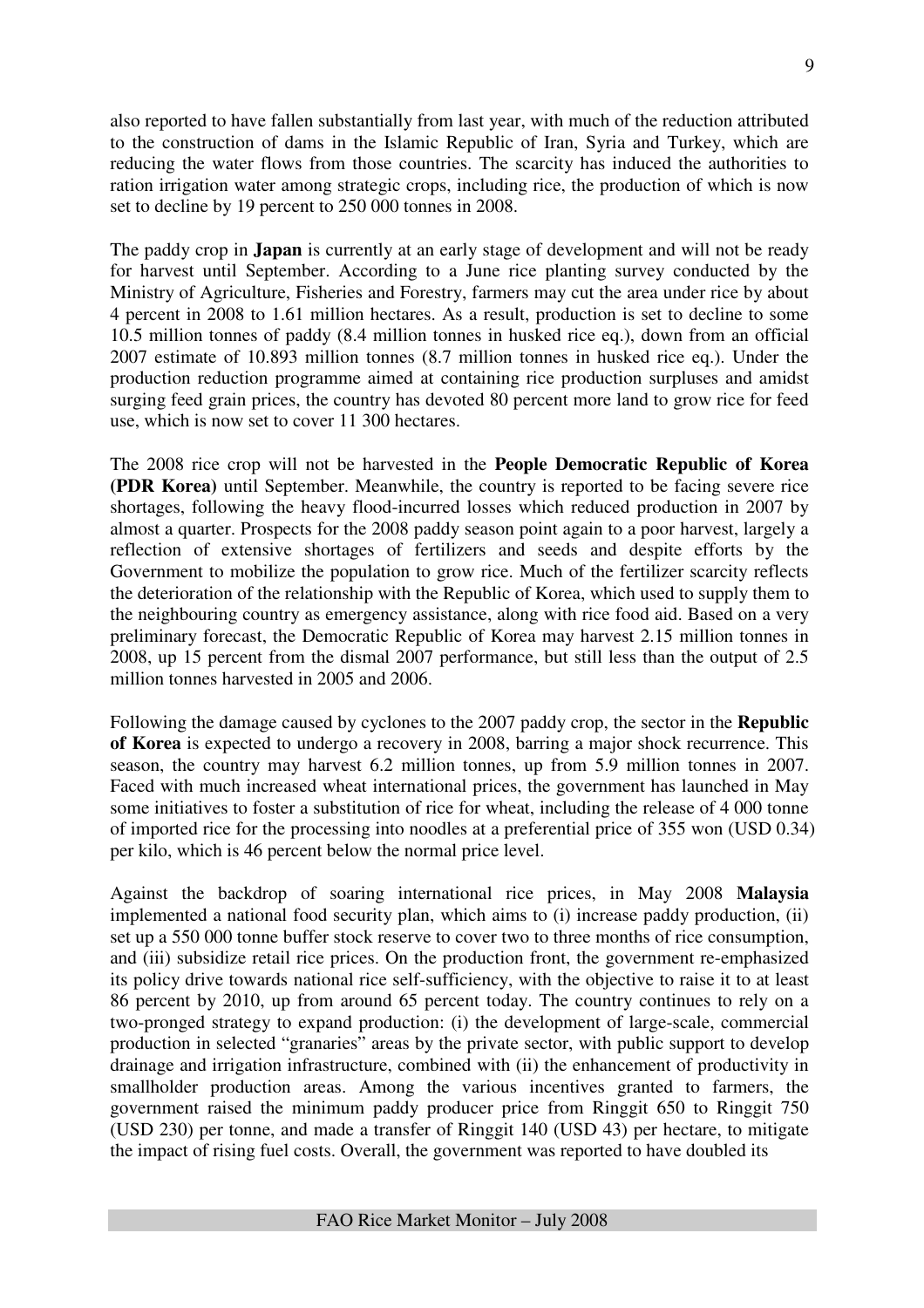

 transfers to paddy farmers to finance basic inputs and farm infrastructure improvements to Ringgit 1.7 billion (USD 550 million). In this context, paddy production over the 2008 season about to be concluded, is expected to be boosted by 5 percent to 2.4 million tonnes (1.552 million tonnes in milled rice equivalent).

At the beginning of May 2008, tropical cyclone Nargis swept through the Bay of Bengal, causing severe casualties and destruction in five divisions and states<sup>1</sup> in **Myanmar**. At the time, farmers were

preparing for the launching of the 2008 paddy season, which takes place in June with the onset of the monsoon rains. Nargis caused a tidal wave across the low-lying Irrawady delta, reportedly destroying 980 000 hectares of paddy fields. Although efforts have been made to supply the affected farmers with seeds, draught buffaloes and equipment, the rehabilitation of the affected areas, which accounts for about 65 percent of the country paddy production, is proceeding slowly, which will impair rice cultivation in 2008. As a result, FAO anticipates production over the 2008 season to fall by 8 percent, or 1.9 million tonnes, to 27.7 million tonnes.

**Pakistan** started planting its 2008 paddy crop in April, a timeline that tends to give exporters a competitive edge, as newly harvested rice becomes available for trade in September, instead of November/December in the rest of the sub-region. Pakistan normally exports some 50 percent of its domestic production. In 2007, the country harvested 8.334 million tonnes of paddy (5.559 million tonnes of milled rice), 2 percent higher than in 2006 but short of the official target. The outlook for 2008 is more optimistic, with output expected to increase by 4 percent to some 8.7 million tonnes (5.8 million tonnes of milled rice), driven by positive price expectations, which are reported to have fostered an expansion of rice cultivation at the expense of cotton. In order to dampen the negative impacts of very high fertilizer prices, in particular, DAP fertilizers, the government is reported to have allocated RS 11 billion on DAP subsidies and to have abolished the General Sale Tax on urea. To overcome local scarcity problems, the private sector was also allowed to import 300 000 tonnes of urea from Saudi Arabia. At the same time, recent increases in the price of diesel may offset some of the positive effects of the fertilizer subsidies.

Despite low temperatures and flooding, which negatively affected crops in the first quarter in 2008, t**he Philippines** is estimated to have gathered 16.8 million tonnes over the 2007 season (July 2007-June 2008), 8.4 percent more than in 2006. Based on farmer planting intentions, on expectations of an early arrival of the rainfall, high paddy prices and the provision of subsidized rice seeds, production between July and September (corresponding to the first few months of the 2008 paddy season), is set to rise by 9.5 percent compared with the same period last year. For the full 2008 season, just starting, the country is forecast to gather 17.6 million tonnes, a 4.7 increase from 2007 and a new record. To sustain the expansion,

 $\overline{a}$ 

<sup>&</sup>lt;sup>1</sup> Ayeyawaddy, Bago, Kayin, Mon and Yangon,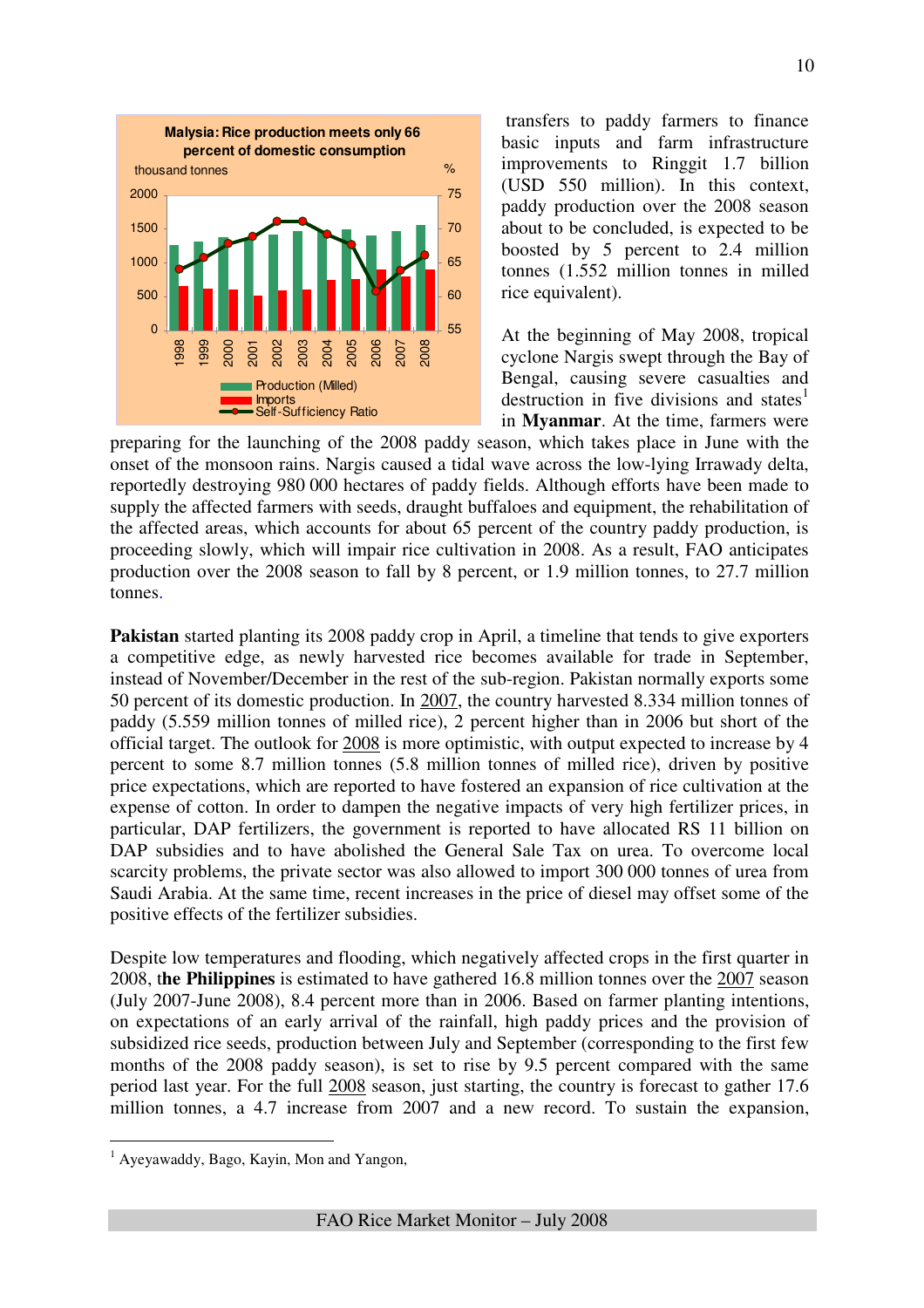cultivation of hybrid rice continues being promoted through the provision of 50 percent subsidy on hybrid seed prices. A subsidy of Pesos 250 per bag of fertilizer is also to be granted. In order to preserve the rice land basis, in May, the Government introduced a two year ban on sales of irrigated fields, alluvial plains and areas above 500 meters of altitude. In addition, the NFA is reported to have intensified the pace of local paddy purchases, at a price of Pesos 17 per kilo (USD 387 per tonne), with the objective to procure 10 percent of domestic production. To help consumers, the NFA is reported to have distributed 14.5 million of 50-kilo bags of rice, or 725 000 tonnes, at Pesos 18.25 per kilo, over the first semester of 2008, with another 28 million bags planned for distribution in the second half of the year. Overall, the NFA is expected to incur a loss of Pesos 18 billion this year through the operation of the consumer rice subsidy programme.

With the harvesting of the secondary 2008 Yala crop, due between August and September **Sri Lanka's** 2008 paddy season will be concluded. Despite heavy losses to the main Maha crop caused by heavy rains since November last year and further monsoon flood problems in June 2008, production over the season is expected to recover by 3 percent to 3.2 million tonnes. Much of the rebound has been sustained by the high prices prevailing since early 2008, which particularly boosted the cultivation of the Yala crop, despite rising production costs. The expansion of the Yala rice area, originally targeted to be 60 percent larger than in 2007, was facilitated by favourable weather in the wet zone and abundant water availability in reservoirs in the dry zone. However, shortages of rice seeds were reported to have constrained the expansion. Insufficient availability of subsidized fertilizers combined with floods problems in the south west region in June may also have limited the production increase this year.

In **Thailand**, paddy production in the already concluded 2007 season has been revised upwards and is now estimated at 32.1 million tonnes, 2.5 million tonnes or 8 percent more than in the previous year. The bulk of the increase was concentrated over the secondary crop, as farmers reacted to the attractive market conditions by expanding the area under rice, an increase facilitated by an early arrival of the rains, which raised the availability of water in dams. In order to avert downward pressure on prices from the bumper crop, the government launched a new round of intervention purchases covering the 2007 second paddy crop. Under the secondary rice crop pledging programme, which runs from 15 June to 30 September, paddy, producers can sell their paddy rice to the Bank for Agriculture and Agricultural Cooperatives (BAAC) at very attractive prices varying between Baht 12 800 (USD 385) and Baht 14 000 (USD 420) per tonne, depending on the quality. According to the BAAC, the volume pledged by farmers could vary from 500 000 tonnes, if market prices outpace the mortgage scheme price levels, to 2.5 million tonnes in case they fall below them.

|                                   |           |             |           | Thanand: Faudy Frocurenient Frices under the Government Fleughly Frogramme – |
|-----------------------------------|-----------|-------------|-----------|------------------------------------------------------------------------------|
| <b>White Rice Paddy</b>           |           |             |           |                                                                              |
|                                   |           | 2006/07     |           | 2007/08                                                                      |
|                                   | Main Crop | Second Crop | Main Crop | Second Crop                                                                  |
| 100% Grade                        | 6500      | 6600        | 6700      | 14000                                                                        |
| 5% Grade                          | 6400      | 6500        | 6600      | 13800                                                                        |
| 10% Grade                         | 6300      | 6400        | 6500      | 13600                                                                        |
| 15% Grade                         | 6100      | 6200        | 6300      | 13200                                                                        |
| 25% Grade                         | 5900      | 6000        | 6100      | 12800                                                                        |
| Source: Thai Ministry of Commerce |           |             |           |                                                                              |

**Thailand: Paddy Procurement Prices under the Government Pledging Programme –** 

#### FAO Rice Market Monitor – July 2008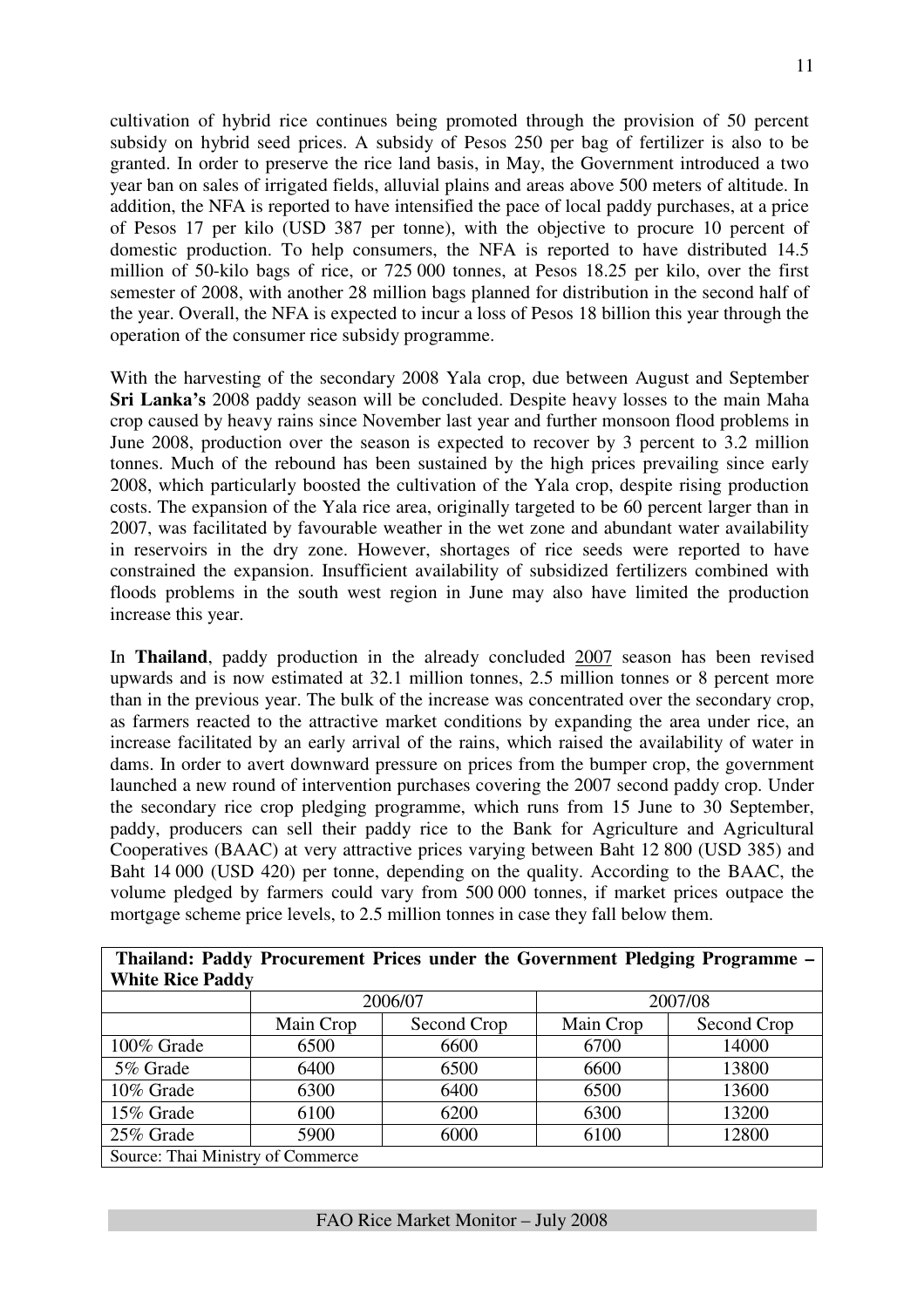Along with the approval of the new intervention programme, the rice trading zones which had been introduced by the previous government were lifted. The measure, introduced to avoid a mixing of rice from different areas so as to heighten its quality, had prevented farmers from 19 provinces in the Northeast and three provinces in the North from selling their rice outside of their zones. It had raised considerable unrest, as farmers claimed the restrictions on rice movements were resulting in lower producer prices. In a simultaneous move, the government also abolished the "Blue Flag Cheap Rice Scheme" introduced in May, under which five kilo packs of government-owned rice were sold at Baht 120 per pack (USD 0.72 per kilo) in selected distribution points. Meanwhile, farmers have already planted rice for the 2008 main season. Barring major setbacks and provided prices remain attractive, paddy production in 2008 may reach 32.3 million tonnes, a slight increase from 2007.

**Turkey** has been facing very severe drought problems since the beginning of the year with rainfall reported to have fallen to a fraction of normal levels, especially in the western and central parts of the country. The water shortfall is predicted to affect also crops that are irrigated, including rice, the production of which was already impaired last year by insufficient precipitation. As a result, paddy production in 2008 may decline to 600 000 tonnes, 7 percent below the depressed 2007 level, with some compensation offered to the most affected farmers. Since 2005, cereal producers have been eligible to a price premium on their marketed produce. In the case of paddy, the bonus has been raised from Turkish lira 30 per tonne in 2005, to Turkish lira 60 per tonne in 2006 and Turkish lira 90 per tonne in 2007.

The 2008 paddy season in **Viet Nam** started with the Winter/Spring crop, which was harvested from April to June. Despite very low temperatures in January in the northern part of the country, current estimates point to an excellent first crop of 18.028 million tonnes, 5.9 percent larger than the 2007 winter/spring crop. Before concluding the 2008 season, the country still has to gather the summer/autumn and  $10<sup>th</sup>$  Month paddy crops, which together account for about 50 percent of a season production. Assuming a normal crop development for the rest of the year, paddy production in 2008 is forecast to hover around 37 million tonnes, 3.2 percent more than last season.

|               | Winter/Spring | Summer  | 10th Month | Total  |
|---------------|---------------|---------|------------|--------|
|               |               | /autumn | crop       |        |
| 2000          | 15,562        | 8,612   | 8,356      | 32,530 |
| 2001          | 15,474        | 8,324   | 8,306      | 32,104 |
| 2002          | 16,720        | 9,189   | 8,539      | 34,448 |
| 2003          | 16,823        | 9,401   | 8,345      | 34,569 |
| 2004          | 17,074        | 10,440  | 8,636      | 36,150 |
| 2005          | 17,332        | 10,436  | 8,065      | 35,833 |
| 2006          | 17,530        | 9,715   | 8,582      | 35,827 |
| 2007          | 17,024        | 10,112  | 8,732      | 35,868 |
| $2008$ f.cast | 18,028        | 10,200  | 8,800      | 37,028 |

### **Viet Nam: Paddy rice production, by crop**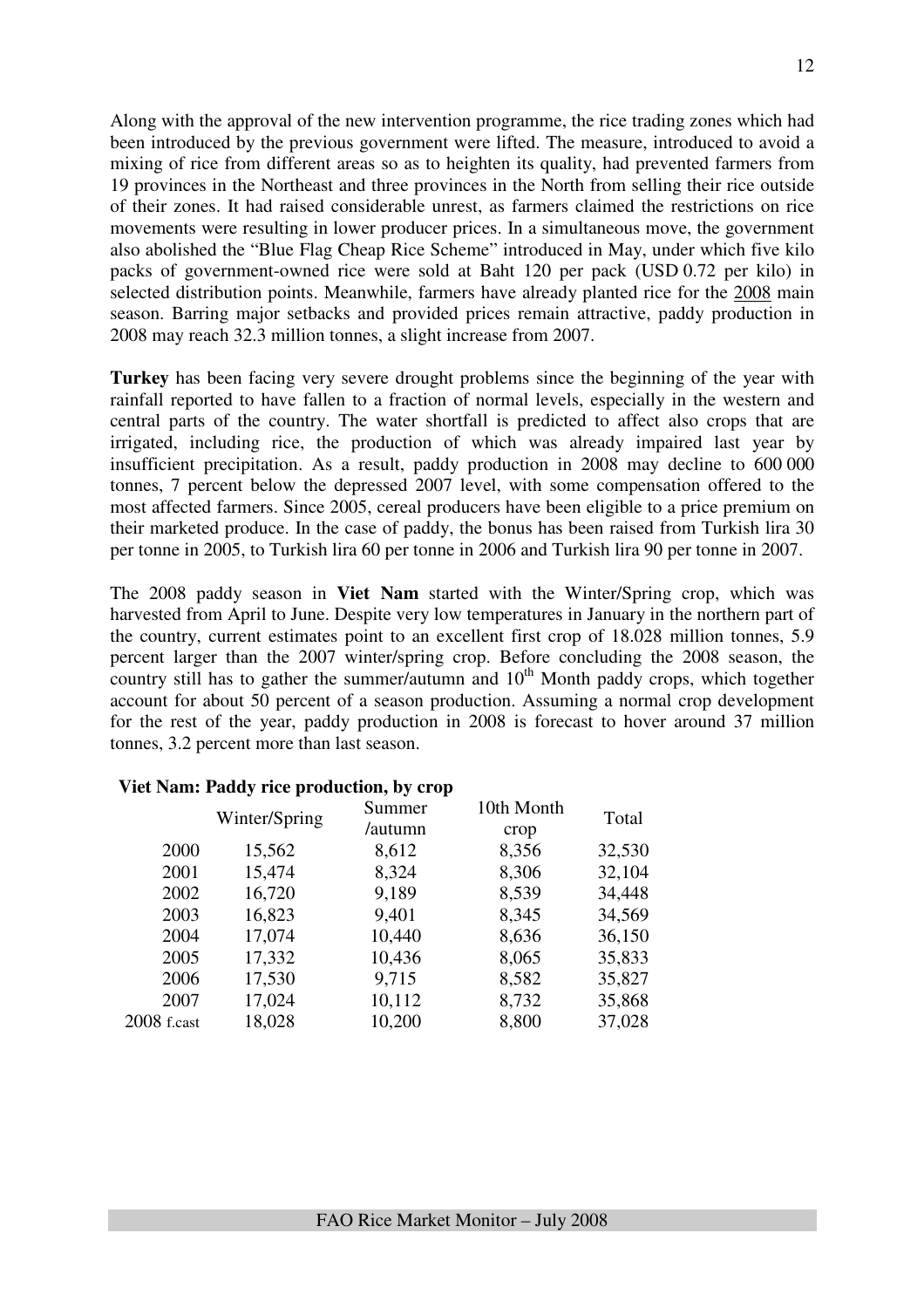### **B. AFRICA**



### **Favourable weather conditions and government support may give rise to a 5 percent increase in Africa's paddy production in 2008**

 Paddy crops in Africa are at a various stage of development: far more advanced in countries south of the equator line, while they are at an early stage of development in the Northern Hemisphere, which include countries located in the northern and western Africa sub-regions. Overall, the region is expected to grow 23.7 million tonnes of paddy in 2008, about 1.2 million tonnes, or 5 percent more than in 2007. Part of the expected increase would be fostered by policy incentives introduced earlier this year in response to the surge in world rice prices. In

addition, an *Emergency Rice Initiative for Africa* was launched in June 2008 to assist, initially, eleven rice-growing countries in four major areas, to improve their access to seed, fertilizer, technologies and post-harvest/marketing. The initiative was a joint undertaking by the Africa Rice Centre (WARDA), Food and Agriculture Organization of the United Nations (FAO), IFDC, Catholic Relief Services (CRS) and International Fund for Agricultural Development (IFAD). It is to operate under the framework of the FAO Soaring Food Prices Initiative. Many governments in the region have also put in place a set of measures to mitigate the impacts of high prices on consumers, for instance through a reduction or waiving of import tariffs, the imposition of retail price ceilings, the release of rice stocks, etc. By containing the rises on domestic rice prices, these measures have often hindered the transmission of high world prices to producer prices, limiting the response by farmers, who, often, are bearing the brunt of soaring input costs. This illustrates an important dilemma policy makers are facing when attempting to address the contrasting consumer and producer interests.

An interesting development in recent years, which has taken particular prominence this year is the multiplication of initiatives linking Asian countries to the Africa rice sector, through the provision of technical assistance, as well as large investments made by Asian governments and private investors in rice cultivation.

In *Northern Africa*, **Egypt** already planted the 2008 paddy crop, which is now at the stage of fertilization. In this respect, severe fertilizer shortages are being reported, which may affect yield performance. In addition, although there is still no information on the area planted, farmers may have reacted negatively to the restrictions imposed on exports, which have had a depressing effect on prices, and shifted to other crops. Pending more details on the pattern of the season, FAO is forecasting production to be in the order of 6.6 million tonnes, 1 percent above the 2007 outcome, but still short of the 6.8 million tonnes harvested in 2006.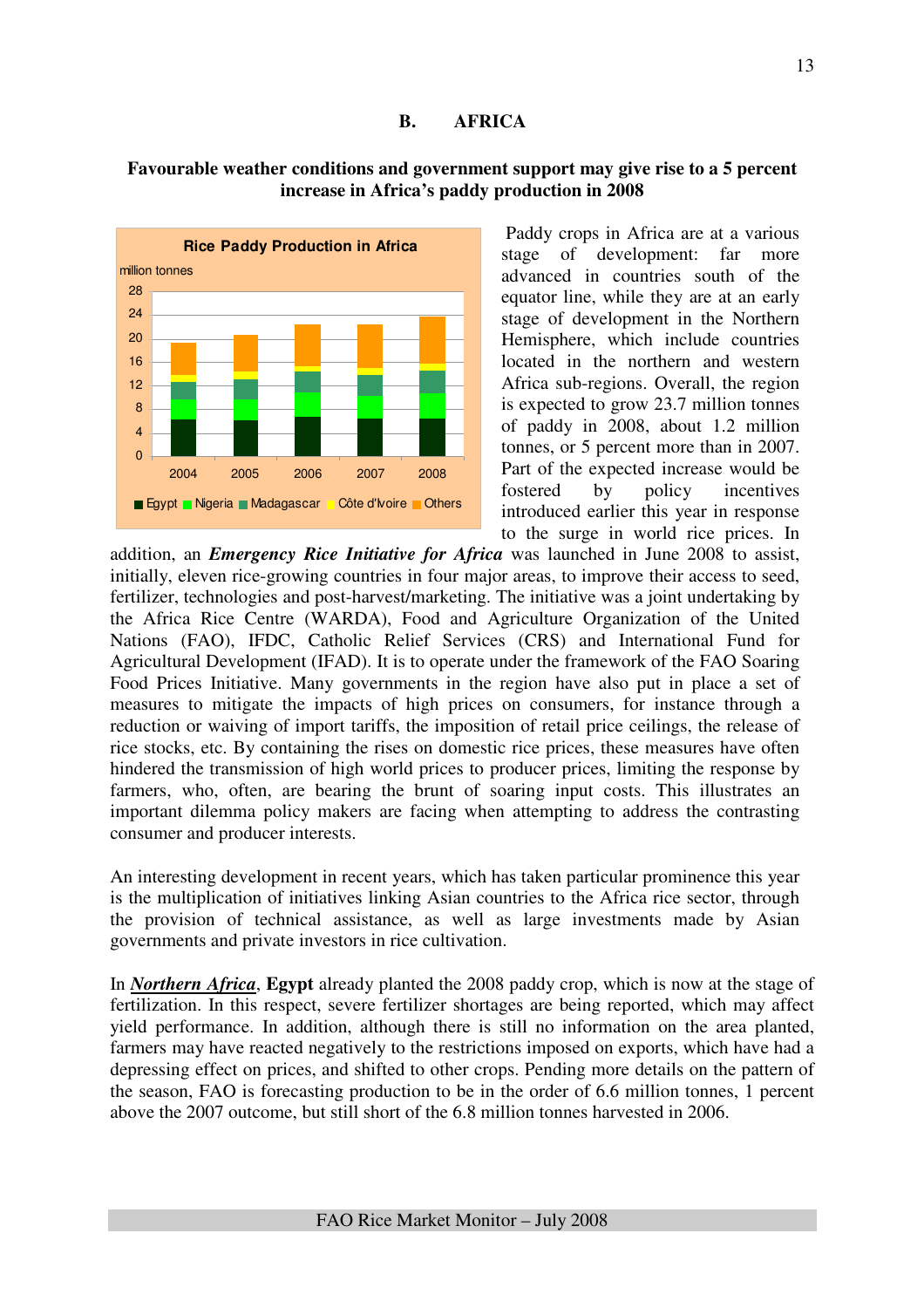In *Western Africa*, the rainy season, which starts around April, strongly influencing paddy crop development, has been characterized by above normal precipitation in wide swathes of the sub-region, although certain zones suffered from a rainfall deficit, in particular the central and north-eastern parts of Nigeria, east of Niger and Chad. By mid July, the African Centre of Meteorological Applications for Development (ACMAD) reported that the agro-climatic conditions were satisfactory. However, to reach good results, a late withdrawal of the rains will be desirable in certain areas, so as to allow late planted crops to complete their growing cycle. From now until the new crops are harvested, which corresponds to the lean period, countries will be particularly vulnerable, as shortages are likely to arise in parts of the subregion, given the small size of grain reserves that were built after the poor 2007 season and the reduced volume of imports this year.



 In addition to the favourable rainfall pattern prevailing so far, policy measures taken to address the surge in rice prices could also support an expansion of paddy output this season. More specifically, government actions, focusing particularly on the provision of seeds, fertilizers and other inputs at subsidized prices but also on the rehabilitation of irrigation infrastructure, have been launched in **Benin, Ghana, Mauritania, Mali, Nigeria** and **Senegal**. They should contribute to a 6.4 percent forecast increase of output in western African countries as a whole to 10.4

million tonnes. The largest absolute gains are expected in **Mali** and **Nigeria**, but progress is also anticipated in **Cote d'Ivoire**, **Ghana**, **Guinea** and **Sierra Leone**. In the case of **Mali**, which may experience a 20 percent increase in production to 1.3 million tonnes, much of the boost would result from an expansion of plantings over the dry-season crop, fostered by the provision of FCFA 95.2 billion (USD 230 million) under the Rice Initiative, plus FCFA 11.4 billion (USD 28 million) to subsidize basic inputs and agricultural equipment. The increase in output in the sub-region would help it cover 51 percent of domestic needs, compared with 50 percent last year. For several countries that have included rice self-sufficiency among their medium term objectives, considerable efforts will be needed in the coming years to boost output and reduce their reliance on imports, especially in a context of strong increases in consumer demand. Countries aiming at achieving self-sufficiency in the medium term figure **Cote d'Ivoire**, **Nigeria** and **Senegal**. With the immediate purpose to boost production, amidst soaring import prices, **Senegal** launched in April, a new plan "Grande offensive agricole pour la nourriture et l'abondance" (Goana). Likewise, in May, **Côte d'Ivoire** announced a programme to revitalize production, with the immediate purpose to develop 39 000 hectares of in-land valley rice, and the ultimate goal to cover the country's needs by 2011.

In *eastern Africa*, harvesting of the 2008 secondary crops started in May. In **Tanzania,** some moisture stress was reported to have affected these crops, unlike the main one, which benefited from favourable rainfall early this year**.** Sustained by good results over the main growing season, output is forecast to have increased by close to 3 percent to 1.45 million tonnes. Despite requests for lowering the external tariff to relieve pressure from prices, the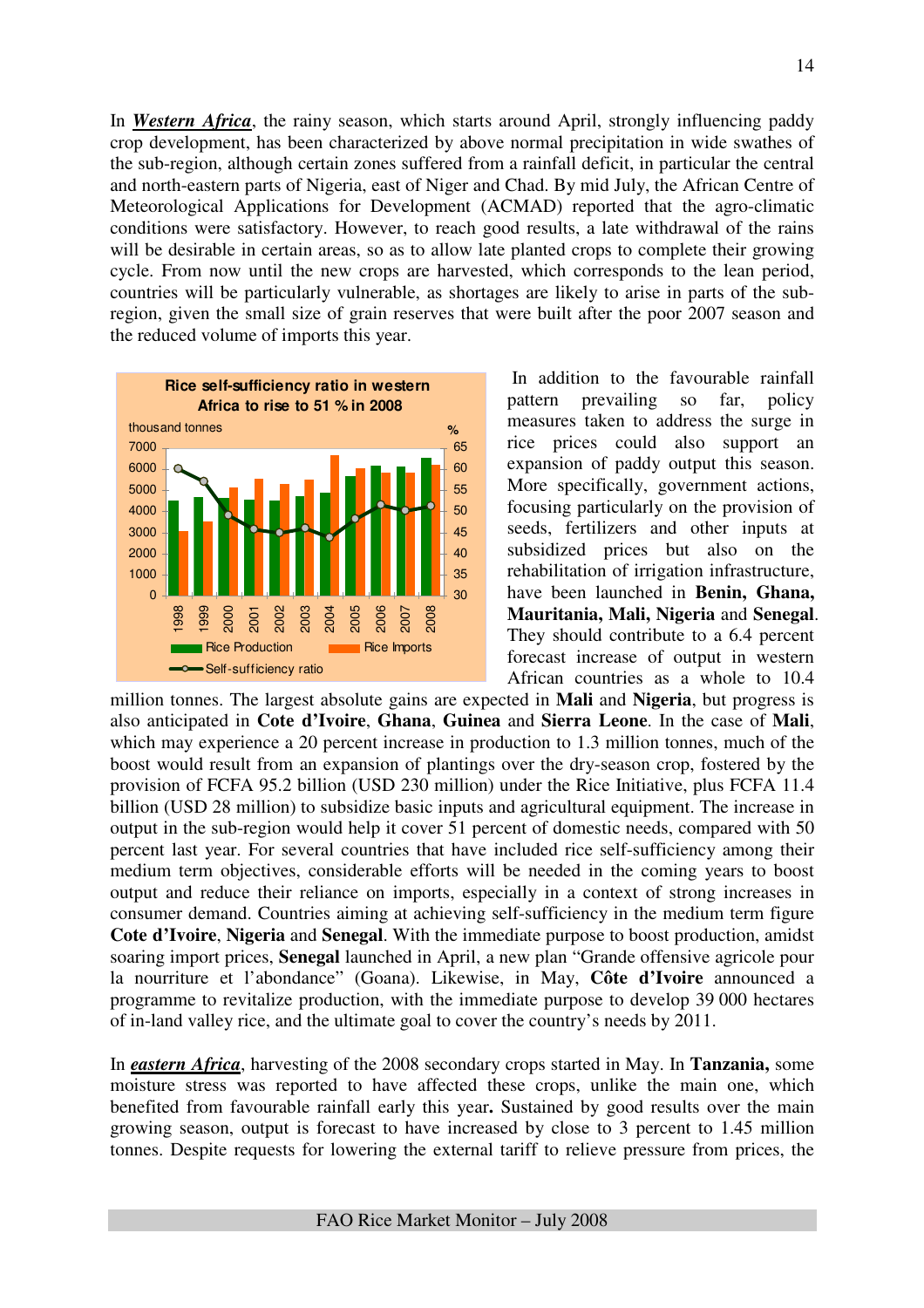sector has continued to benefit from a relatively high 75 percent import tariff protection within the framework of the East Africa Community By contrast, crops in **Kenya** are reported to have been affected by localized drought problems, but also by the occurrence of blast disease, which is estimated to have caused a 20 percent loss in output. Production prospects have therefore been lowered to 55 000 tonnes, which would imply no growth compared with 2007.

Among *Southern African* countries, **Madagascar** has been battered, early this year, by cyclones Fame and Ivan. After February, however, no major tropical storm has been reported to have caused damage, a big improvement from last year, when six cyclones hit the island. Favourable growing conditions, together with support from the government under Madagascar Action Plan, are therefore anticipated to lift production to 4.0 million tonnes this year, about 400 000 tonnes or 11 percent more than in 2007. About half of the expected increase is expected to stem from larger cultivation of rice over the secondary crop after the authorities launched in 14 regions a special programme to expand the area under rice by 70 000 hectares, by making subsidized seed available for that purpose. Like in Madagascar, cyclones are not reported to have caused damage to crops so far this year in **Mozambique**. As a result, the production outlook remains positive, as the country is expected to harvest 223 000 tonnes, or 14 percent more than last year. To sustain an expansion over the next few years, the government launched in June a major agricultural programme, as part of a national Green Revolution Strategy. According to the plan, budgetary allocation to agriculture is to be raised from 4 percent to between 6 and 10 percent, starting next season.

### **C. LATIN AMERICA AND THE CARIBBEAN**



### **Paddy output set to expand by 8 percent in 2008, sustained by a 7 percent gain in yields**

 The latest 2008 production estimate in **Latin America and the Caribbean (LAC)** stands at 26.3 million tonnes, which improves the previous forecast by 200 000 tonnes and brings it to the par of the record achieved in 2005. Compared with the 2007 season, the region would stage a remarkable increase of 8 percent, virtually all of which concentrated in the southern part of the continent, in particular in Argentina, Brazil, Colombia and Uruguay. The outlook for countries in Central America and the Caribbean is positive, though much less buoyant. The bulk of the increase in LAC stems from

much improved prospects over yields, which are now expected to rise by 7 percent to 4.6 tonnes of paddy per hectare. Instead, the area expansion was modest, at barely 1 percent, largely a reflection of high prices of other competing commodities, which have limited the shift into rice.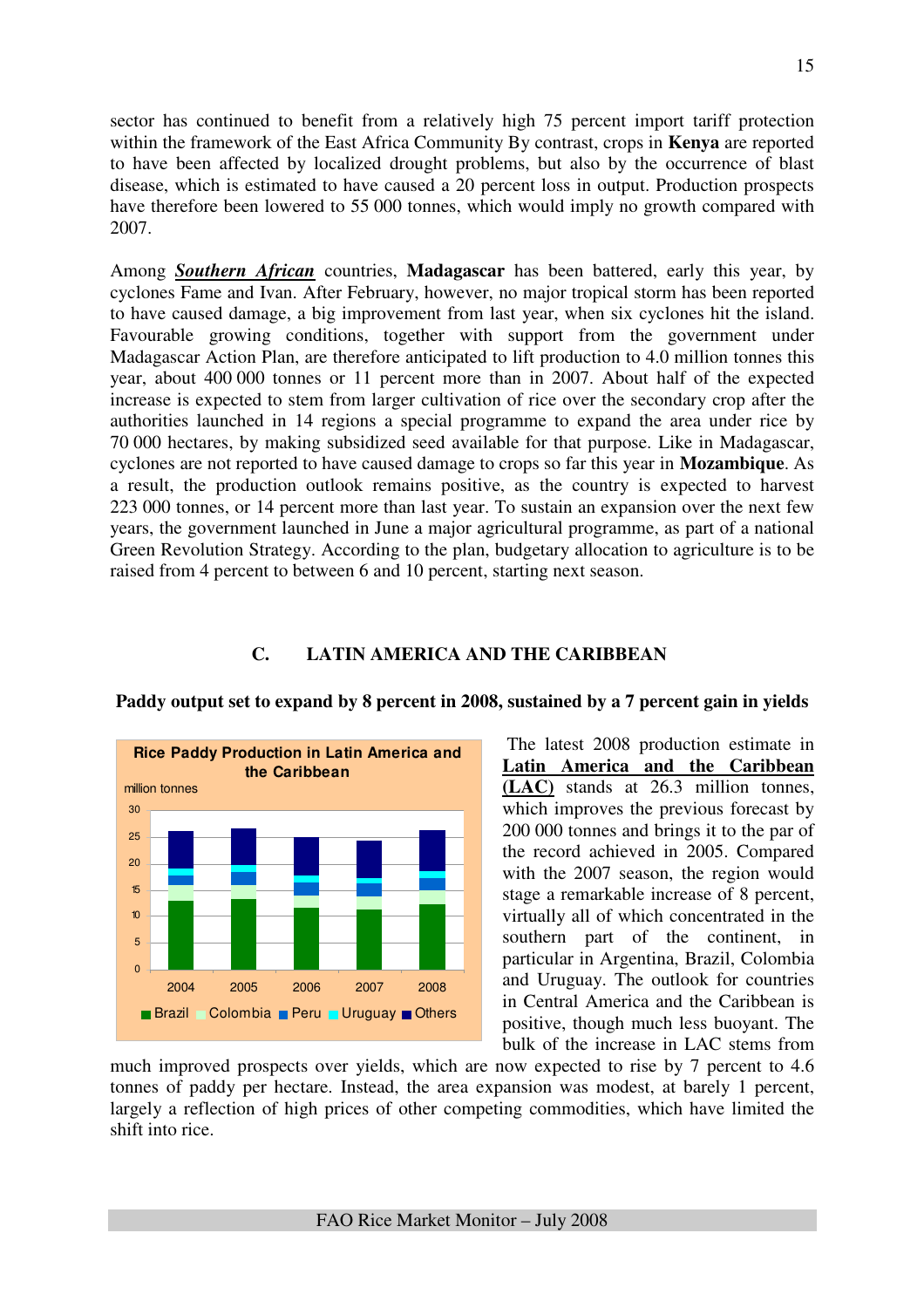In *Central America and the Caribbean*, the rainy and hurricane season started on 29 May with the formation of tropical storm Alma over the pacific facing the coast of **Nicaragua**, followed by Storm Arthur in the Atlantic basin, which brought heavy rains in **Belize**, **Guatemala** and **Mexico**. Paddy production in the sub-region is now forecast to grow by 4.5 percent to 2.58 million tonnes, sustained by sizeable gains in **Cuba**, **Mexico** and **Nicaragua**, while the official outlook points to a contraction in the **Dominican Republic**.

Production in **Cuba** is set to increase to 480 000 tonnes, 9 percent above the 2007 official estimate of almost 440 000 tonnes. Confronted with rising import prices, the government announced a new strategy aimed at raising production to meet half of the nation's needs by 2015. To reach that end, the authorities have launched a campaign to encourage farmers to cultivate some of the old rice fields that have been abandoned and announced the rehabilitation of nine state farms. Most of the rice currently produced comes from the family and cooperative sectors, with barely 11 percent grown in state farms. As a result, much of the Government distribution system, which guarantees 3 kilo of rice per month per person to all Cubans through the ration system, relies principally on imports by Alimport, the state importing enterprise.

| <b>Cuba: Paddy Production</b>                 |         |         |         |         |         |         |         |         |  |  |
|-----------------------------------------------|---------|---------|---------|---------|---------|---------|---------|---------|--|--|
|                                               | 2000    | 2001    | 2002    | 2003    | 2004    | 2005    | 2006    | 2007    |  |  |
| <b>Total</b>                                  | 552,800 | 601,000 | 692,000 | 715,800 | 488,900 | 367,600 | 434,200 | 439,600 |  |  |
| <b>State Sector</b>                           | 122,670 | 118.814 | 116.244 | 76,104  | 64.120  | 42,322  | 50.364  | 47.532  |  |  |
| Non-state Sector                              | 430.130 | 482.186 | 575.756 | 639,696 | 424,780 | 325,278 | 383,836 | 392,068 |  |  |
| Source: Cuba Oficina Nacional de Estadísticas |         |         |         |         |         |         |         |         |  |  |

After three years of steady progress, the 2008 production prospects are negative in the **Dominican Republic** where the official forecast points to a 4.4 percent contraction in output to 714 000 tonnes. Soaring input and financial costs combined with weak producer prices have eroded the sector profitability, resulting in a 7 percent expected cut in plantings. Concerned with the rise in world food prices, in May 2008, the Government announced it would establish a National Council for food security to enhance agriculture.

Excessive rains in June and July associated with tropical storm Arthur are reported to have caused important crop losses in **Guatemala,** wiping away earlier expectations of an increase in paddy production. As a result, this is now forecast to remain in the order of 30 000 tonnes, unchanged from the poor level harvested in 2007.

By contrast, the outlook is positive in **Mexico**, where paddy production is anticipated to rise by 10 percent to 320 000 tonnes, the highest level since 2000. The outcome could be even brighter if the sector succeeds in expanding plantings over the season from the current 70 000 hectares to 100 000 hectares, as announced by the industry. The sector is indeed expected to benefit from a series of short term incentives this year, in the form of a tariff exemption on nitrogen and chemicals imports used in the manufacturing of fertilizers, and preferential credit conditions granted to 500 000 small farmers. In addition, the authorities have promised to modernize the irrigation systems serving 214 000 hectares by the end of the year. Wholesalers also accepted to purchase rice locally before turning to imports. In return, the Government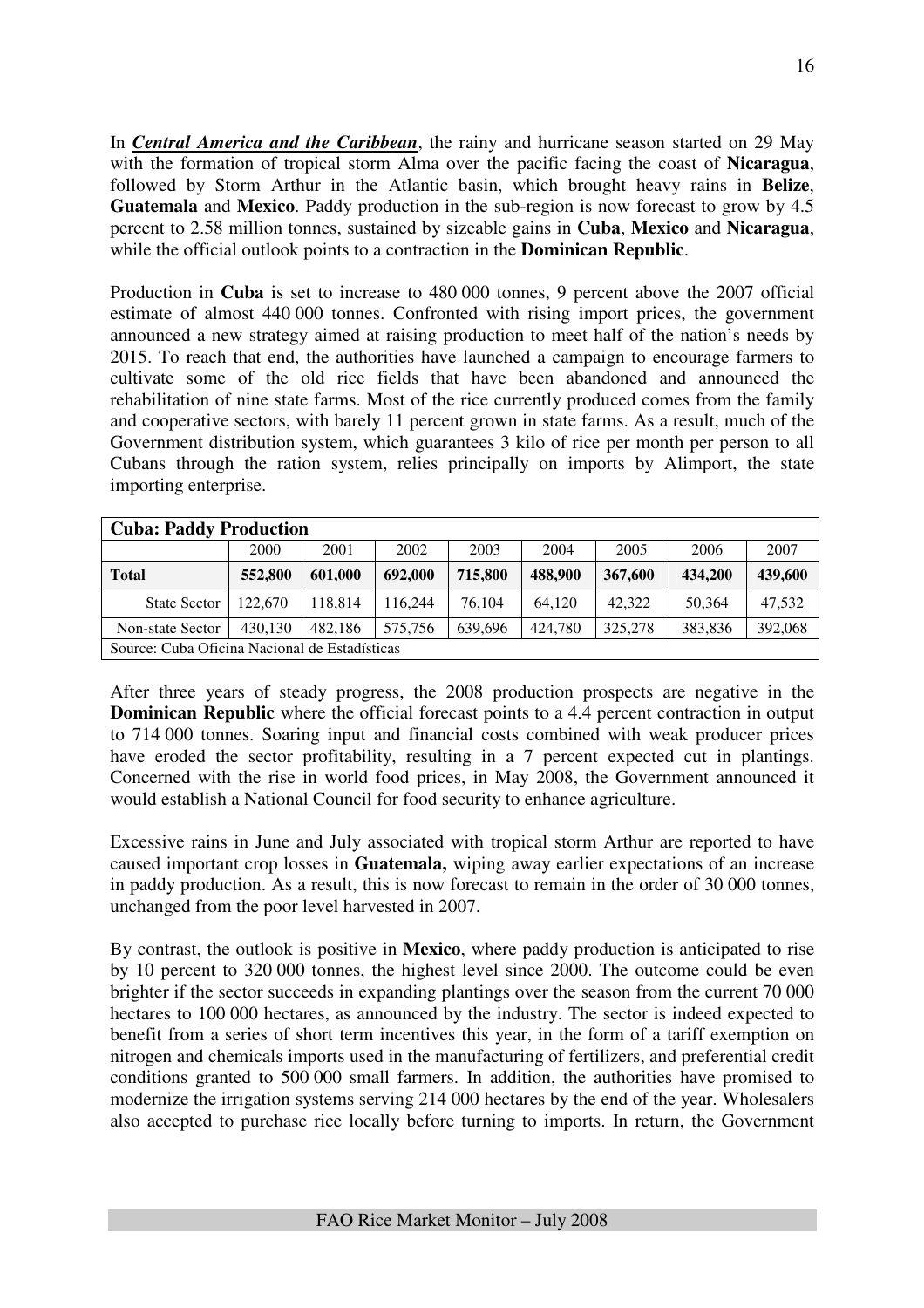and local producers reached an agreement last May to keep the price of domestic rice 10 percent below the price of imported rice, to help contain the rise of domestic prices.

Official production forecasts in **Nicaragua** point to 17 percent recovery compared with the poor 2007 season, when crops were hit by disease and insect outbreaks, followed by flooding. If achieved, the 323 000 tonne expected output would be the highest in a decade. Much of the progress would be supported through government incentives, in particular the certified seed programme under which USD 6 million are to be allocated to the purchase of quality seeds to be delivered to small agricultural producers, including rice growers. The programme, which targets 180 000 small producers in 2008, compared with 120 000 in 2007, will be complemented with the supply of other basic inputs, such as fertilizers and herbicides. In exchange for each tonne of certified seeds received, farmers are requested to give back two tonnes of commercial grains. In addition, the Government is expected to render a new Bank for agricultural Development operative by the third quarter of 2008, with the mandate to promote the transformation into more value-added products.

In the rest of the sub-region, production is set to increase also in **El Salvador, Haiti, Honduras** and **Panama.** In **Panama**, the rise would be facilitated by the granting of USD 100 million to finance loans to rice farmers, as well as technical assistance and improvements of irrigation systems.



 Most countries in *South America* have concluded or are about to conclude the 2008 paddy season. Overall, production in the sub-region is estimated to have risen by 8.2 percent to 23.735 million tonnes from the reduced 2007 outcome. Growing conditions have been favourable in most parts, which together with an expansion of plantings in the highly productive south region of **Brazil**, have raised average paddy yields in South America to a record 4.78 tonnes per hectare. However, gains are expected in almost all countries in the region, with the possible exceptions of **Bolivia** and **Chile**. Particularly large increases are

foreseen in **Argentina, Brazil, Colombia, Uruguay** and **Venezuela**.

According to official estimates, rice cultivation in **Argentina** expanded by over 10 percent in 2008, which together with a 3.6 percent increase in yields to some 6.8 tonnes per hectares is expected to lift production from 1.08 million tonnes in 2007 to 1.25 million tonnes this season.

For the second successive year, paddy production in **Bolivia** has been hampered by excessive rainfall and other adverse climatic events, which led the government to proclaim a situation of national disaster in February 2008. The country has been battered, between December 2007 and March 2008, by abnormal weather conditions, associated to La Niña. The period virtually corresponds to the full period of development of the paddy crops, which are put in the ground in October/November. As a result, rice is reported to have been the most affected among all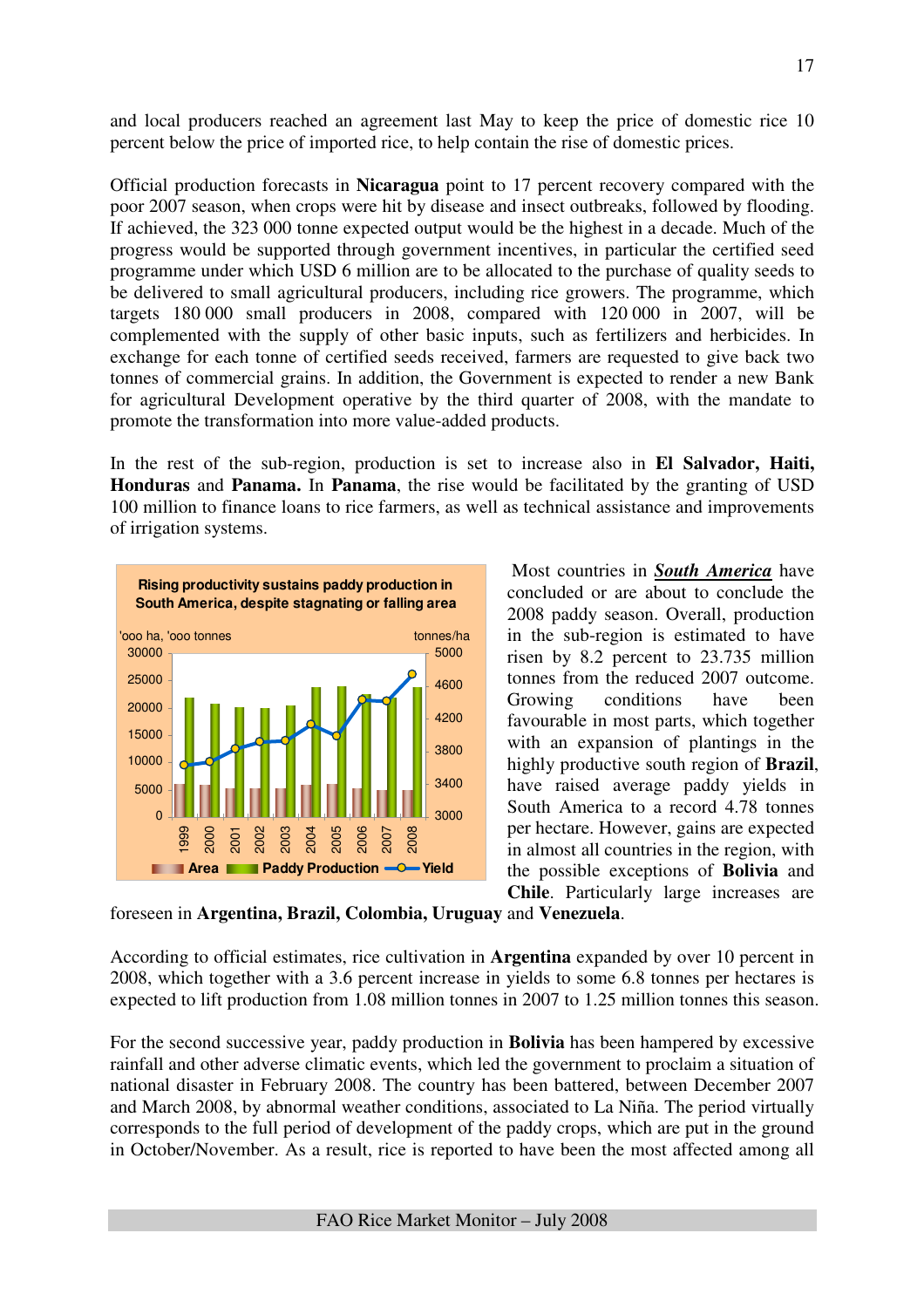crops, with production in 2008 now anticipated to slip by 13 percent from the already poor 2007 season, to 289 000 tonnes, the lowest performance since 2002.

In **Brazil**, CONAB's tenth official crop assessment, conducted in July, upgraded its previous forecast of paddy production in 2008 to 12.284 million tonnes, which represents a 8.6 percent gain from the drought reduced crop in 2007. The increase was largely concentrated in the Southern States, reflecting improved weather conditions as well as attractive prices, to which producers responded by expanding plantings.

High producer prices and government support are estimated to have boosted production in **Colombia** by 7 percent to almost 2.6 million tonnes. Partly influenced by reduced rice imports, paddy prices were reported to have risen steadily since August last year, reaching Pesos 1 221 012 (USD 685) per tonne in July 2008, twice their level in July 2007.

|            |                   |      |      |      |      |      |      | <b>Colombia: Average Paddy Producer Prices (000 Pesos per tonne)</b> |      |
|------------|-------------------|------|------|------|------|------|------|----------------------------------------------------------------------|------|
|            | 2000              | 2001 | 2002 | 2003 | 2004 | 2005 | 2006 | 2007                                                                 | 2008 |
| Jan.       | 406               | 448  | 484  | 524  | 618  | 559  | 573  | 629                                                                  | 657  |
| Feb.       | 405               | 521  | 485  | 574  | 637  | 555  | 575  | 636                                                                  | 721  |
| Mar        | 411               | 549  | 485  | 591  | 625  | 572  | 579  | 643                                                                  | 813  |
| Apr        | 417               | 537  | 492  | 601  | 621  | 576  | 596  | 645                                                                  | 830  |
| May        | 421               | 518  | 513  | 603  | 611  | 576  | 621  | 645                                                                  | 868  |
| Jun        | 419               | 518  | 520  | 608  | 587  | 571  | 644  | 644                                                                  | 1110 |
| Jul        | 399               | 492  | 513  | 594  | 574  | 563  | 643  | 640                                                                  | 1221 |
| Aug        | 397               | 475  | 490  | 536  | 547  | 556  | 638  | 638                                                                  |      |
| Sep        | 403               | 479  | 490  | 535  | 519  | 560  | 656  | 640                                                                  |      |
| Oct        | 420               | 481  | 492  | 553  | 520  | 564  | 667  | 643                                                                  |      |
| <b>Nov</b> | 431               | 483  | 497  | 579  | 521  | 567  | 651  | 646                                                                  |      |
| Dec        | 434               | 482  | 505  | 594  | 537  | 571  | 629  | 648                                                                  |      |
|            | Source: FEDEARROZ |      |      |      |      |      |      |                                                                      |      |

Paddy production in **Peru** is set to expand by 3 percent to 2.5 million tonnes in 2008, supported by abundant rainfall in the northern part of the country that encouraged farmers to cultivate more rice this season. Abundant precipitation and improved access to basic inputs and machinery are also reported to be boosting plantings in the Amazones. Producer prices have been supportive, as in May 2008, paddy was quoted Soles 1180 (USD 425) per tonne, 50 percent more than their level in May 2007. This compares with per unit production costs (inclusive of financial charges) reported to be in the range of Soles 970-1230 (USD 350-443) per tonne in June 2008.

Based on a May Survey, **Uruguay** expanded the area by 16 percent to 168 300 hectares over the 2008 paddy season, which boosted production by 16.1 percent to 1.330 million tonnes. The excellent yields achieved of 7.9 tonnes per ha, virtually matched the performance in 2007.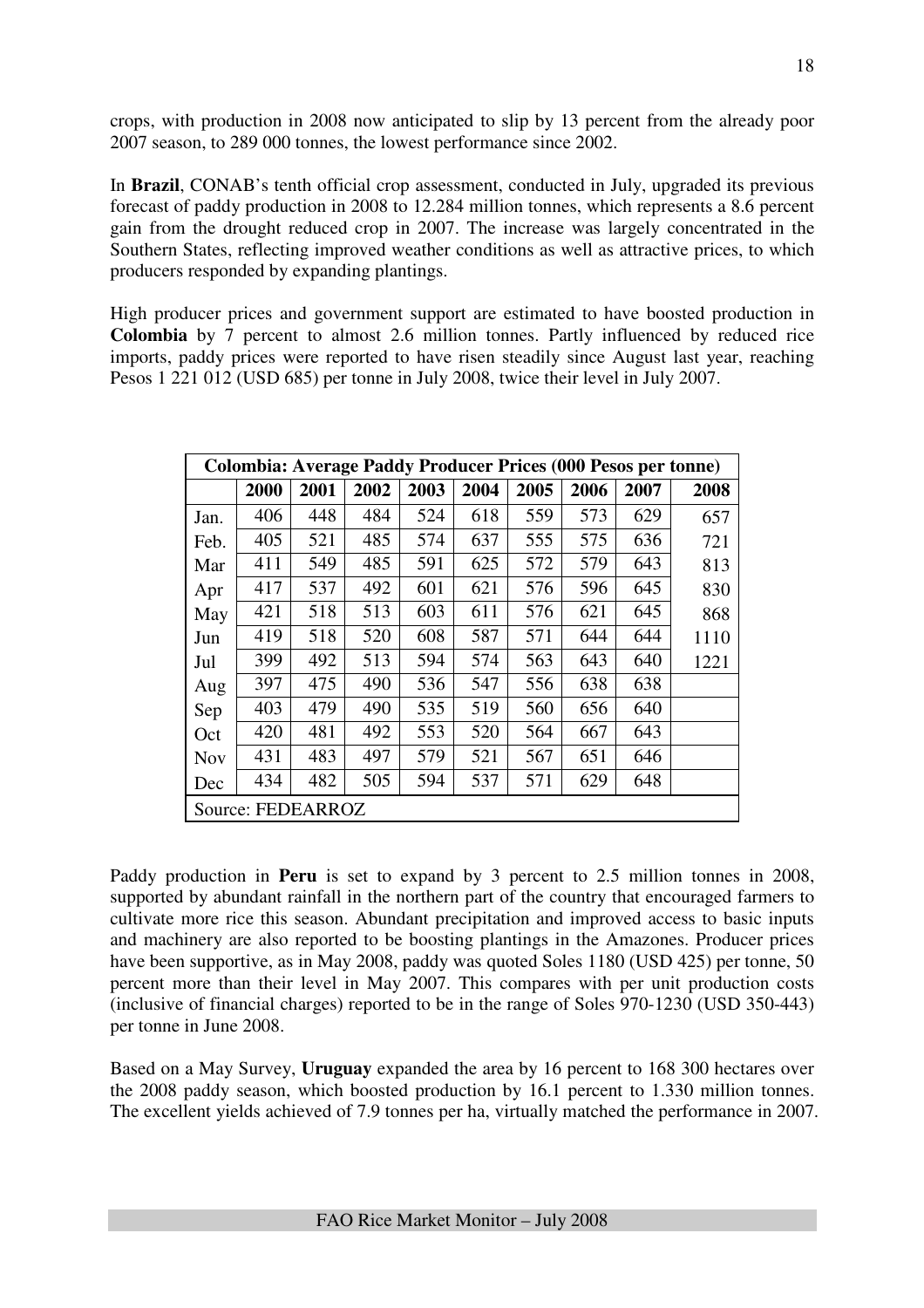### **E. Rest of the world**

### **Improved production prospects in the United States**

In *Oceania*, rice production in **Australia** fell by 88 percent from the poor 2007 season to a mere 19 000 tonnes, a historical low as severe irrigation water shortages prevented farmers from cultivating the crop. Although still early, in its Quarterly Report of June 2008, ABARE gave a first forecast of paddy production in 2009, at 253 000 tonnes, as 30 000 hectares are expected to be put under rice. However, planting over that season will much depend on the amount precipitation falling in the next few months over New South Wales, the main producing state. According to the Australian Bureau of Meteorology, New South Wales' rainfall since March 2008 has been below average as well as short of the levels recorded in the same months in 2007. The Bureau set the probability of accumulating at least average rainfall in the June to August period at some 50 percent.

In *North America*, 27 percent of the rice crop was reported to have reached the heading stage in the United States by 20 July 2008, compared with 43 percent in the same period last year, pointing to delays in crop development in all the main producing regions. However, the official USDA forecast released on 14 July 2008, the first based on a survey of actual plantings, upgraded its previous production outlook by almost 600 000 tonnes to 9.3 million tonnes, which represent a 3.8 percent increase from the previous season.

On 22 May 2008, the 2007 US Farm Bill, known as the "Food, Conservation and Energy Act of 2008" was turned into law, as both the House and the Senate secured a two-third majority vote necessary to override a veto by President Bush. The new law, which comes into effect as of 1 October 2008 for five fiscal years, sets a ceiling on spending of USD 307 billion over the five year period. Of particular relevance to commodity producers is a new optional "Average Crop Revenue Election" (ACRE) programme, which aims at protecting farmers against low yields and price falls, based on the average annual market price levels in 2006 and 2007 However, producers enrolling in ACRE will have to forgo parts of their rights to existing support programmes, including 20 percent of direct payments and 30 percent of marketing loans.

In *Europe*, prospects have deteriorated in **the European Union** (EU), which is now foreseen to harvest 2.612 million tonnes of paddy, almost 5 percent less than in 2007. Much of the contraction reflects a reduction in Italy and Spain, the two principal producing states in the Union. In the case of Spain, it is attributed to drought problems that constrained spring planting, while in Italy, it was mainly caused by a shift towards other crops. Despite the cut, Italy is reported to have expanded the area under Indica long grain varieties, while severely cutting plantings of medium and Japonica long grain varieties. A production decline is also anticipated in Hungary. Prospects are more buoyant in Greece and Portugal, which may record some modest increases, while in France production is anticipated to remain virtually unchanged.

On 26 May 2008, the EU Commission presented its latest "Health Check" reform proposal, which has, among its aims, the elimination of "coupled payments" to farmers and the ending of intervention purchases. For rice, the Health Check Plan envisages a phasing out of coupled aid payments over three years, before their complete termination in 2012. The cuts are to be fully compensated by increases in the decoupled aid payment. For instance, in the case of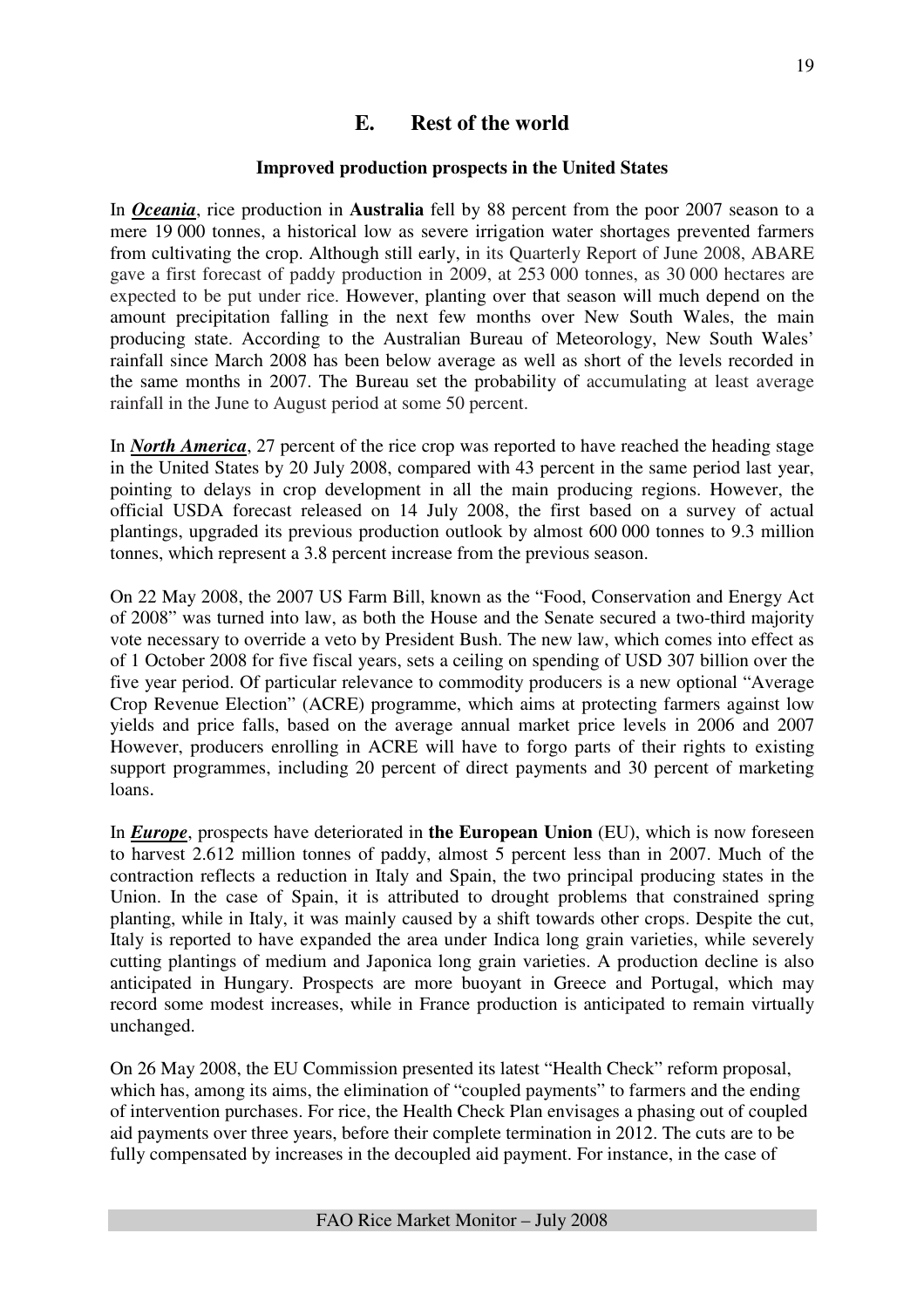Italy, which is the largest EU producer, the coupled payment would be lowered from  $\epsilon$  453 per hectare in 2008 and 2009 to  $\epsilon$  227 in 2010 and 2011, before its complete termination in 2012. The cuts would to be fully offset by increases in the decoupled payments in the Single Payment Scheme, which pass from  $\epsilon$  616 per hectare in 2008 and 2009 to  $\epsilon$  843 in 2010 and 2011 and to  $\epsilon$  1 069 by 2012. The Commission's proposal also suggests bringing the rice intervention system to an end.

| <b>EU: Coupled Payment to Rice Producers under EU's Commission</b> |              |         |                   |               |  |  |  |  |  |  |
|--------------------------------------------------------------------|--------------|---------|-------------------|---------------|--|--|--|--|--|--|
| <b>Health Check Proposal</b>                                       |              |         |                   |               |  |  |  |  |  |  |
|                                                                    | <b>Base</b>  | 2008    | 2009              | 2010 and 2011 |  |  |  |  |  |  |
|                                                                    | <b>Areas</b> |         |                   |               |  |  |  |  |  |  |
|                                                                    | ha           |         | $(E$ per hectare) |               |  |  |  |  |  |  |
| Bulgaria                                                           | 4 1 6 6      | 345.255 | 345.255           | 172.627       |  |  |  |  |  |  |
| Greece                                                             | 20 333       | 561.000 | 561.000           | 280.500       |  |  |  |  |  |  |
| Spain                                                              | 104 973      | 476.250 | 476.250           | 238.125       |  |  |  |  |  |  |
| France                                                             | 19 0 50      | 411.750 | 411.750           | 205.875       |  |  |  |  |  |  |
| Italy                                                              | 219 588      | 453.000 | 453.000           | 226.500       |  |  |  |  |  |  |
| Hungary                                                            | 3 2 2 2      | 232.500 | 232.500           | 116.250       |  |  |  |  |  |  |
| Portugal                                                           | 24 6 67      | 453.750 | 453.750           | 226.875       |  |  |  |  |  |  |
| Romania                                                            | 500          | 126.075 | 126.075           | 63.037        |  |  |  |  |  |  |

### **II. INTERNATIONAL TRADE IN RICE**

### **A. TRADE IN 2008**

### **High prices depress world rice trade in 2008**

Reflecting the recent revisions made to the estimates of production in 2007, much of which is traded and consumed over 2008, and less stringent conditions on exports, FAO has raised its forecast of rice trade this year to 30.2 million tonnes, which is about 1.4 million tonnes higher than anticipated last April. This would still represent a 3 percent decline from the 31.3 million tonnes traded in 2007, a reflection of the export curbs imposed by several of the major exporters and of the high world prices prevailing since the beginning of the year, which have tended to depress import demand.

On the import side, the main trade outlook revisions corresponded to: Bangladesh (+200 000 tonnes), Indonesia (-200 000 tonnes), Islamic Republic of Iran (+100 000 tonnes), Iraq (+150 000 tonnes), Malaysia (+200 000 tonnes), the Philippines (+600 000 tonnes), Sri Lanka (+100 000 tonnes), Yemen (+160 000 tonnes), Nigeria (+100 000 tonnes) and Brazil (-100 000 tonnes). As for export forecasts, the principal changes concerned: Cambodia (+600 000 tonnes), India (+300 000 tonnes), Japan (+100 000 tonnes), Myanmar (-400 000 tonnes), Pakistan (+100 000 tonnes), Thailand (+400 000 tonnes), Viet Nam (+500 000 tonnes), Egypt (-350 000 tonnes), and Brazil (+150 000 tonnes).

Over the second part of the year, trade in rice is expected to intensify, as exporting countries after harvesting good crops, are less adamant about curbing exports. Countries in Africa and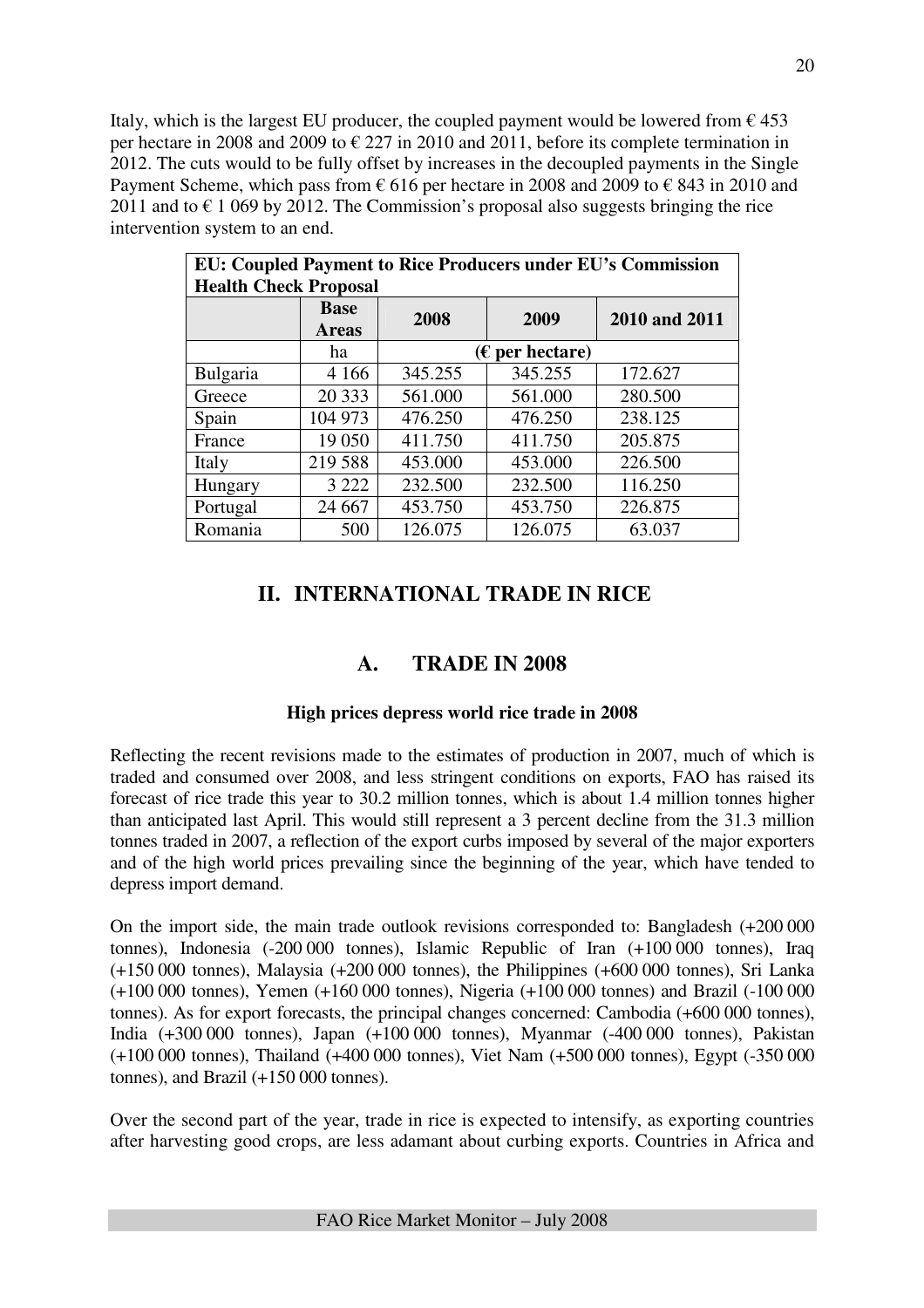the Near East, which were discouraged to purchase earlier this year by very high prices, are also expected to become more active buyers in the coming months, as prices are showing signs of weakening, especially because many of them have exhausted their reserves.

### **Rice imports in 2008**

### **A sharp drop in imports by Indonesia contributes to lowering trade in 2008, despite huge imports by the Philippines**

Much of the expected contraction in world rice imports in 2008 would arise from lower purchases by *Asian countries*, now set to decline to 14.3 million tonnes, down from 15.0 million tonnes in 2007. Smaller imports are expected to be made in particular by Bangladesh, Indonesia, the United Arab Emirates and Yemen, which would more than compensate for larger deliveries to Iraq, the PDR of Korea, Malaysia, the Philippines and Sri Lanka.

**Bangladesh** is now expected to import 1.2 million tonnes in 2008, down from 1.4 million tonnes last year. Much of the decline reflects the excellent results of the Boro crop harvested early this year, which has more than fully compensated for the poor Aus and Aman crops. The newly harvested supplies have removed much pressure on the Government to procure rice internationally for its distribution system and, instead, the authorities are reported to be buying rice locally. **China (mainland)** is set to import 500 000 tonnes of rice, this year, little more than in 2007. As of June, rice imports were reported to have fallen by 9 percent, but they are expected to peak up in the second part the year, as declining prices would make foreign rice more attractive to traders, especially as domestic prices are rising.

The 2008 record crop is expected to limit the need for imports by **Indonesia** to 300 000 tonnes this year, sharply down from the 1.7 million tonne estimate in 2007. The success in raising output even led to Government to announce the country would soon turn into a net rice exporter. In April 2008, new regulations were issued, which confirmed existing restrictions on rice imports. In particular, imports of regular rice (HS code 1006.30.90.00), with max 25 percent broken are not allowed one month before and two months after the main harvesting period. Bulog retains a monopoly on such imports, subject to the approval by the Ministry of Trade. Subject to the issuance of an import permit by the Ministry of Trade, the private sector can engage in rice imports of non-standard qualities, such as iron-fortified rice, rice suitable to Japanese or Indian restaurants, rice seeds, rice not produced locally for further processing, etc.

Faced with soaring world prices, **the Islamic Republic of Iran** delayed its purchases of foreign rice in the first half of 2008. In some cases, some deals could not materialize as banks had difficulty handling letters of credit because of trade sanctions. Amidst a surge in domestic prices, which in May had more than doubled year-on-year for local varieties, and given the poor prospects for the 2008 drought-stricken wheat and rice crops, the country is expected to intensify the pace of rice imports in the coming months. For the full calendar 2008, these are forecast to reach 1.0 million tonnes, virtually unchanged from 2007. Imports will be facilitated by the recent bilateral agreement with Pakistan, which exempts rice from this country from the payment of the 150 percent import duty.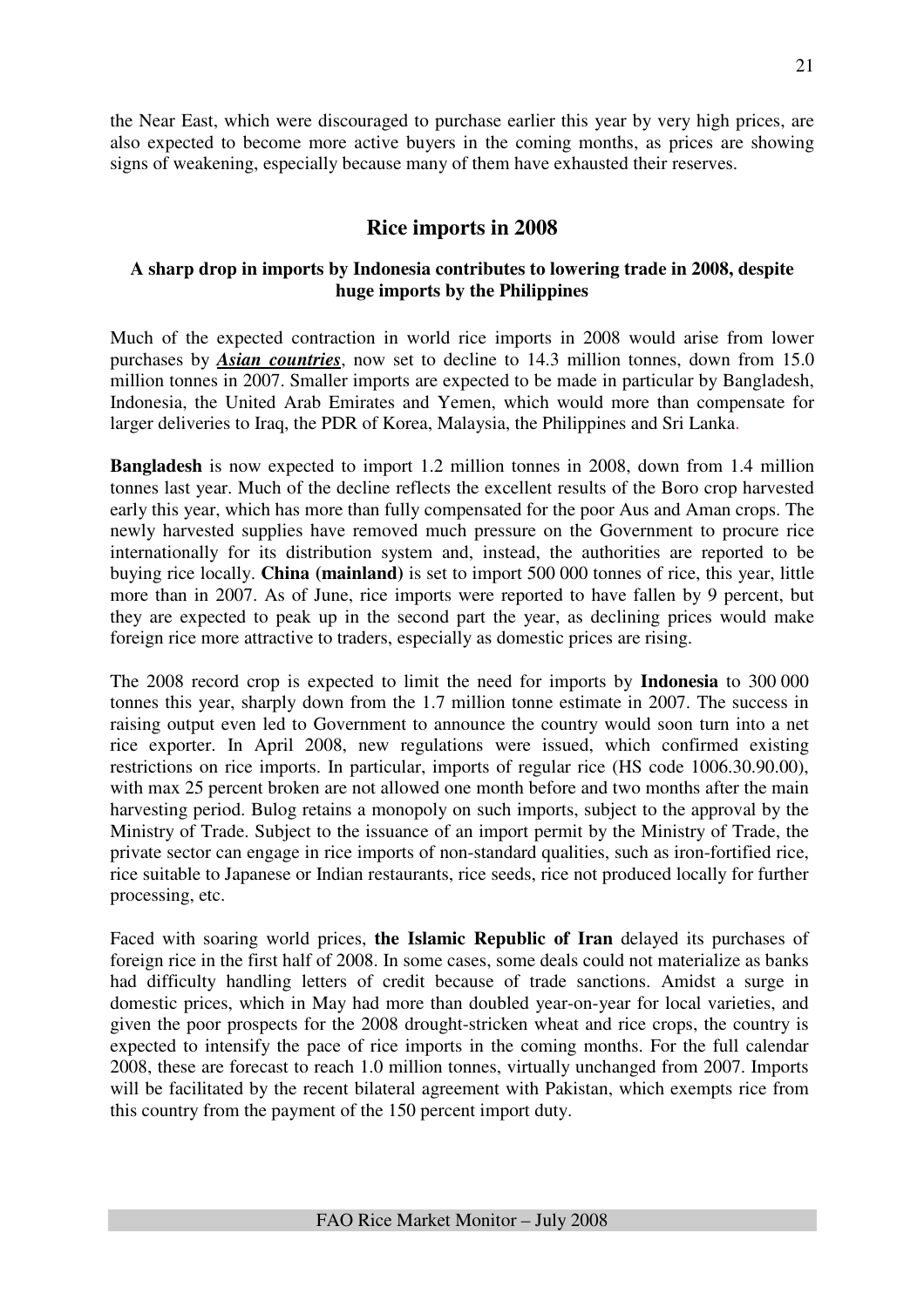In **Iraq**, limited availability of rice in stock following smaller purchases over 2007 is expected to constrain the country to step up its purchases in 2008 to 950 000 tonnes, up from 750 000 tonnes in 2007. Iraq has been one of the few countries that bought rice (50 000 tonnes from Viet Nam) when world prices were at their peak of over USD 1000 per tonne FOB. Much of these imports are needed to build up supplies and guarantee the delivery of 3kilo of subsidized rice per person, per month, to a population of 30 million. In 2008, more decisional and financial autonomy was given to the Department of Trade, which can now decide on tenders of up to USD 50 million and rely on a USD 500 million revolving fund at the Trade Bank of Iraq.

Faced with mounting rice shortages from the poor 2007 production and amid poor crop prospects for the 2008 season, the **People's Democratic Republic of Korea (PDR Korea)**  will need to fill the gap by stepping up rice imports over 2008, to at least 650 000 tonnes, up from 400 000 tonnes in 2007. However, because of prevailing political tension with the Republic of Korea, which has been the principal provider of rice food aid in recent years, supplies may have to be sourced in China and additional rice channelled as food aid through the World Food Programme (WFP).

**Malaysia** was among those countries that reacted to the rise in world prices by accelerating and raising the size of its rice international purchases, with the aim of building up a buffer rice reserve. As a result, the country is now anticipated to buy 1 million tonnes of rice, 25 percent more than in 2007 and an all time record. In order to secure the desired supplies, the government even offered to exchange palm oil for rice in barter deals. This constituted another example of the recent drift towards more managed international rice trade, which has seen an intensification of government interventions, both on the export and import sides.

Among all importers, the **Philippines** have played an important role in the first half of the year by launching massive import tenders, most of it through the state National Food Authority (NFA), which exacerbated the tendency for prices to rise. Despite reports of good production results, external supplies were needed to dampen inflationary pressure and to rebuild reserves. Private traders, mainly food companies and farmer associations, were also granted the right to import some 200 000 tonnes of rice, but offers have fallen short of the allowance. As of July 2008, the first month of the lean period that lasts until September, the Philippines had already contracted 2.4 million tonnes in purchases, but imports by the end of 2008 may reach as much as 2.7 million tonnes, the highest volume on record.

Rising world prices and difficulties to secure international supplies are expected to depress purchases by **Saudi Arabia**, one of the major traditional rice buyer, to 900 000 tonnes, down from 1.1 million tonnes last year. The dependence of the country on rice imports in the context of soaring world prices has raised government concern and is encouraging private Saudi investors to invest in rice production projects in countries such as the Philippines, Thailand and Indonesia in Asia, but also in African countries, such as Senegal and Sudan as a means to secure some guaranteed sources of supplies. In the short term, Saudi Arabia is containing the impact of higher import prices of Basmati Rice by granting a subsidy of USD 266 per tonne on imported basmati rice.

**Sri Lanka,** which had waived the duty on rice imports from mid-October to end December 2007, on 1 January 2008 re-introduced the tariff on rice imported by private traders. The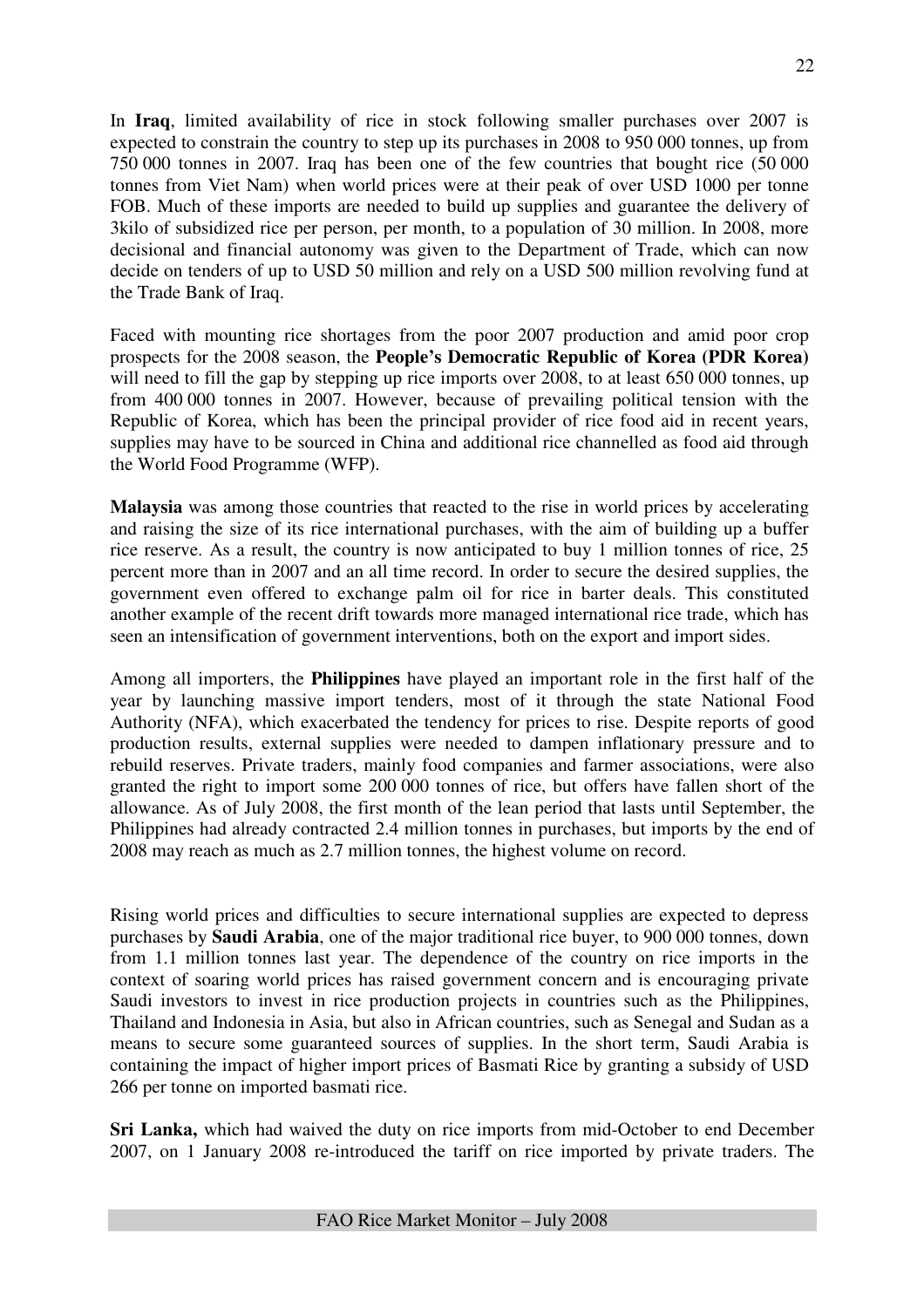waiver was extended on rice imported by government enterprises. Although the press discussed extensively the possibility that Japan exported 200 000 tonnes of rice to Sri Lanka, to help contain a surge in food inflation, little more than 5 000 tonnes were reported to have been delivered as of July. For the full 2008, imports are expected to rise to 200 000 tonnes over 2008, up from 88 000 tonnes last year, with much of the increase expected to be used to rebuild national rice reserves.

Imports of rice by **Turkey** are currently expected to amount to some 200 000 tonnes in 2008, up from 167 000 tonnes in 2007. The supplies will be necessary to compensate for the second consecutive drought-induced decline in production in 2007 and 2008. Turkey's import duties have been maintained at their 2007 level of 34 percent for paddy, 36 percent for husked rice and 45 percent for milled rice. However, the preferential rates, of respectively 20 percent, 25 percent and 43 percent granted to traders buying locally produced rice under a crop absorption programme were suspended in 2007, when the programme was abolished following a WTO panel ruling. Since 19 October 2006 import duties have been calculated based on minimum reference prices, which were set at USD 340 per tonne for paddy, USD 425 per tonne for husked rice and USD 570 per tonne for milled rice.

High world prices in 2008 are expected to depress overall rice purchases by *African countries* to 9.3 million tonnes, 4 percent less than in 2007 and little changed from the previous forecast. This assumes that many countries that were absent from the market over the first part of the year will return to the international arena to buy in the coming months, as several of them have exhausted their reserves. Much of the drop in rice imports in the region is foreseen to arise from smaller deliveries to **Cameroon, Egypt, Guinea, Senegal, South Africa** and **Tanzania**. By contrast, **Nigeria** is anticipated to step up its purchases by 200 000 tonnes to 1.9 million tonnes, an increase that would be facilitated by the lifting, in May 2008, of the rice import duties of over 100 percent.

Despite good 2008 crops, imports by countries in *Latin America and the Caribbean* are expected to remain in the order of 3.4 million tonnes, most of which directed to Central America and the Caribbean, which may take 2.3 million tonnes in 2008, a marginal decline from the previous year. In the sub-region, increased deliveries to **Haiti, Jamaica** and **Panama** are indeed expected to be more than compensated by declining imports by **Costa Rica, Mexico** and **Nicaragua.** Deliveries to South American countries, at 1.1 million tonnes are also expected to change little compared with 2007. **Bolivia**, normally a self-sufficient country, is however expected to buy 70 000 tonnes to compensate for the 2008 production shortfall. By contrast, difficulties to secure supplies from neighbouring countries may result in smaller imports by **Colombia**. Purchases by **Brazil**, the largest market in the region, are set to remain in the order of 700 000 tonnes.

**In** *the other regions***,** the United States' official import forecast points to an all-time high of 750 000 tonnes, 7 percent above last year. Similarly, imports by **Australia**, at 171 000 tonnes, would represent a 42 percent increase and an historical record. Purchases by the 27 member countries of the **European Union** are also forecast at a record 1.3 million tonnes, sustained by growing domestic demand, especially of basmati husked rice. The increase is expected despite the imposition of the highest tariff bands of  $\epsilon$  65 for husked rice, and  $\epsilon$  175 per tonne for milled rice since September 2007 until 31 August 2008. Imports of Basmati rice were also more expensive this year, and even though this type of rice can be imported from Pakistan or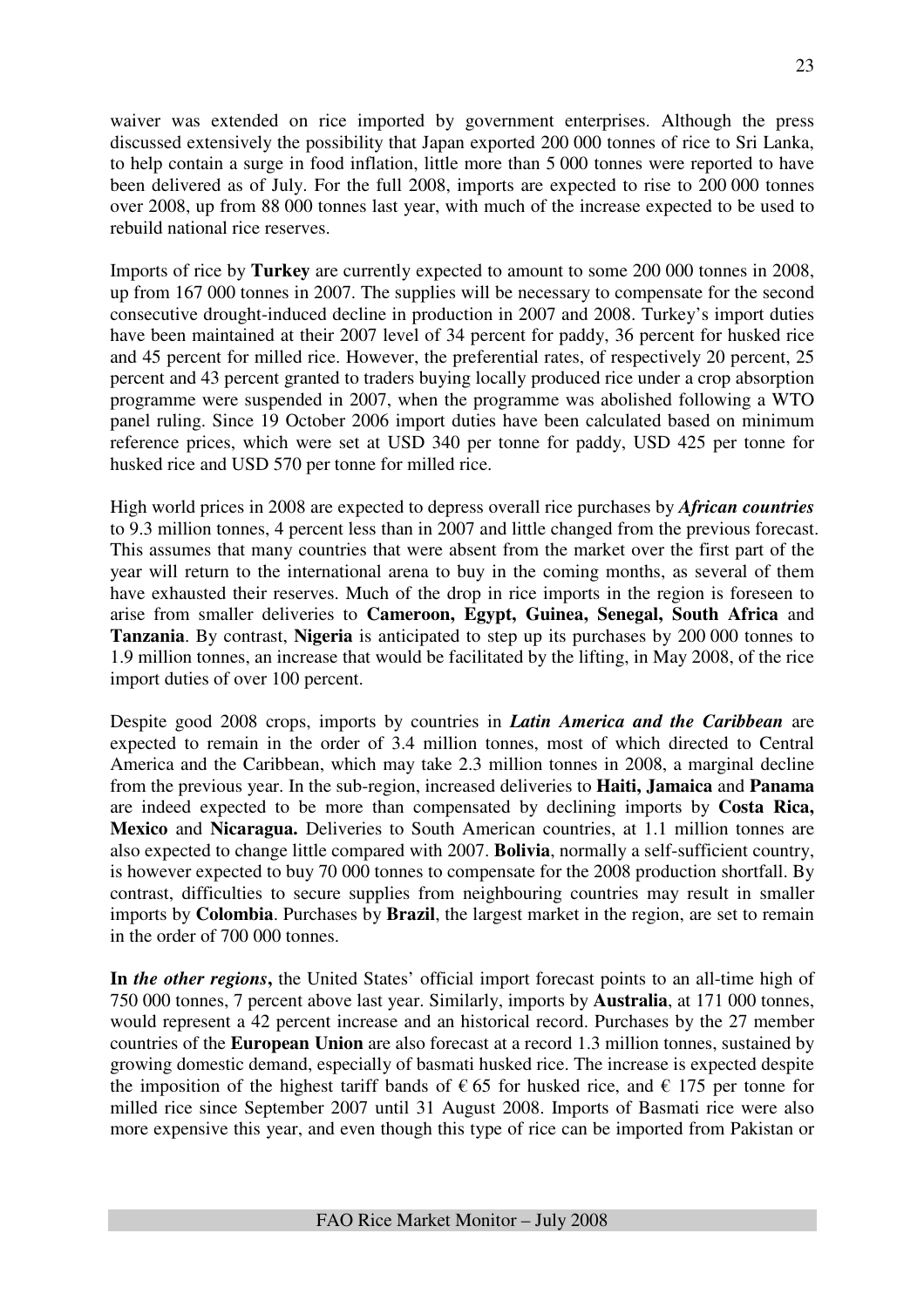India free of duty, the imposition by India of a USD 200 per tonne export tax and rising world quotations have meant much increased import prices.



### **Rice exports in 2008**

### **Exporter's policies continue to shape trade in 2008**

 With the arrival of new crops between March and May, exporter supplies have much improved compared with the situation they faced earlier this year, resulting in less stringent conditions on exports and a 1.4 million tonne upward revision in the forecast of world exports to 30.2 million tonnes. This would still be 1.1 million tonnes less than in 2007, with much of the contraction imputable to the behaviour of several countries, that have restricted the movement of rice out of their territory. The most important among these are **India, Egypt** and, to a smaller extent, **Viet Nam**. However,

many other nations, including some traditional rice importing countries, have also imposed some curbs on exports, including **Bangladesh**, **Burkina Faso, Guinea, Indonesia, Liberia, Madagascar, Malaysia**, **Mali, and Tanzania.** 

The upward revision in world trade particularly reflects improved export prospects for **Cambodia**, now forecast to ship 1.5 million tonnes of rice, or 400 000 tonnes more than in 2007. Although the government lifted in May a two month export ban it had imposed on 27 March 2008, it simultaneously imposed the requirement to register all rice transactions exceeding 100 tonnes, as a means to keep the outflow of rice under control.

Although **China** took action to slow the pace of rice exports in January 2008 by suspending a 13 percent tax rebate and imposing a 5 percent export tax, by May it had shipped 650 000 tonnes of rice, about 20 percent more than between January and May 2007. For the full 2008, exports are anticipated to reach 1.5 million tonnes, up from 1.3 million tonnes in 2007. China's exports of rice are still fully under the control of the Government, unlike imports, which are mainly conducted by private traders.

**India** has not yet lifted the ban on non-Basmati rice exports it introduced in March 2008. Moreover, it subsequently imposed a minimum export price of USD 1000 per tonne on basmati rice shipments, plus a tax of a Rupee 8 000 (some USD 200) per tonne. Recently, after harvesting a bumper Rabi paddy crop, there have been signs that the export curbs could be relaxed somewhat, although they are unlikely to be removed completely before November, when the decision will be reviewed on the base of the results of the 2008 main paddy crop. Despite the ban and other restrictions, prospects for India's exports in calendar 2008 have been raised by 300 000 tonnes to 2.3 million tonnes, well short of the 5.3 million tonnes

FAO Rice Market Monitor – July 2008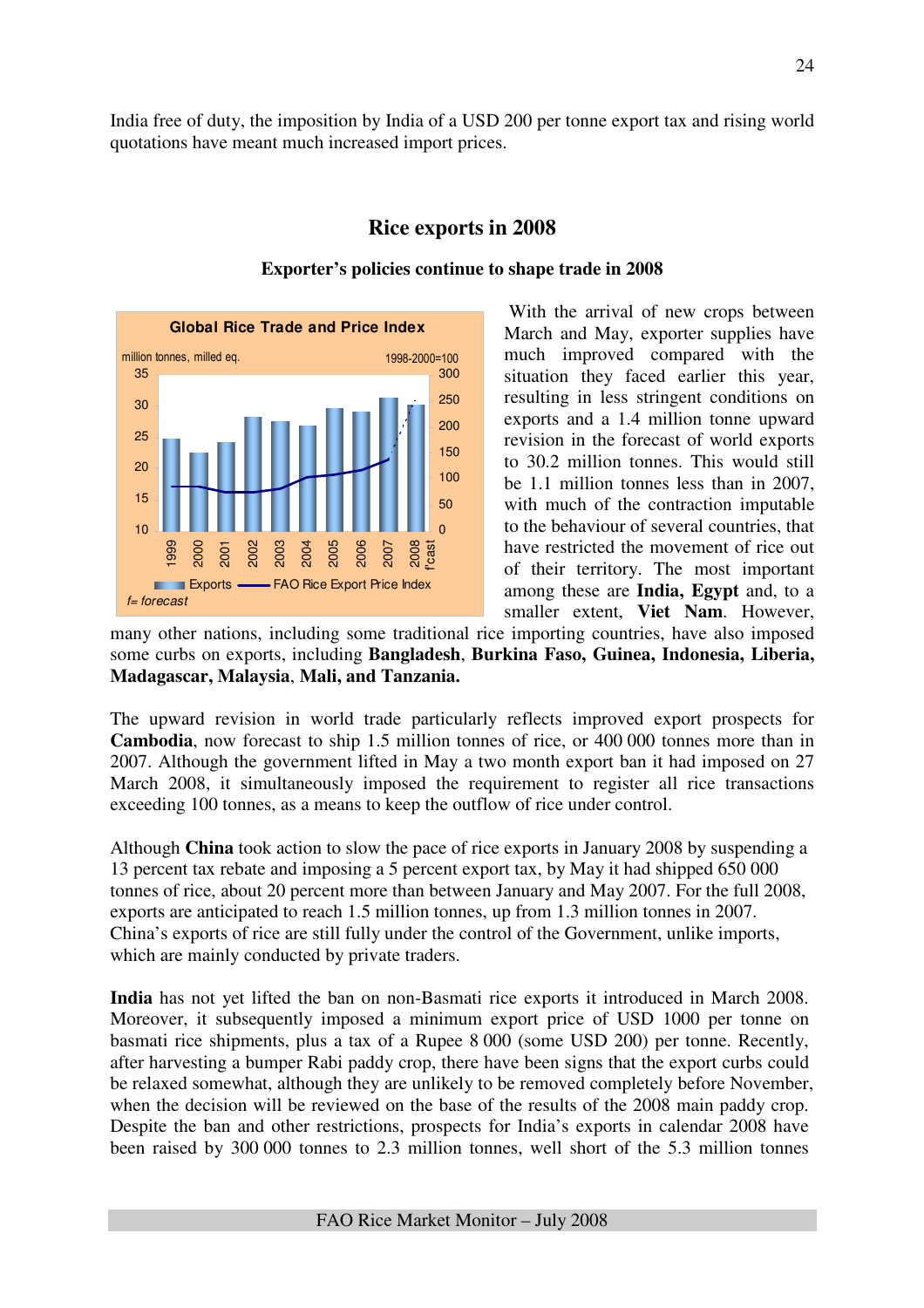exported last year. While about 1 million tonnes are set to correspond to basmati rice, the remaining non-basmati rice sales would be those negotiated under government-to-

government deals, with countries such as Bangladesh, Bhutan and Nepal, the conditions of which (including prices) are often kept confidential. In addition, the authorities are considering a broadening of the definition of Basmati rice to include the "Pusa 1121" high yielding, long grain, aromatic rice variety. Although not genetically related to the traditional basmati varieties<sup>2</sup>, Pusa 1121 rice has made considerable inroads on the fragrant rice export market and has therefore been particularly affected by the decision to ban non-basmati rice exports.

**Japan** recently gained the headlines, when the country was allowed to release about 300 000 tonnes of the rice it had imported under the WTO minimum import quota, to ease the prevailing tightness on international markets. As a result, the country is now anticipated to ship 400 000 tonnes of rice, double the amount in 2007, even though this might need to be revised downwards if the initiative does not come through. The government, which is estimated to hold 1.5 million tonnes of imported rice in public warehouses, already agreed to supply Philippines with 140 000 tonnes of milled round grain and 60 000 tonnes and milled long grain rice at a price of USD 900 per tonne, delivered basis. This compares with USD 940 per tonne, delivered basis, under the deal signed with Viet Nam in June for the delivery of 600 000 tonnes. Japan's release of rice imported under the WTO minimum quota is one among a number of international initiatives proposed to thwart the world rice soaring prices.

**Myanmar**, which, early this year, was expected to return on the international stage as an exporter of 600 000 tonnes, is now forecast to ship only 200 000 tonnes in 2008, reflecting the heavy rice losses caused by Cyclone Nargis.

In April, **Pakistan** was reported to be considering imposing a ban on rice exports, as rice (and wheat) domestic prices registered strong rises. Instead, the government agreed with exporters not to ban nor impose taxes on rice exports and opted instead to apply a minimum price on foreign sales, at the following levels:

| • Super Basmati rice:      | USD 1 500 per tonne, fob |
|----------------------------|--------------------------|
| • Basmati rice:            | USD 1 300 per tonne, fob |
| $\bullet$ Long grain rice: | USD 1 000 per tonne, fob |
| $\bullet$ Irri-6 rice:     | USD 750 per tonne, fob   |

As part of the conditions agreed with the Government to avoid a ban on exports, the Rice Exporter Association of Pakistan (REAP) agreed to supply utility stores with 200 000 tonnes of rice and to hold 300 000 tonnes as a strategic reserves. Failure to meet those conditions led the government in July to threat to prohibit exports. In spite of the minimum export prices, Pakistan is expected to sell 3.0 million tonnes of rice to foreign markets in 2008, 17 percent more than in 2007. This still falls short of the high volumes shipped in 2005 and 2006, when exports surpassed 3.4 million tonnes. Between January and June, the country had already shipped 2.380 million tonnes, which was 48 percent more than in the same period in 2007. The tightening of the conditions for exporting rice, and against a background of scant wheat supplies, the pace of rice exports may indeed slow down over the coming months

 $\overline{a}$ 

<sup>&</sup>lt;sup>2</sup> Dehradn, Ranbir, Taraori.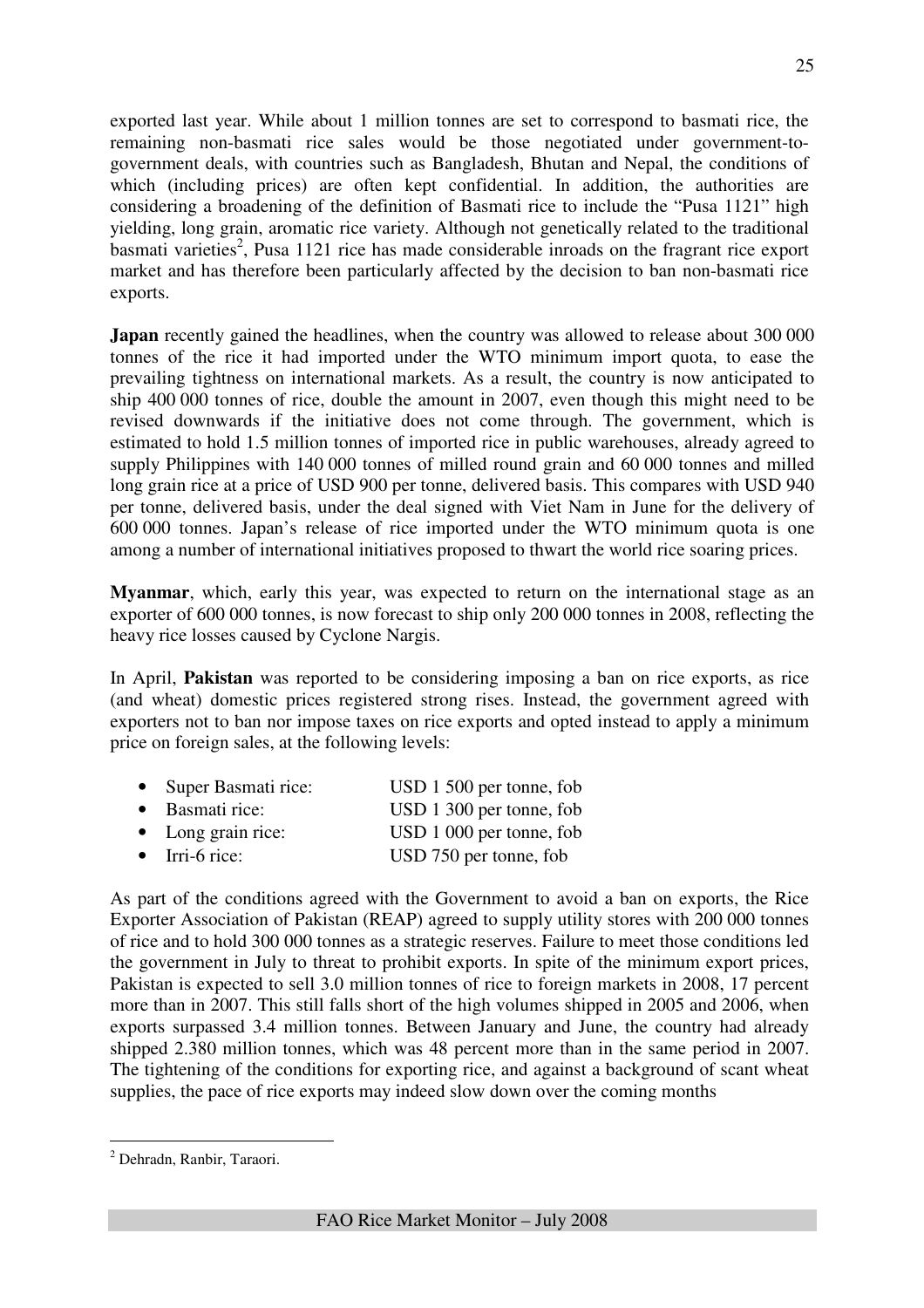**Thailand,** one of the few major unrestricted sources of rice supply for international buyers, exported 6.144 million tonnes between January and June, up 47 percent from the same period in 2007. By the end of 2008, shipments are expected to be in the order of 10.2 million tonnes, which would be an all time record. This would imply a slower pace of sales until the end of 2008, especially if the operation of the rice pledging programme sustains prices to levels much superior to those prevailing in competing countries, in particular Viet Nam or Pakistan.

As the recently harvested winter/spring paddy crop has turned to be a bumper crop, **Viet Nam** authorities, which had forbid private traders to sign new contracts since mid-March, lifted the restriction by mid-June. In the meantime, Viet Nam State trading enterprises continued to conclude deals on a G-to-G basis, so the country reported to have exported 2.514 million tonnes in the first six months of the year, 5.3 percent more than in the same period in 2007. Given the relatively abundant supplies gathered from the winter/spring crop and optimistic prospects for the summer/autumn crop, FAO forecasts exports at 4.5 million tonnes, virtually the same as in 2007, and higher than the 4.0 million tonne export target set by the Government.

Since June 2008, when exports of rice by private traders were allowed to resume, the authorities in **Viet Nam** issuing export permits have periodically announced a floor price below which the transaction would be scrutinized and possibly turned down. The floor prices are part of a new set of regulations passed in March 2008 to prevent local traders from incurring losses on their contracts in a context of fast rising world prices. The floor level, fixed by the Viet Nam Food Association based on the domestic price situation and on other exporting countries' fob quotations, has been changed periodically, falling from USD 800 per tonne in June to USD 650 per tonne by end-July for milled rice, 5% broken. In July, the government also announced its intention to introduce, for the first time, a variable excise on rice exports, at 8 different levels, depending on the fob price. According to the proposal, exports will be subject to a tax varying from Dong 500 000 (USD 30) per tonne, if fob prices are between USD 600 and less than USD 700 per tonne, up to Dong 2.9 million (USD 175) per tonne, if fob prices surpass USD 1300 per tonne.

Among non-Asian exporters, exports from the **United States** may increase by 15 percent to 3.5 million tonnes, sustained by strong import demand and relatively competitive US rice prices.

In 2007, **Egypt** reacted to prevailing wheat shortages that were fostering a move of consumers towards rice by imposing an EGP 200 (USD 37) per tonne tax on rice exports in October. This was subsequently raised to EGP 300(USD 55) in March 2008, when exporters were also asked to refrain from selling rice abroad. As the call was disregarded, the government opted for banning exports also in March, a decision extended first until September 2008 and then until April 2009, as domestic inflation continued to cause unrest. Reflecting those restrictions, exports from Egypt in 2008 are estimated to fall from the record 1.2 million tonnes shipped in 2007 to 500 000 tonnes in 2008, the volume estimated to have been shipped or contracted before the introduction of the ban.

In LAC, the good 2008 paddy crop should enable **Brazil** to ship 350 000 tonnes of rice, an all time record, notwithstanding the prohibition to export rice drawn from Government stocks.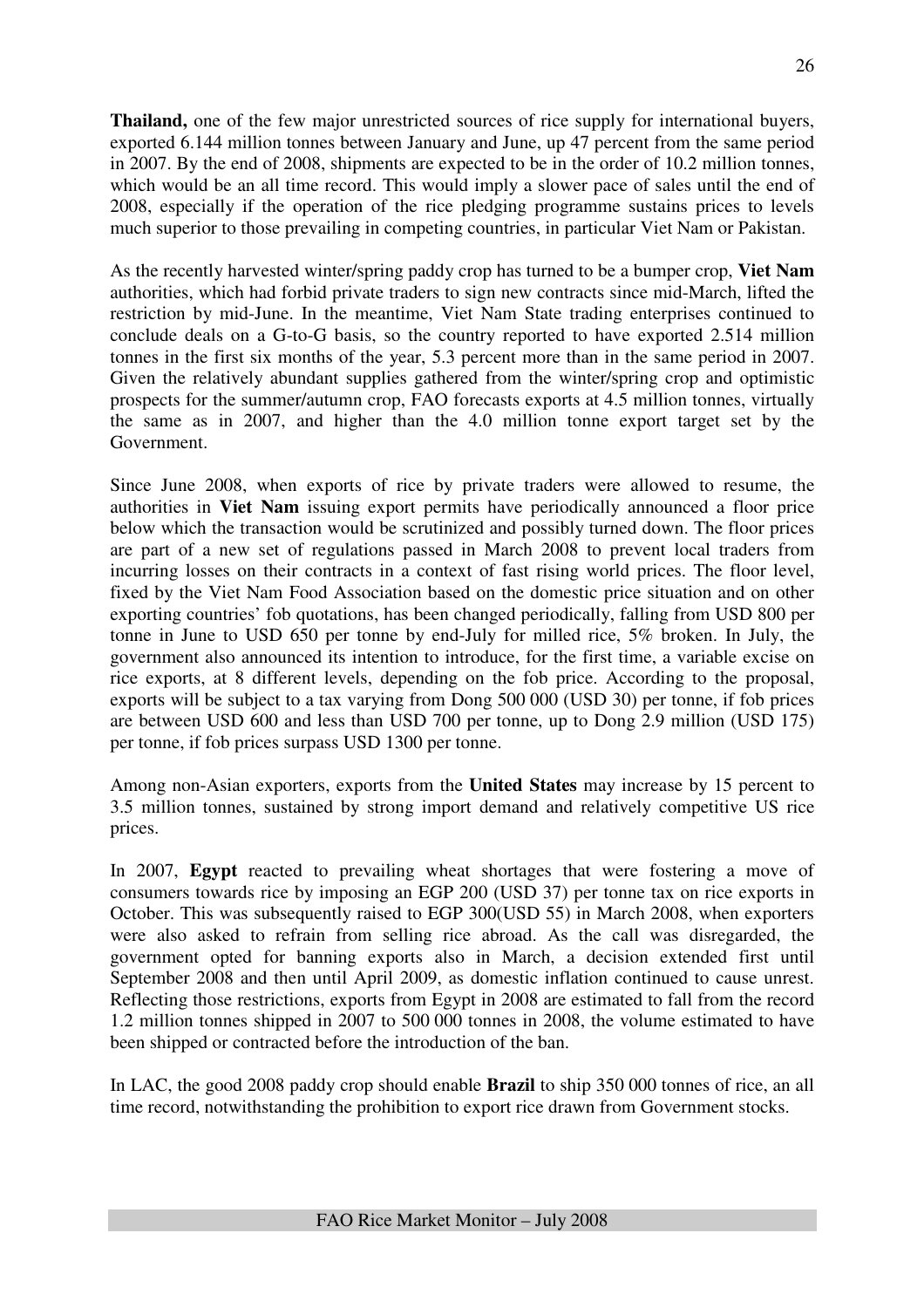Brisk world import demand is expected to boost exports from **Argentina** and **Uruguay** to 500 000 tonnes and 850 000 tonnes, respectively, with both countries expected to make further inroad in markets outside of LAC, in particular in Europe, the Near East and Africa, to fill part of the gaps left by India and Egypt. By contrast, export restrictions in **Ecuador** may result in a 70 percent drop of sales to 30 000 tonnes. **Guyana** also indicated a lower level of exports this year.

Although of limited influence to the world market, several minor exporters or traditional netimporting have also taken steps to prevent rice from being exported. For instance, on 6 May 2008, **Bangladesh** announced it would ban external sales of rice, with the exception of aromatic rice, for six months. The **Chinese province of Taiwan** suspended from 1 April 2008 for an indeterminate period all allocations of rice as food aid, justifying the move by a scarcity of supplies following a poor outcome of the 2007 paddy crop. **Indonesia** also introduced restrictions on rice exports in April 2008. Accordingly, exports of most rice types and qualities can be undertaken only by Bulog, subject to the approval of the Ministry of Trade, and only when domestic prices fall below a given threshold and stocks held by the government reach a minimum of 3 million tonnes. Because of the granting of subsidies to both rice producers and consumers, **Malaysia** banned exports of rice in May 2008. Rice was one among ten different items<sup>3</sup> that received similar treatment. In Africa, restrictions on exports have been imposed in **Mali, Guinea, Liberia, and Burkina Faso.** In May, both **Madagascar** and **Tanzania** temporarily banned rice exports.

### **B. TRADE IN 2009**

### **Little change in world trade anticipated in 2009**

The still very tentative forecast of international rice trade in 2009, at 30.0 million tonnes, points to a volume slightly lower than that expected for 2008. However, unlike in 2008 when exporters' policies substantially shaped the volume and pattern of trade, in 2009 these are expected to reflect primarily importers' needs, and to be less constrained by exporting countries' policies.

### **Rice imports in 2009**

### **Reduced imports to Asian countries to be compensated by larger deliveries to African countries**

Reflecting bumper crops in 2008 and positive prospects for early crops in 2009, imports by *Asian countries* are set to decline by 7 percent to 13.4 million tonnes, largely on account of much reduced purchases by **Bangladesh, Malaysia** and **the Philippines,** but also **Sri Lanka**. By contrast, imports by countries in the Near East, including the **Islamic Republic of Iran, Iraq, Saudi Arabia, the United Arab Emirates** and **Yemen**, are anticipated to rebound from their relatively low levels in 2008. Much of the shortfall is expected to be compensated by

<sup>&</sup>lt;sup>3</sup> together with sugar, flour, cooking oil, chicken, fertilizers, diesel, gas, steel and cement.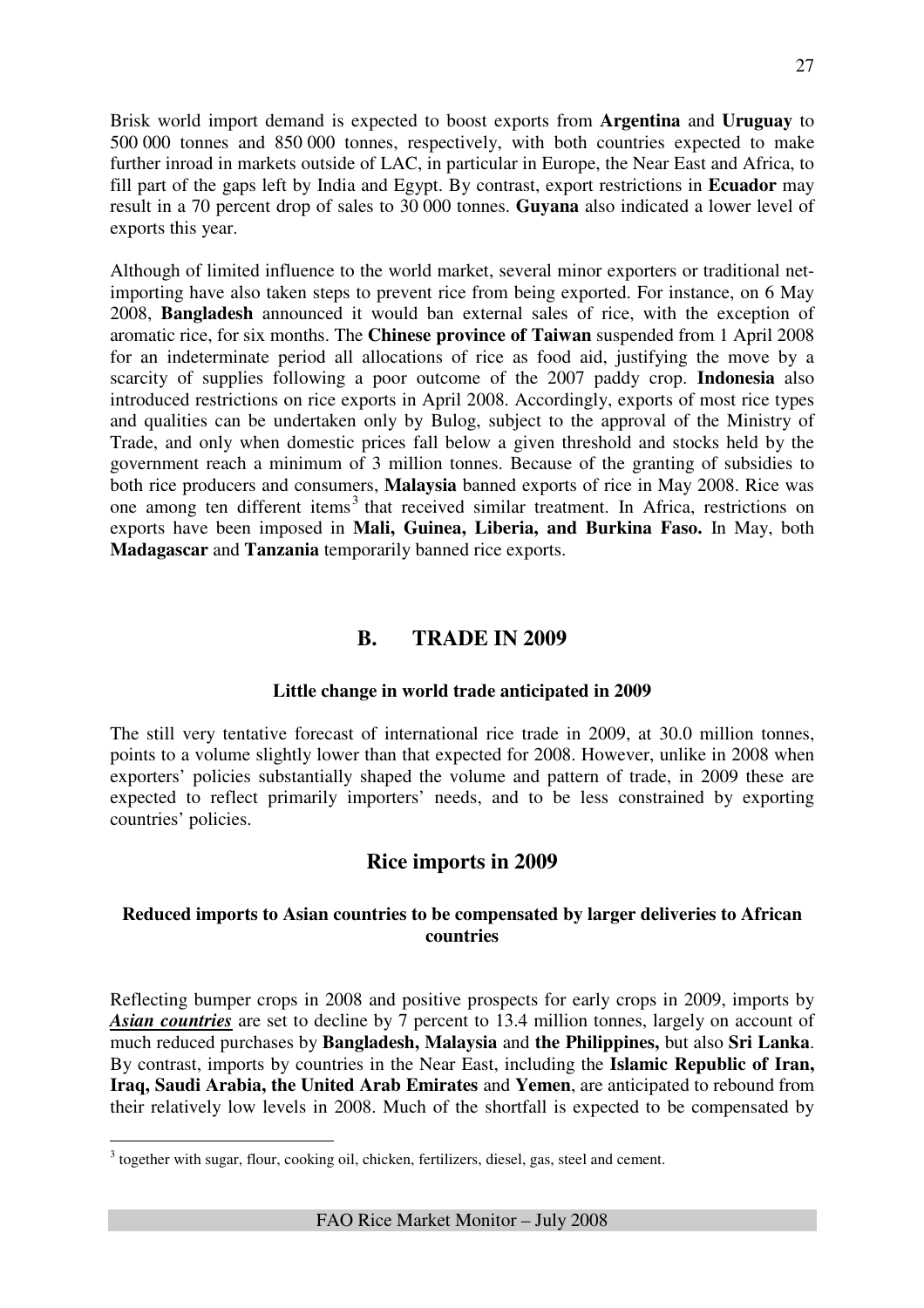rising imports to *African countries*, which may take 9.8 million tonnes, up from the current 2008 forecast of 9.3 million tonnes. In 2008, many countries in the region reduced the level of import protection, for instance by waiving the payment of tariff and other duties, as a means to contain the transmission of high world prices onto consumers. It is not clear whether these measures will be maintained also next year, so the current outlook is still subject to much uncertainty. The anticipated increase of imports is likely to be widespread across many countries, in particular **Angola**, **Benin, Cote d'Ivoire, Senegal and south Africa**. By contrast, a decline is anticipated in **Madagascar** and **Mozambique.** 



 Prospects for countries in *Latin America and the Caribbean* do not show major changes, although **Colombia, Costa Rica, the Dominican Republic Mexico** and **Nicaragua** may need to import more, compensating for possible declines in **Brazil, Ecuador** and **Jamaica**. In *other parts of the world*, Australia may need to import less rice next year, although this assumes a recovery of production to more normal levels in 2009. By contrast, the **United States'** official forecast points to a slight increase in rice purchases next year, to 775 000 tonnes, consistent with the prevailing tendency for import to rise. An

increase is also foreseen in the **European Union,** which is anticipated to import 1.5 million tonnes in calendar 2009, 200 000 tonnes more than expected in 2008. Given the current strong pace of imports, it is likely that the variable import duties over the first half of the new marketing year, from 1 September 2008 to 31 March 2008, will remain at their highest levels, but given the limited scope for production growth, these are unlikely to deter imports. Besides the tariffs, the EU also imposes tight phytosanitary conditions. Following the 2006 upheaval caused by the finding of unauthorized GMO rice traces in US rice shipments, there has been much pressure on the Commission to review its policy, especially as it is becoming increasingly difficult to find GM-free sources of supplies, especially for maize and soybean. While the problem is less acute for rice, this might not hold true for long given the progressive opening to GMO rice varieties by countries such as Bangladesh or China, which may soon grow GM rice on a commercial basis.

### **Rice exports in 2009**

### **Export restraints expected to be lifted in 2009 under the expectation of ample world supplies**

Given the current outlook, which points to record crops in 2008 and large export availabilities in 2009, traditional exporting countries are expected to relax by next year some of the restrictions that are hindering trade this year. However, this is still subject to much uncertainty as it precludes any major setback over the current monsoon season that could substantially downgrade the current positive outlook of production of the Northern Hemisphere countries.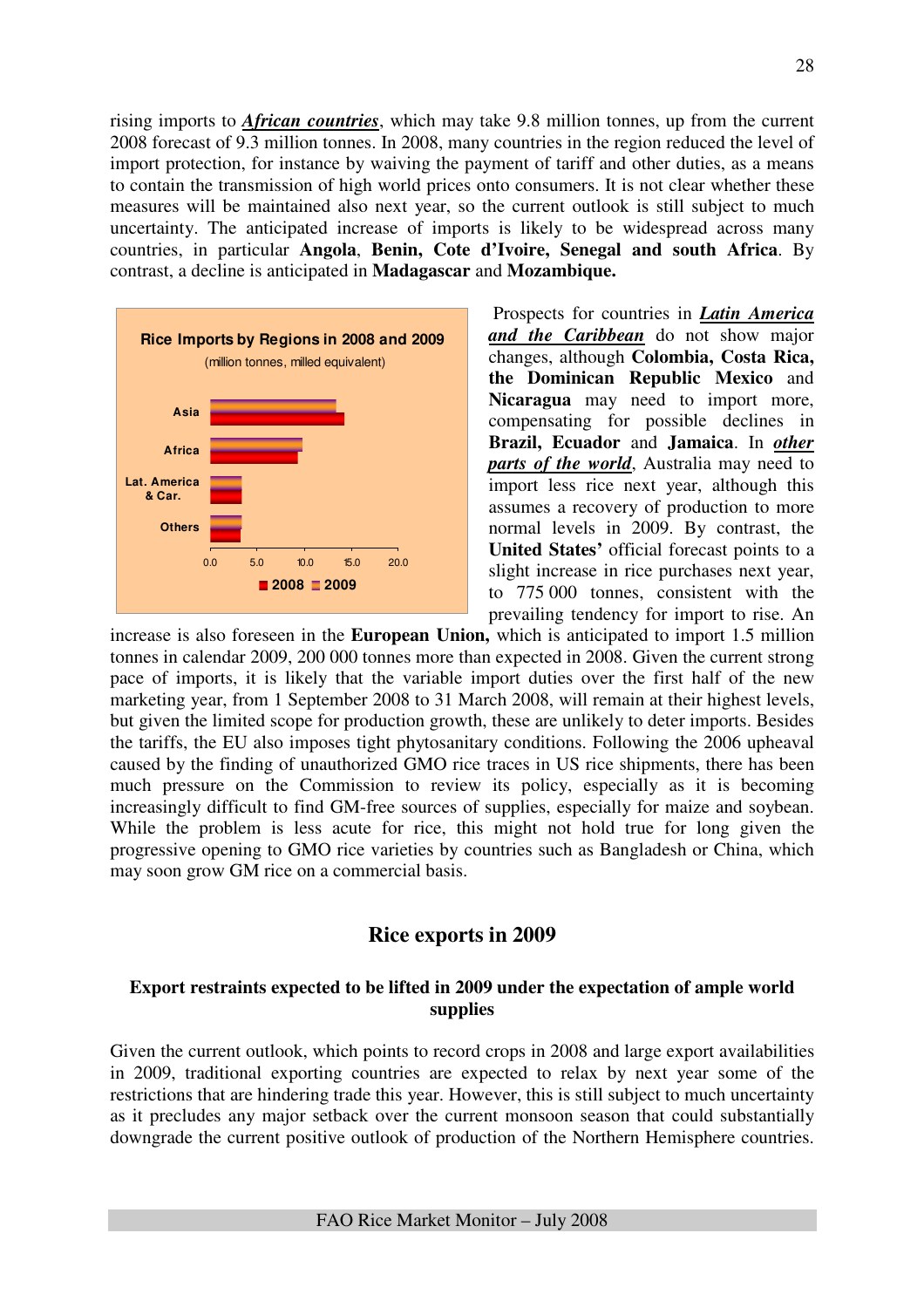Against this background, world exports are anticipated to be in the order of 30.0 million tonnes, slightly below the expected 2008 level.



 Among the major exporters, **India** is forecast to ship 3.5 million tonnes, up from 2.3 million tonnes in 2008 but still short of the 5.5 million tonnes exported in 2007. The Government has announced its preparedness to review its export restraints in November, at the closure of the monsoon season. It is important to note, however, that the country's trade policy will not only depend on the domestic rice situation but also on the size of its wheat crop and on wheat international prices. **Egypt** could also step up its rice deliveries in 2009, but, as for India, the decision to lift the export ban in

April 2009, as announced, will hinge on the wheat market situation. Given current positive prospects for rice production, exports from **Pakistan** and **Viet Nam** are forecast to increase in 2009 to 3.1 million tonnes and 4.6 million tonnes, respectively. By contrast, some contraction is currently anticipated for **Thailand**, now forecast to ship 9.0 million tonnes, 12 percent less than in 2008. The decline could be even more pronounced if the high levels of intervention prices applied on the secondary 2007 crop are extended to the first round of 2008 season intervention, in November 2008. By sustaining domestic prices, the decision could, indeed, well erode some of the country's export edge. Similarly, less attractive world prices may reduce sales from **Argentina, Brazil, Cambodia, China** and **the United States**.

### **III. RICE STOCKS**

#### **More buoyant crop prospects in 2008 boost the forecast for 2009 world opening stocks**

Following the more buoyant prospects for production over the 2008 season, FAO's forecast of world rice inventories at the close of the 2008 marketing seasons has been raised by about 4.0 million tonnes to 110 million tonnes. The revision mainly reflects upward adjustments in **India, Indonesia, the Philippines, Thailand and Viet Nam.** These more than compensated for lower forecasts for **Bangladesh, the Republic of Korea, Japan** and, especially, **Myanmar**. There were only few and minor revisions outside of the Asian region.

At the current forecast of 110 million tonnes, global rice reserves in 2009 would be 1.7 percent larger than their opening level of 108 million tonnes, sustained by the relatively good 2008 production prospects. All of the increase is anticipated to be in the developing countries, while rice reserves in the developed countries are set to diminish again this year, from 3.0 million tonnes in 2008 to 2.5 million tonnes in 2009. At the regional level, the increase would largely be confined to Asia and Africa.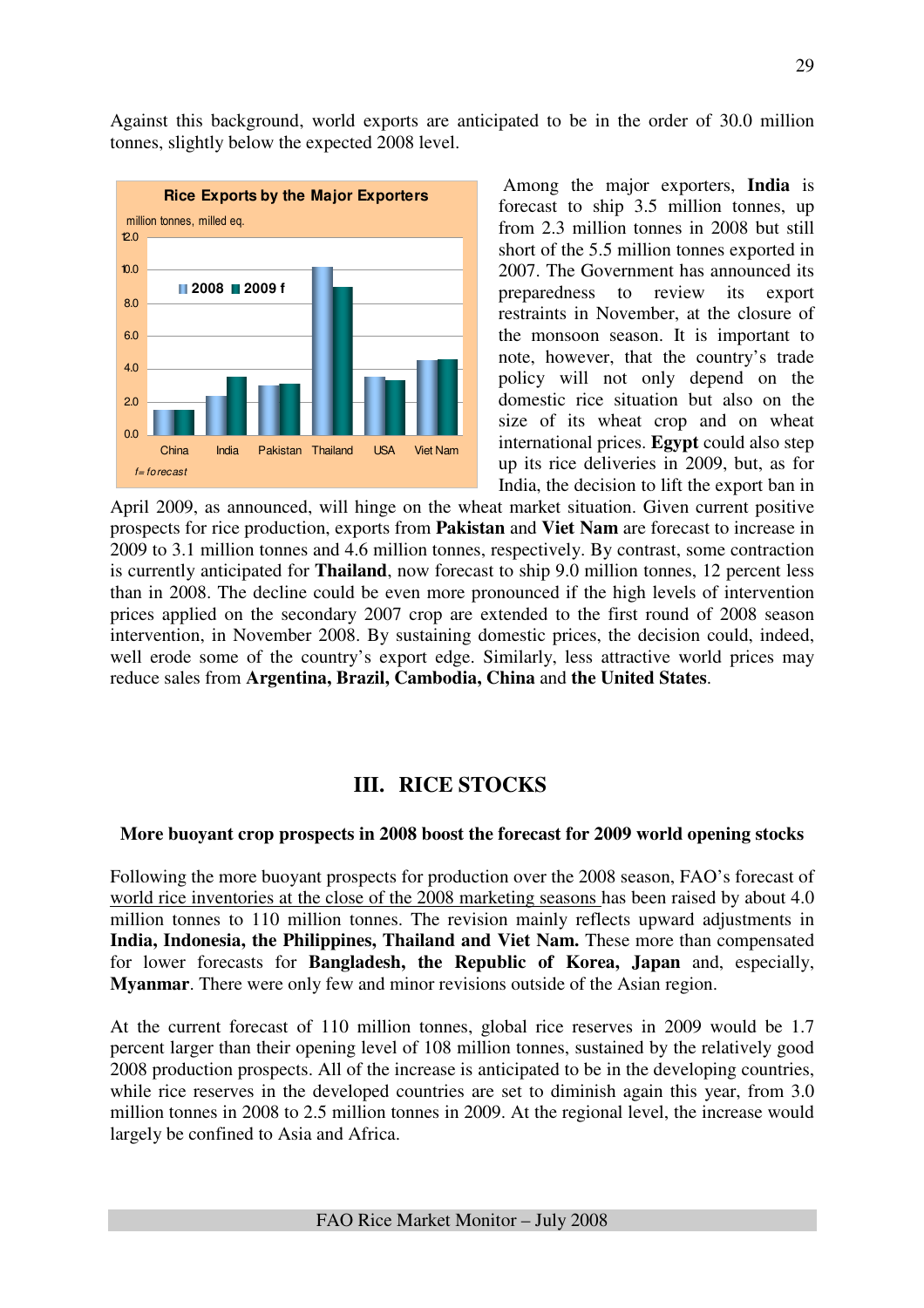

 From a trade status perspective, much of the stock-piling is forecast to be concentrated in the **major exporting countries**, with sizeable increases anticipated in **China, India, Thailand**  and **Viet Nam**. The export ban should also allow **Egypt** to boost inventories. Reserves in **Pakistan** are not expected to change much. By contrast, in the United States stocks may fall for the fourth consecutive year, this time by 17 percent. The heavy losses to both rice already harvested and in the ground following the passage of cyclone Nargis could constrain **Myanmar** to lower its reserves

by 1 million tonnes to an estimate 4 million tonnes. Among **major importers**, **Bangladesh, the Philippines** and **Japan** are foreseen to end the season with lower inventories. Of special relevance, stocks in **Indonesia** are forecast to increase by 18 percent to over 3 million tonnes, reflecting the two excellent crops harvested in 2007 and 2008 and positive production prospects for 2009.

At the newly forecast level of 110 million tonnes, global rice stocks would cover 24.5 percent of world rice utilization in 2009, up from a 24.4 percent **stock-to-use ratio** in 2008.

## **IV. INTERNATIONAL PRICES**



### **International rice prices start falling**

 After rising to new highs in May 2008, rice export prices have shown signs of weakening in June and July, with the arrival of the first 2008 rice paddy crops in the Southern Hemisphere and of the secondary 2007 crops in the Northern Hemisphere. The turnaround was reflected in the FAO all rice price index, which, by July 2008, had lost 9 percent from its May 2008 peak, The slide concerned mainly the lower quality and higher quality Indica rice, which lost 18 percent and 10 percent respectively from May. The drop was less pronounced for the Aromatic rice variety, the index of which lost 7 percent. By contrast, Japonica rice prices, which had risen much less than the other types of rice, continued to gather strength, gaining 7 percent since May. Despite the recent weakness, export prices

remain high compared with their values at the beginning of the year, with the All Rice Price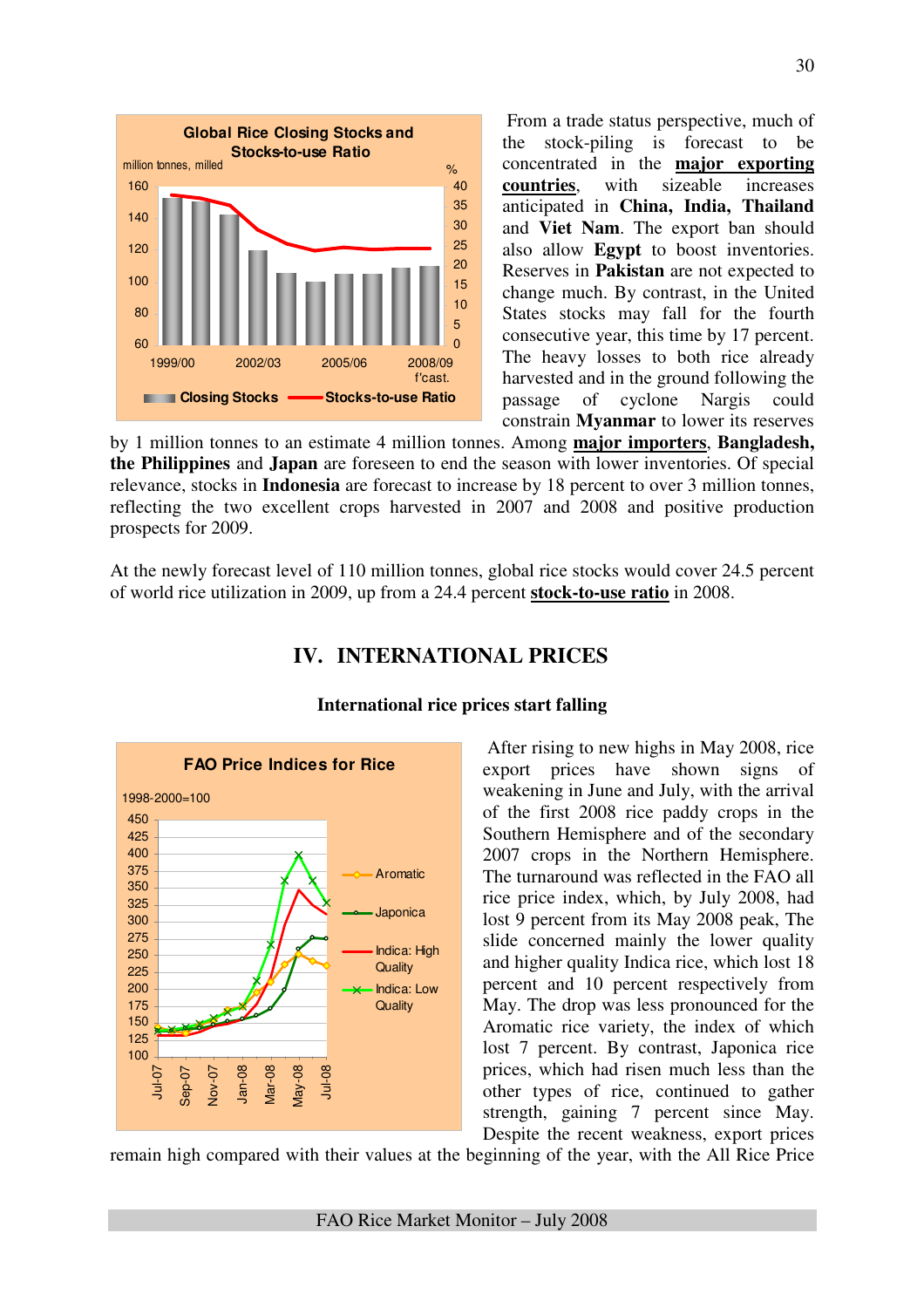Index 82 percent above its January 2008 value. In the first seven months of 2008, the index average was 94 percent higher than in January-July 2007.



 The recent tendency for prices to lose steam affected all the principal rice exporting countries with the exception of the **United States**, where prices, in particular of Japonica rice varieties, have registered further gains since May. Prices in **Thailand** fell, despite the effect of the rice government intervention programme, as import demand showed a tendency to slow down. The benchmark Thai 100% B rice was quoted USD 835 per tonne, 13 percent less than the peak of USD 963 in May 2008. Since January 2008, the quotation has averaged USD 705 per tonne, more than double the average of USD 326 in January-July 2007. However, All rice qualities and varieties, including the fragrant rice Hom Mali, have shown a tendency to decline in the past two months. Export Prices in

**Pakistan** and **Viet Nam** have followed similar trends.

|      | <b>FAO Rice Price Indices</b> |     |      |                     |                 |          |  |  |  |
|------|-------------------------------|-----|------|---------------------|-----------------|----------|--|--|--|
|      |                               | All |      | <b>Indica</b>       | <b>Japonica</b> | Aromatic |  |  |  |
|      |                               |     | High | Low                 |                 |          |  |  |  |
|      |                               |     |      | $1998 - 2000 = 100$ |                 |          |  |  |  |
| 2003 |                               | 81  | 79   | 81                  | 81              | 91       |  |  |  |
| 2004 |                               | 102 | 101  | 110                 | 96              | 96       |  |  |  |
| 2005 |                               | 107 | 104  | 115                 | 107             | 94       |  |  |  |
| 2006 |                               | 117 | 114  | 114                 | 127             | 102      |  |  |  |
| 2007 |                               | 137 | 131  | 139                 | 140             | 136      |  |  |  |
| 2007 | July                          | 136 | 131  | 138                 | 138             | 143      |  |  |  |
|      | August                        | 136 | 131  | 140                 | 138             | 138      |  |  |  |
|      | September                     | 138 | 131  | 143                 | 141             | 134      |  |  |  |
|      | October                       | 142 | 136  | 148                 | 142             | 146      |  |  |  |
|      | November                      | 149 | 144  | 157                 | 146             | 154      |  |  |  |
|      | December                      | 157 | 149  | 166                 | 153             | 169      |  |  |  |
| 2008 | January                       | 164 | 156  | 175                 | 156             | 175      |  |  |  |
|      | February                      | 184 | 177  | 212                 | 161             | 195      |  |  |  |
|      | March                         | 217 | 217  | 265                 | 171             | 211      |  |  |  |
|      | April                         | 280 | 294  | 360                 | 199             | 237      |  |  |  |
|      | May                           | 326 | 346  | 399                 | 258             | 252      |  |  |  |
|      | June                          | 313 | 325  | 360                 | 276             | 242      |  |  |  |
|      | July                          | 298 | 311  | 327                 | 275             | 234      |  |  |  |
| 2007 | Jan.-Jul.                     | 131 | 126  | 131                 | 136             | 127      |  |  |  |
| 2008 | Jan.-Jul.                     | 254 | 261  | 300                 | 214             | 221      |  |  |  |

*Source : FAO* 

*N.B. - The FAO Rice Price Index is based on 16 rice export quotations. "Quality" is defined by the percentage of broken kernels, with high (low) quality referring to rice with less (equal to or more) than 20 percent brokens. The Sub-Index for Aromatic Rice follows movements in prices of Basmati and Fragrant rice.*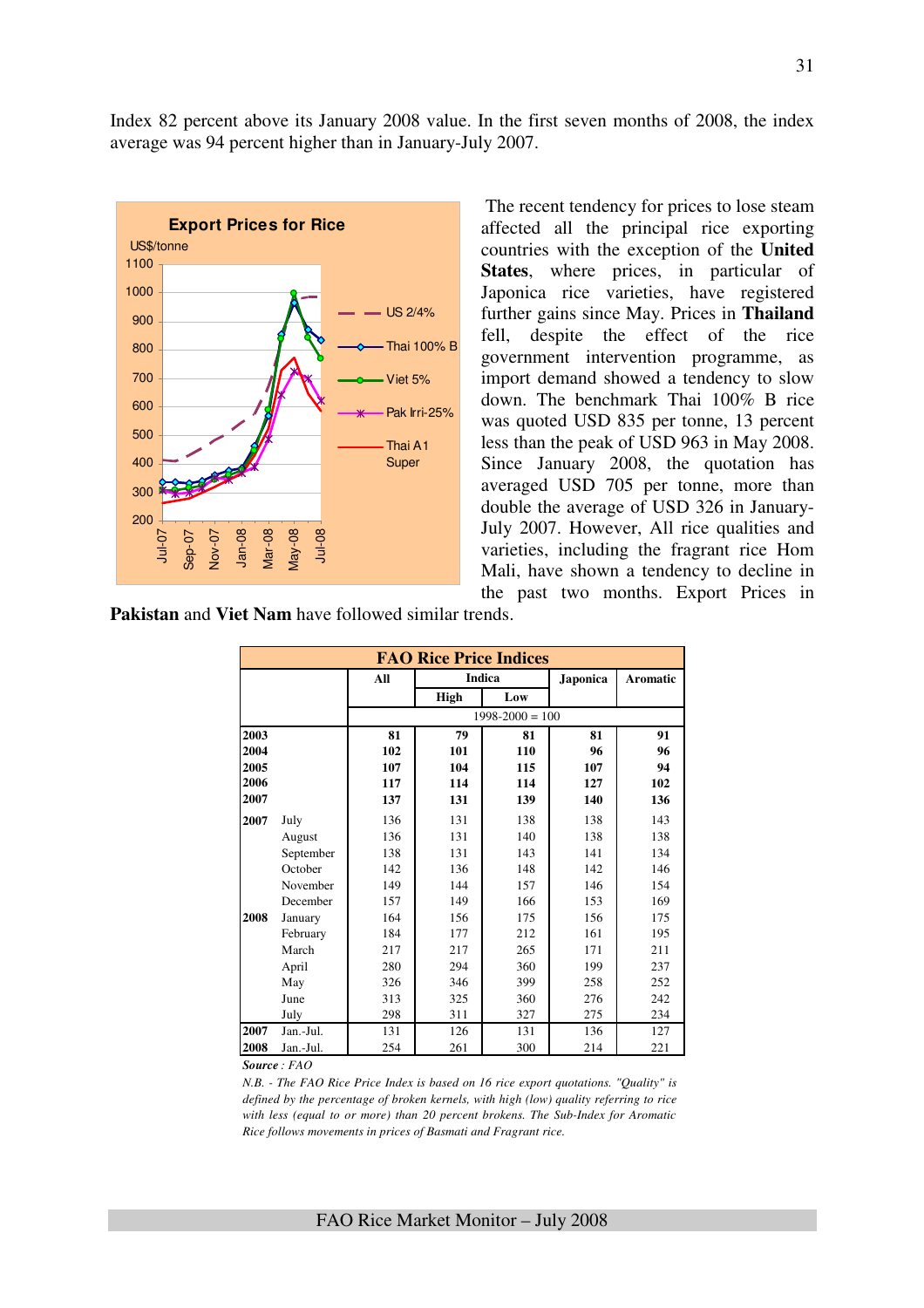Rice international prices may remain under downward pressure over the next few months, especially in the context of weakening wheat prices. The slide may be limited, however, by the current policies in place in Thailand and Viet Nam, which will keep them from falling below a floor level. In addition, several importing countries, in Africa and the Near East are expected to return to the market to contract new purchases, providing additional strength to the market and limiting the extent of the price fall. Prices, however, will also be strongly influenced by the pattern of the monsoon in the Northern Hemisphere Asian countries as well as by developments regarding Egypt and India's export restrictions.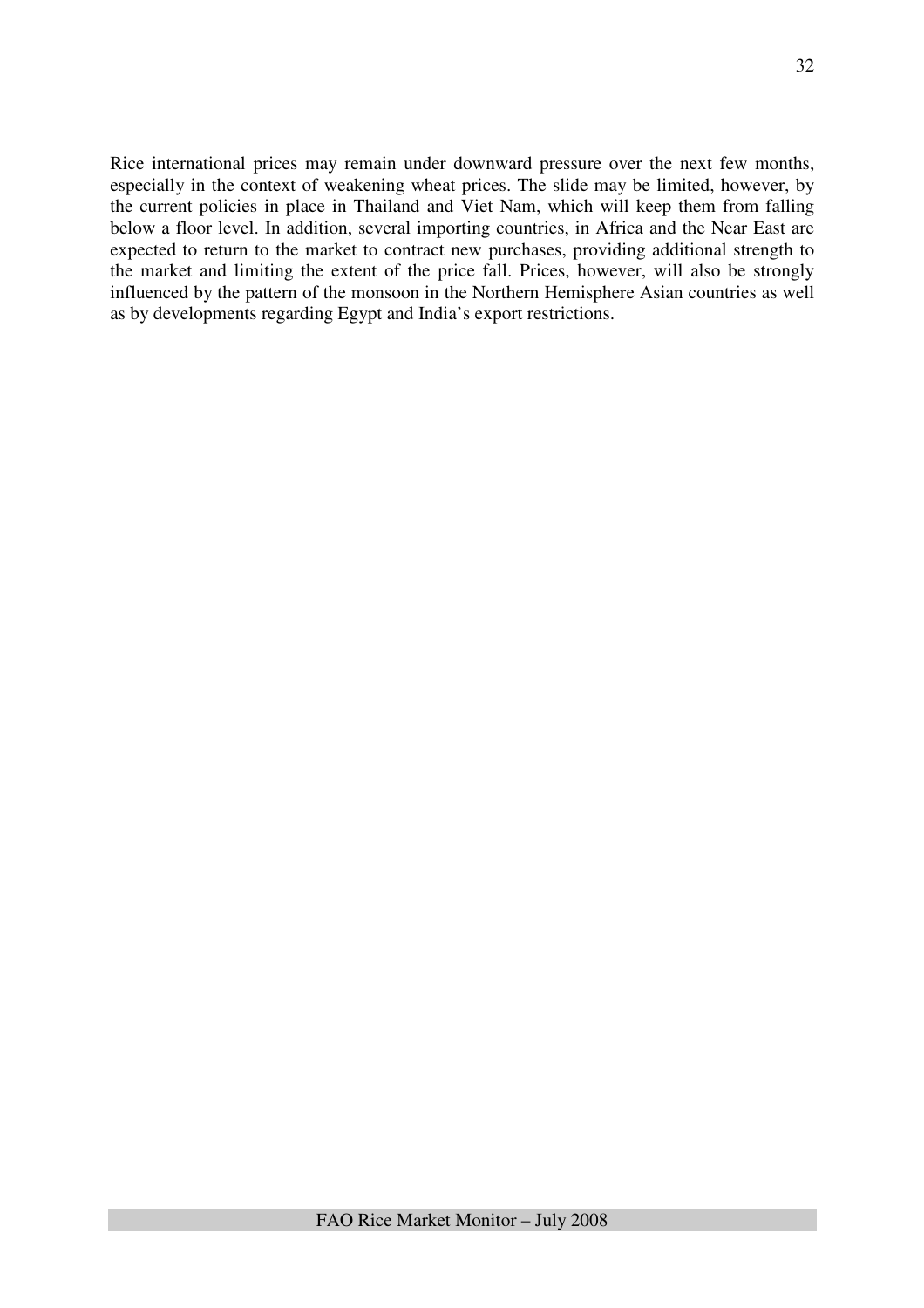|                | <b>EXPORT PRICES FOR RICE</b>                 |                           |                               |                      |             |              |                       |            |                                                    |                                             |                                                                  |                                   |                               |
|----------------|-----------------------------------------------|---------------------------|-------------------------------|----------------------|-------------|--------------|-----------------------|------------|----------------------------------------------------|---------------------------------------------|------------------------------------------------------------------|-----------------------------------|-------------------------------|
|                | Thai<br>White<br>$100\%$ B<br>Second<br>grade | Thai<br>Parboiled<br>100% | U.S.<br>Long<br>Grain<br>2,4% | <b>Viet</b><br>$5\%$ | Thai<br>25% | India<br>25% | <b>Viet</b><br>25%    | Pak<br>25% | Thai<br>${\bf A1}$<br><b>Super</b><br>$\mathbf{1}$ | U.S.<br>California<br>Medium<br>Grain<br>2l | Egypt<br><b>Short</b><br>Grain,<br>Grade<br>2,5% 178<br>Camolino | Pak<br><b>Basmati</b><br>Ordinary | Thai<br>Fragrant<br>$100\,\%$ |
|                |                                               |                           |                               |                      |             |              | (US \$/tonne, f.o.b.) |            |                                                    |                                             |                                                                  |                                   |                               |
| 2003           | 201                                           | 196                       | 284                           | 183                  | 176         | 163          | 167                   | 175        | 151                                                | 370                                         | 291                                                              | 357                               | 449                           |
| 2004           | 244                                           | 247                       | 372                           | 224                  | 225         | n.a.         | 212                   | 230        | 207                                                | 493                                         | 317                                                              | 468                               | 443                           |
| 2005           | 291                                           | 285                       | 319                           | 255                  | 259         | 236          | 239                   | 235        | 219                                                | 418                                         | 327                                                              | 473                               | 404                           |
| 2006           | 311                                           | 300                       | 394                           | 266                  | 269         | 247          | 249                   | 230        | 217                                                | 512                                         | 353                                                              | 516                               | 470                           |
| 2007           | 335                                           | 332                       | 436                           | 313                  | 305         | 292          | 294                   | 290        | 275                                                | 557                                         | 404                                                              | 677                               | 550                           |
| 2007           |                                               |                           |                               |                      |             |              |                       |            |                                                    |                                             |                                                                  |                                   |                               |
| July           | 337                                           | 332                       | 412                           | 305                  | 303         | 285          | 287                   | 305        | 261                                                | 529                                         | 396                                                              | 788                               | 546                           |
| August         | 336                                           | 332                       | 409                           | 306                  | 300         | 298          | 289                   | 295        | 269                                                | 535                                         | 401                                                              | 710                               | 548                           |
| September      | 332                                           | 328                       | 430                           | 313                  | 303         | 302          | 296                   | 300        | 279                                                | 576                                         | 401                                                              | 650                               | 546                           |
| October        | 338                                           | 346                       | 452                           | 324                  | 317         | 305          | 300                   | 314        | 297                                                | 584                                         | 393                                                              | 713                               | 568                           |
| November       | 358                                           | 360                       | 481                           | 342                  | 336         | 322          | 305                   | 350        | 318                                                | 584                                         | 444                                                              | 740                               | 587                           |
| December       | 376                                           | 381                       | 506                           | 360                  | 355         | 335          | 342                   | 342        | 342                                                | 584                                         | 469                                                              | 850                               | 611                           |
| 2008           |                                               |                           |                               |                      |             |              |                       |            |                                                    |                                             |                                                                  |                                   |                               |
| January        | 385                                           | 389                       | 544                           | 377                  | 368         | 345          | 357                   | 369        | 365                                                | 590                                         | 479                                                              | 888                               | 643                           |
| February       | 463                                           | 490                       | 572                           | 444                  | 455         | n.a.         | 430                   | 388        | 431                                                | 595                                         | 490                                                              | 1040                              | 748                           |
| March          | 567                                           | 607                       | 671                           | 588                  | 540         | n.a.         | 555                   | 488        | 522                                                | 595                                         | 587                                                              | 1100                              | 837                           |
| April          | 853                                           | 874                       | 820                           | 838                  | 787         | n.a.         | 755                   | 641        | 727                                                | 758                                         | n.a.                                                             | 1100                              | 1104                          |
| May            | 963                                           | 1037                      | 978                           | 996                  | 869         | n.a.         | 863                   | 723        | 772                                                | 926                                         | n.a.                                                             | 1100                              | 1210                          |
| June           | 870                                           | 937                       | 985                           | 843                  | 764         | n.a.         | 791                   | 700        | 645                                                | 963                                         | n.a.                                                             | 1100                              | 1096                          |
| July           | 835                                           | 872                       | 985                           | 770                  | 715         | n.a.         | 739                   | 620        | 583                                                | 1036                                        | n.a.                                                             | 1100                              | 1021                          |
| 2007 Jan.-Jul. | 326                                           | 319                       | 421                           | 301                  | 293         | 271          | 284                   | 269        | 256                                                | 546                                         | 392                                                              | 638                               | 534                           |
| 2008 Jan.-Jul. | 705                                           | 744                       | 794                           | 693                  | 643         | n.a.         | 641                   | 561        | 578                                                | 780                                         | 519                                                              | 1061                              | 951                           |

**Sources**: Jackson Son & Co. (London) Ltd. and other public sources.

1/ White broken rice. 2/ Up to August 2005 U.S. medium grain No.2, 4%; since September 2005 onwards No. 1, maximum 4-percent brokens, sacked, California mill.<br>Note: Please note that data may have been subject to revision d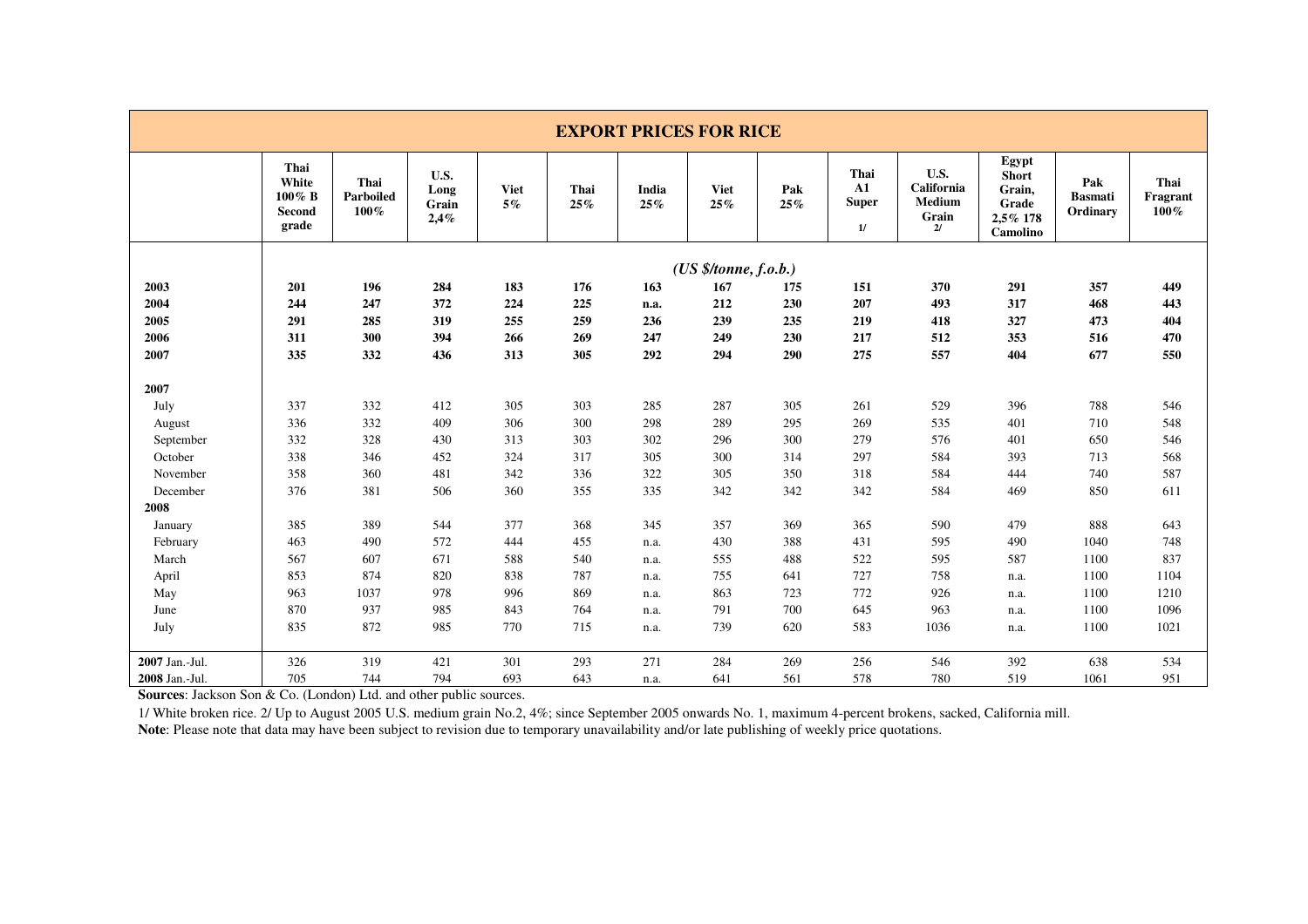| WORLD PADDY PRODUCTION                      |               |                     |                    |                                             | <b>WORLD IMPORTS OF RICE</b> |                            |                           |
|---------------------------------------------|---------------|---------------------|--------------------|---------------------------------------------|------------------------------|----------------------------|---------------------------|
|                                             | 2006          | 2007<br>(estimated) | 2008<br>(forecast) |                                             | 2007                         | 2008<br>(estimated)        | $2009^{1/}$<br>(forecast) |
|                                             |               | million tonnes      |                    |                                             |                              | million tonnes, milled eq. |                           |
| <b>WORLD</b>                                | 641.8         | 657.7               | 667.7              | <b>WORLD</b>                                | 31.3                         | 30.2                       | 30.0                      |
| Developing countries<br>Developed countries | 617.1<br>24.7 | 633.4<br>24.3       | 643.7<br>24.0      | Developing countries<br>Developed countries | 26.4<br>4.9                  | 25.4<br>4.8                | 24.9<br>5.1               |
| <b>ASIA</b>                                 | 581.1         | 598.1               | 604.8              | <b>ASIA</b>                                 | 15.0                         | 14.3                       | 13.4                      |
| Bangladesh                                  | 41.0          | 43.0                | 44.0               | Bangladesh                                  | 1.4                          | 1.2                        | 0.7                       |
| Cambodia                                    | 6.3           | 6.7                 | 6.8                | China                                       | 1.0                          | 1.0                        | 0.9                       |
| China                                       | 183.3         | 187.0               | 187.3              | of which Taiwan Prov.                       | 0.1                          | 0.1                        | 0.1                       |
| of which Taiwan Prov.                       | 1.6           | 1.5                 | 1.6                | Indonesia                                   | 1.7                          | 0.3                        | 0.3                       |
| India                                       | 140.0         | 144.6               | 147.0              | Iran, Islamic Rep. of                       | 1.0                          | 1.0                        | 1.2                       |
| Indonesia                                   | 54.5          | 57.2                | 59.9               | Iraq                                        | 0.8                          | 1.0                        | 1.0                       |
| Iran, Islamic Rep. of                       | 2.6           | 2.8                 | 2.6                | Japan                                       | 0.7                          | 0.7                        | 0.7                       |
| Japan                                       | 10.7          | 10.9                | 10.5               | Malaysia                                    | 0.8                          | 1.0                        | 0.8                       |
| Korea Rep. of                               | 6.3           | 5.9                 | 6.2                | Philippines                                 | 1.8                          | 2.7                        | 1.7                       |
| Myanmar                                     | 30.6          | 30.0                | 27.7               | Saudi Arabia                                | 1.1                          | 0.9                        | 1.1                       |
| Pakistan                                    | 8.2           | 8.3                 | 8.7                | Sri Lanka                                   | 0.1                          | 0.2                        | 0.1                       |
| Philippines                                 | 15.5          | 16.8                | 17.6               |                                             |                              |                            |                           |
| Sri Lanka                                   | 3.3           | 3.1                 | 3.2                | <b>AFRICA</b>                               | 9.7                          | 9.3                        | 9.8                       |
| Thailand                                    | 29.6          | 32.1                | 32.3               | Côte d'Ivoire                               | 0.8                          | 0.8                        | 0.9                       |
| Viet Nam                                    | 35.8          | 35.9                | 37.0               | Nigeria                                     | 1.7                          | 1.9                        | 1.9                       |
|                                             |               |                     |                    | Senegal                                     | 1.0                          | 0.8                        | 1.0                       |
| <b>AFRICA</b>                               | 22.5          | 22.5                | 23.7               | South Africa                                | 1.0                          | 0.8                        | 0.9                       |
| North Africa                                | 6.8           | 6.6                 | 6.6                | <b>CENTRAL AMERICA</b>                      | 2.4                          | 2.3                        | 2.4                       |
| Egypt                                       | 6.8           | 6.5                 | 6.6                | Cuba                                        | 0.7                          | 0.7                        | 0.7                       |
|                                             |               |                     |                    | Mexico                                      | 0.6                          | 0.5                        | 0.6                       |
| Sub-Saharan Africa                          | 15.7          | 16.0                | 17.1               |                                             |                              |                            |                           |
| Western Africa                              | 9.8           | 9.8                 | 10.4               | <b>SOUTH AMERICA</b>                        | 1.1                          | 1.1                        | 1.0                       |
| Côte d'Ivoire                               | 1.1           | 1.0                 | 1.1                | <b>Brazil</b>                               | 0.7                          | 0.7                        | 0.6                       |
| Guinea<br>Mali                              | 1.3<br>1.1    | 1.4<br>1.1          | 1.5<br>1.3         | Peru                                        | 0.1                          | 0.1                        | 0.1                       |
| Nigeria                                     | 4.0           | 3.9                 | 4.0                | <b>NORTH AMERICA</b>                        | 1.0                          | 1.1                        | 1.1                       |
| Central Africa                              | 0.4           | 0.4                 | 0.4                | Canada                                      | 0.3                          | 0.3                        | 0.3                       |
| Eastern Africa                              | 1.6           | 1.8                 | 1.9                | <b>United States</b>                        | 0.7                          | 0.8                        | 0.8                       |
| Tanzania                                    | 1.2           | 1.4                 | 1.5                |                                             |                              |                            |                           |
| Southern Africa                             | 3.8           | 3.9                 | 4.3                | <b>EUROPE</b>                               | 1.7                          | 1.8                        | 2.0                       |
| Madagascar                                  | 3.5           | 3.6                 | 4.0                | EU 2/                                       | 1.1                          | 1.3                        | 1.5                       |
| Mozambique                                  | 0.2           | 0.2                 | 0.2                | Russian Fed.                                | 0.2                          | 0.2                        | 0.2                       |
|                                             |               |                     |                    |                                             |                              |                            |                           |
| <b>CENTRAL AMERICA</b>                      | 2.5           | 2.5                 | 2.6                | <b>OCEANIA</b>                              | 0.4                          | 0.4                        | 0.4                       |
| Cuba                                        | 0.4           | 0.4                 | 0.5                |                                             |                              |                            |                           |
| Dominican Rep.                              | 0.7           | 0.7                 | 0.7                |                                             |                              |                            |                           |
| Mexico                                      | 0.3           | 0.3                 | 0.3                |                                             | <b>WORLD EXPORTS OF RICE</b> |                            |                           |
| <b>SOUTH AMERICA</b>                        | 22.4          | 21.9                | 23.7               |                                             | 2007                         | 2008                       | $2009^{1/}$               |
| Argentina                                   | 1.2           | 1.1                 | 1.3                |                                             |                              | (estimated)                | (forecast)                |
| <b>Brazil</b>                               | 11.7          | 11.3                | 12.3               |                                             |                              | million tonnes, milled eq. |                           |
| Colombia                                    | 2.3           | 2.4                 | 2.6                | <b>WORLD</b>                                | 31.3                         | 30.2                       | 30.0                      |
| Peru                                        | 2.4           | 2.5                 | 2.5                | Developing countries                        | 27.8                         | 26.0                       | 26.0                      |
| Uruguay                                     | 1.3           | 1.1                 | 1.3                | Developed countries                         | 3.5                          | 4.2                        | 4.0                       |
| <b>NORTH AMERICA</b>                        | 8.8           | 9.0                 | 9.3                | <b>ASIA</b>                                 | 24.9                         | 23.8                       | 23.6                      |
| United States                               | 8.8           | 9.0                 | 9.3                | China                                       | 1.4                          | 1.5                        | 1.5                       |
|                                             |               |                     |                    | of which Taiwan Prov.                       | 0.0                          | 0.0                        | 0.1                       |
| <b>EUROPE</b>                               | 3.5           | 3.6                 | 3.5                | India                                       | 5.3                          | 2.3                        | 3.5                       |
| EU 2/                                       | 2.6           | 2.7                 | 2.6                | Myanmar                                     | 0.0                          | 0.2                        | 0.2                       |
|                                             |               |                     |                    | Pakistan                                    | 2.6                          | 3.0                        | 3.1                       |
| <b>OCEANIA</b>                              | $1.1\,$       | 0.2                 | 0.0                | Thailand                                    | 9.6                          | 10.2                       | 9.0                       |
|                                             |               |                     |                    |                                             |                              |                            |                           |
| Australia                                   | 1.0           | 0.2                 | 0.0                | Viet Nam                                    | 4.5                          | 4.5                        | 4.6                       |

| FOOTNOTES |  |  |  |  |
|-----------|--|--|--|--|
|-----------|--|--|--|--|

| DY PRODUCTION |                |             | <b>WORLD IMPORTS OF RICE</b>          |                            |            |             |
|---------------|----------------|-------------|---------------------------------------|----------------------------|------------|-------------|
| 2006          | 2007           | 2008        |                                       | 2007                       | 2008       | $2009^{1/}$ |
|               | (estimated)    | (forecast)  |                                       | (estimated)<br>(forecast)  |            |             |
|               | million tonnes |             |                                       | million tonnes, milled eq. |            |             |
| 641.8         | 657.7          | 667.7       | <b>WORLD</b>                          | 31.3                       | 30.2       | 30.0        |
| 617.1         | 633.4          | 643.7       | Developing countries                  | 26.4                       | 25.4       | 24.9        |
| 24.7          | 24.3           | 24.0        | Developed countries                   | 4.9                        | 4.8        | 5.1         |
| 581.1         | 598.1          | 604.8       | <b>ASIA</b>                           | 15.0                       | 14.3       | 13.4        |
| 41.0          | 43.0           | 44.0        | Bangladesh                            | 1.4                        | 1.2        | 0.7         |
| 6.3           | 6.7            | 6.8         | China                                 | 1.0                        | 1.0        | 0.9         |
| 183.3         | 187.0          | 187.3       | of which Taiwan Prov.                 | 0.1                        | 0.1        | 0.1         |
| 1.6           | 1.5            | 1.6         | Indonesia                             | 1.7                        | 0.3        | 0.3         |
| 140.0         | 144.6          | 147.0       | Iran, Islamic Rep. of                 | 1.0                        | 1.0        | 1.2         |
| 54.5          | 57.2           | 59.9        | Iraq                                  | 0.8                        | 1.0        | 1.0         |
| 2.6           | 2.8            | 2.6         | Japan                                 | 0.7                        | 0.7        | 0.7         |
| 10.7          | 10.9           | 10.5        | Malaysia                              | 0.8                        | 1.0        | 0.8         |
| 6.3           | 5.9            | 6.2         | Philippines                           | 1.8                        | 2.7        | 1.7         |
| 30.6          | 30.0           | 27.7        | Saudi Arabia                          | 1.1                        | 0.9        | 1.1         |
| 8.2           | 8.3            | 8.7         | Sri Lanka                             | 0.1                        | 0.2        | 0.1         |
| 15.5          | 16.8           | 17.6        |                                       |                            |            |             |
| 3.3           | 3.1            | 3.2         | <b>AFRICA</b>                         | 9.7                        | 9.3        | 9.8         |
| 29.6          | 32.1           | 32.3        | Côte d'Ivoire                         | 0.8                        | 0.8        | 0.9         |
| 35.8          | 35.9           | 37.0        | Nigeria                               | 1.7                        | 1.9        | 1.9         |
|               |                |             | Senegal                               | 1.0                        | 0.8        | 1.0         |
| 22.5          | 22.5           | 23.7        | South Africa                          | 1.0                        | 0.8        | 0.9         |
| 6.8           | 6.6            | 6.6         | <b>CENTRAL AMERICA</b>                | 2.4                        | 2.3        | 2.4         |
| 6.8           | 6.5            | 6.6         | Cuba                                  | 0.7                        | 0.7        | 0.7         |
|               |                |             | Mexico                                | 0.6                        | 0.5        | 0.6         |
| 15.7          | 16.0           | 17.1        |                                       |                            |            |             |
| 9.8<br>1.1    | 9.8<br>1.0     | 10.4<br>1.1 | <b>SOUTH AMERICA</b><br><b>Brazil</b> | 1.1<br>0.7                 | 1.1<br>0.7 | 1.0<br>0.6  |
| 1.3           | 1.4            | 1.5         | Peru                                  | 0.1                        | 0.1        | 0.1         |
| 1.1           | 1.1            | 1.3         |                                       |                            |            |             |
| 4.0           | 3.9            | 4.0         | <b>NORTH AMERICA</b>                  | 1.0                        | 1.1        | 1.1         |
| 0.4           | 0.4            | 0.4         | Canada                                | 0.3                        | 0.3        | 0.3         |
| 1.6           | 1.8            | 1.9         | <b>United States</b>                  | 0.7                        | 0.8        | 0.8         |
| 1.2           | 1.4            | 1.5         |                                       |                            |            |             |
| 3.8           | 3.9            | 4.3         | <b>EUROPE</b>                         | 1.7                        | 1.8        | 2.0         |
| 3.5           | 3.6            | 4.0         | EU 2/                                 | 1.1                        | 1.3        | 1.5         |
| 0.2           | 0.2            | 0.2         | Russian Fed.                          | 0.2                        | 0.2        | 0.2         |
| 2.5           | 2.5            | 2.6         | <b>OCEANIA</b>                        | 0.4                        | 0.4        | 0.4         |
| 04            | 04             | 0.5         |                                       |                            |            |             |

#### **WORLD EXPORTS OF RICE**

| <b>SOUTH AMERICA</b>                  | 22.4 | 21.9 | 23.7 |                       | 2007 | 2008                       | $2009^{1/2}$ |
|---------------------------------------|------|------|------|-----------------------|------|----------------------------|--------------|
| Argentina                             | 1.2  | 1.1  | 1.3  |                       |      | (estimated)                | (forecast)   |
| Brazil                                | 11.7 | 11.3 | 12.3 |                       |      | million tonnes, milled eq. |              |
| Colombia                              | 2.3  | 2.4  | 2.6  | <b>WORLD</b>          | 31.3 | 30.2                       |              |
| Peru                                  | 2.4  | 2.5  | 2.5  | Developing countries  | 27.8 | 26.0                       |              |
| Uruguay                               | 1.3  | 1.1  | 1.3  | Developed countries   | 3.5  | 4.2                        |              |
| NORTH AMERICA                         | 8.8  | 9.0  | 9.3  | <b>ASIA</b>           | 24.9 | 23.8                       |              |
| <b>United States</b>                  | 8.8  | 9.0  | 9.3  | China                 | 1.4  | 1.5                        |              |
|                                       |      |      |      | of which Taiwan Prov. | 0.0  | 0.0                        |              |
| <b>EUROPE</b>                         | 3.5  | 3.6  | 3.5  | India                 | 5.3  | 2.3                        |              |
| EU 2/                                 | 2.6  | 2.7  | 2.6  | Myanmar               | 0.0  | 0.2                        |              |
|                                       |      |      |      | Pakistan              | 2.6  | 3.0                        |              |
| <b>OCEANIA</b>                        | 1.1  | 0.2  | 0.0  | Thailand              | 9.6  | 10.2                       |              |
| Australia                             | 1.0  | 0.2  | 0.0  | Viet Nam              | 4.5  | 4.5                        |              |
|                                       |      |      |      | <b>AFRICA</b>         | 1.2  | 0.5                        |              |
|                                       |      |      |      | Egypt                 | 1.2  | 0.5                        |              |
|                                       |      |      |      | <b>SOUTH AMERICA</b>  | 1.9  | 2.1                        |              |
|                                       |      |      |      | Argentina             | 0.4  | 0.5                        |              |
|                                       |      |      |      | Guyana                | 0.3  | 0.2                        |              |
|                                       |      |      |      | Uruguay               | 0.8  | 0.9                        |              |
|                                       |      |      |      | <b>NORTH AMERICA</b>  | 3.0  | 3.5                        |              |
|                                       |      |      |      | <b>United States</b>  | 3.0  | 3.5                        |              |
|                                       |      |      |      | <b>EUROPE</b>         | 0.2  | 0.2                        |              |
| <b>FOOTNOTES:</b>                     |      |      |      | EU 2/                 | 0.2  | 0.2                        |              |
| Totals computed from unrounded data.  |      |      |      |                       |      |                            |              |
| 1/ Highly tentative.                  |      |      |      | <b>OCEANIA</b>        | 0.1  | 0.1                        |              |
| 2/ EU-25 until 2006, EU-27 from 2007. |      |      |      | Australia             | 0.1  | 0.1                        |              |